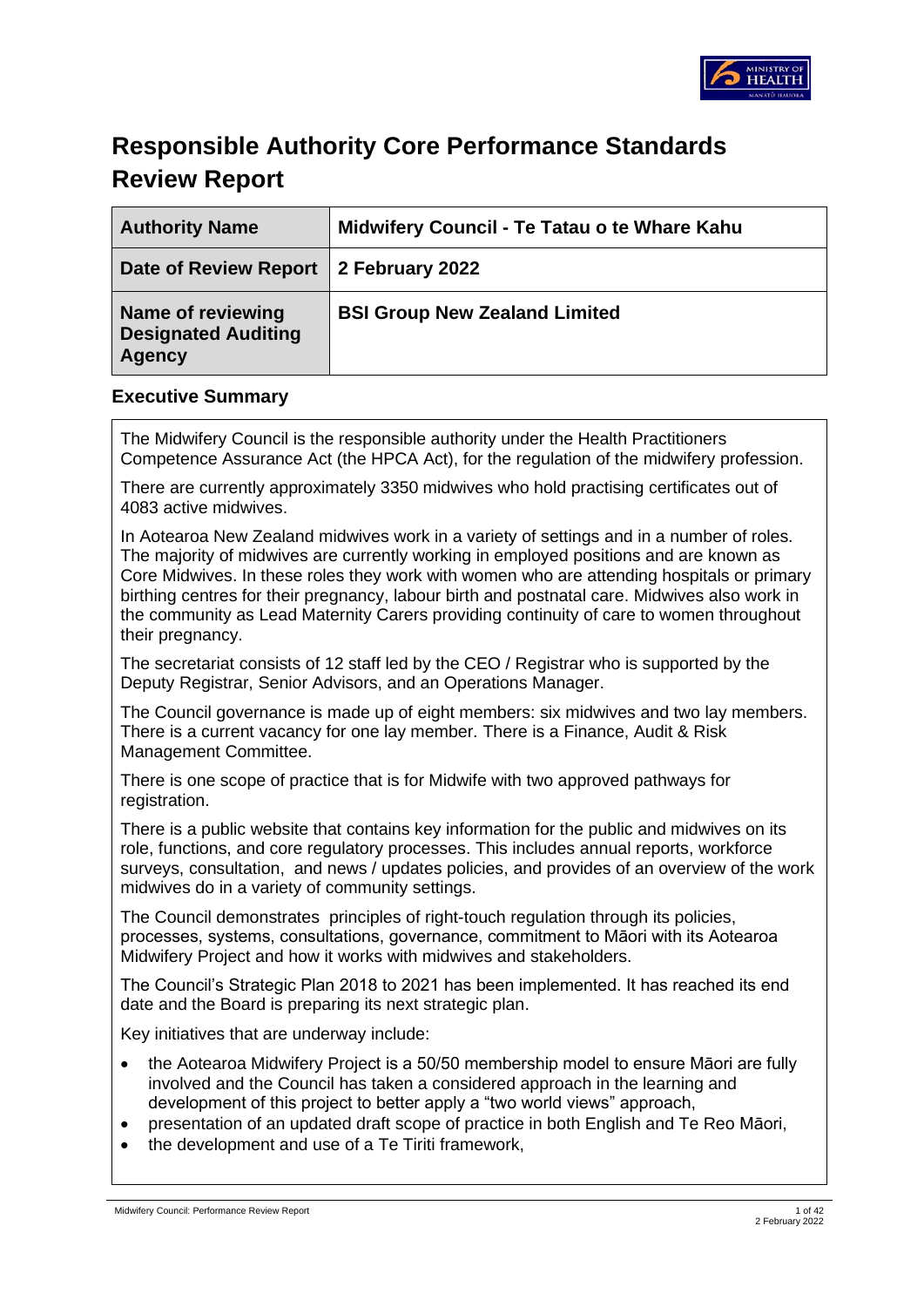

- a major review of the Scope of practice, competencies for entry to the register and standards for programmes of education, and
- the ongoing development of the staff and enhanced capacity and capability within the Council secretariat.

The recommendations for improvement identified from this performance review include building on the current initiatives. These are:

- continuing to tidy-up the register of old entries in a timely manner as per Section 144 of the Act, and
- the 50/50 membership model Aotearoa Midwifery Project is acknowledged in continuing this important journey for the review and development of a series of evidence-based standards.

This performance review also identified the following:

- that the educational institutes selection (drop down list) may be able to be culled for New Zealand graduates,
- for recertification / CPD audit the system could flag if the emergency skills course has not been completed, and
- the Council could also consider establishing an overarching governance policy and publishing the strategic plan on its website.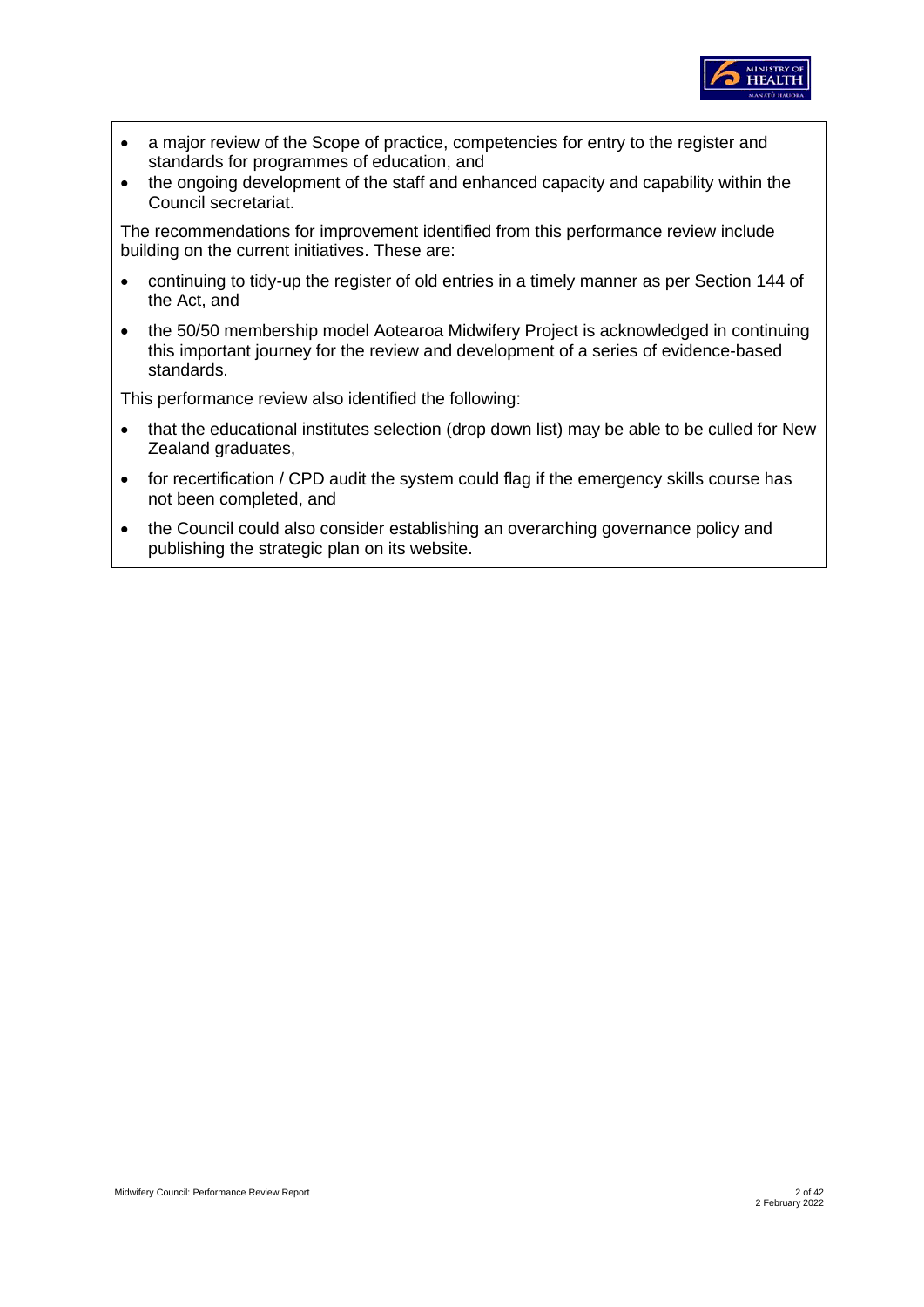

## **Recommendations**

The below table summarises the areas for improvement identified from this review with associated timeframes. Refer to the next section of the report for the full reviewer's comments associated with the recommendation.

| <b>Ref</b><br># | Related core performance<br>standards                                                                                                                                                           | Rating | <b>Risk</b><br>Level | <b>Recommendation</b>                                                                                                                                                                              | <b>Timeframe</b><br>(months /<br>date)                                  |
|-----------------|-------------------------------------------------------------------------------------------------------------------------------------------------------------------------------------------------|--------|----------------------|----------------------------------------------------------------------------------------------------------------------------------------------------------------------------------------------------|-------------------------------------------------------------------------|
| 2.1             | The RA maintains and<br>publishes an accessible,<br>accurate register of<br>registrants (including, where<br>permitted, any conditions on<br>their practice)                                    | PA.    |                      | Continue to tidy-up the register of old<br>entries in a timely manner as per<br>Section 144 of the Act.                                                                                            | $6 - 12$<br>months (up<br>to $31$<br>December<br>2022)                  |
| 6.1             | The RA sets standards of<br>clinical and cultural<br>competence and ethical<br>conduct that are:<br>Informed by relevant<br>$\bullet$<br>evidence<br>Clearly articulated and<br>٠<br>accessible | PA     |                      | The 50/50 membership model<br>Aotearoa Midwifery Project is<br>acknowledged in continuing this<br>important journey for the review and<br>development of a series of evidence-<br>based standards. | $6 - 12$<br>months (up)<br>to $31$<br>December<br>2022) and<br>ongoing. |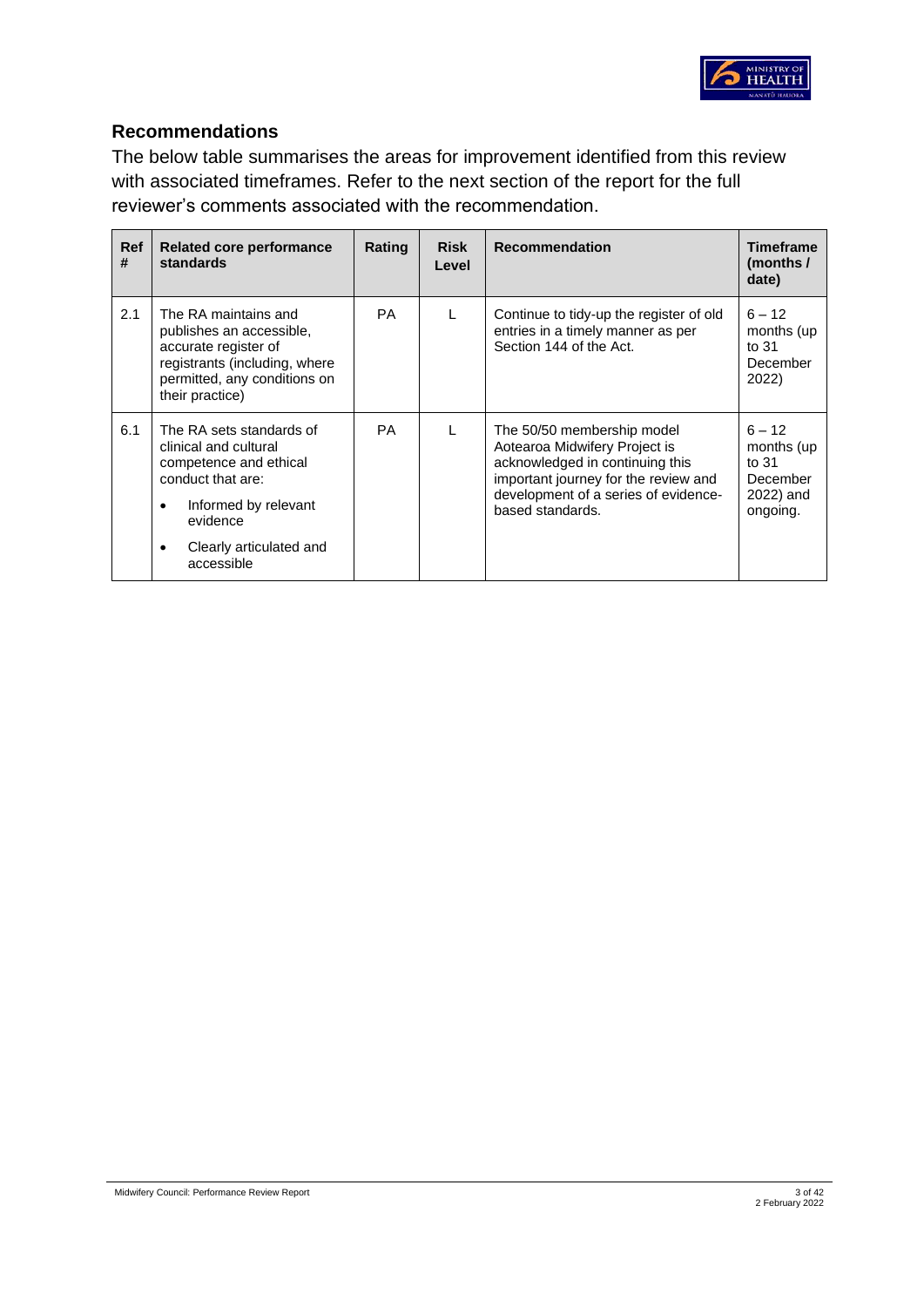

# **Functions under section 118 HPCA Act 2003 and their related core performance standards**

#### **Purpose and requirements**

Responsible Authorities are designated under the Health Practitioners Competence Assurance Act 2003 (the Act) to fulfil certain functions. An amendment in 2019 to the Act adding section 122A, required a performance review of all Responsible Authorities be conducted within three years of enactment. The Ministry of Health (the Ministry) is responsible for the facilitation of these reviews.

Performance reviews provide assurance to the Crown and the public that responsible authorities are performing their functions efficiently and effectively. This includes the assurance that: the responsible authorities are carrying out their required functions in the interests of public safety, their activities focus on protecting the public without being compromised by professional self-interest, and their overall performance supports high public confidence in the regulatory system.

This initial performance reviews will assess a responsible authority's performance against the full set of Core Performance Standards. These standards are aligned with the functions under section 118 of the HCPA Act.

#### **Risk management**

Identify the degree of risk to patient safety and/or public confidence that is associated with the level of attainment the responsible authority achieves for each criterion. Review the 'risk' in relation to its possible impact based on the consequence and likelihood of harm occurring if the responsible authority does not fully attain the criterion. Use the risk management matrix when the audit result for any criterion is partially attained or unattained.

To use the risk management matrix, you need to:

- 1. consider what consequences for consumer safety might follow from the responsible authority achieving partially attained or unattained for a criterion, within a range from extreme/actual harm to negligible risk of harm occurring
- 2. consider how likely it is that this adverse event will occur due to the provider achieving partially attained or unattained for a criterion, within a range from being almost certain to occur to rare
- 3. plot the findings on the risk assessment matrix to identify the level of risk, and prioritise risks in relation to severity
- 4. approve the appropriate action the provider must take to eliminate or minimise risk within the timeframe. Note that timeframes are set based on full resolution of the requirement, which may include a systems change or staff training programme. Anything requiring urgent attention is identified in the report, along with any longer timeframe needed to make sustainable change.

**The Risk management matrix uses a probability versus impact quadrant with the following risk categories: low, low-med, medium and high.**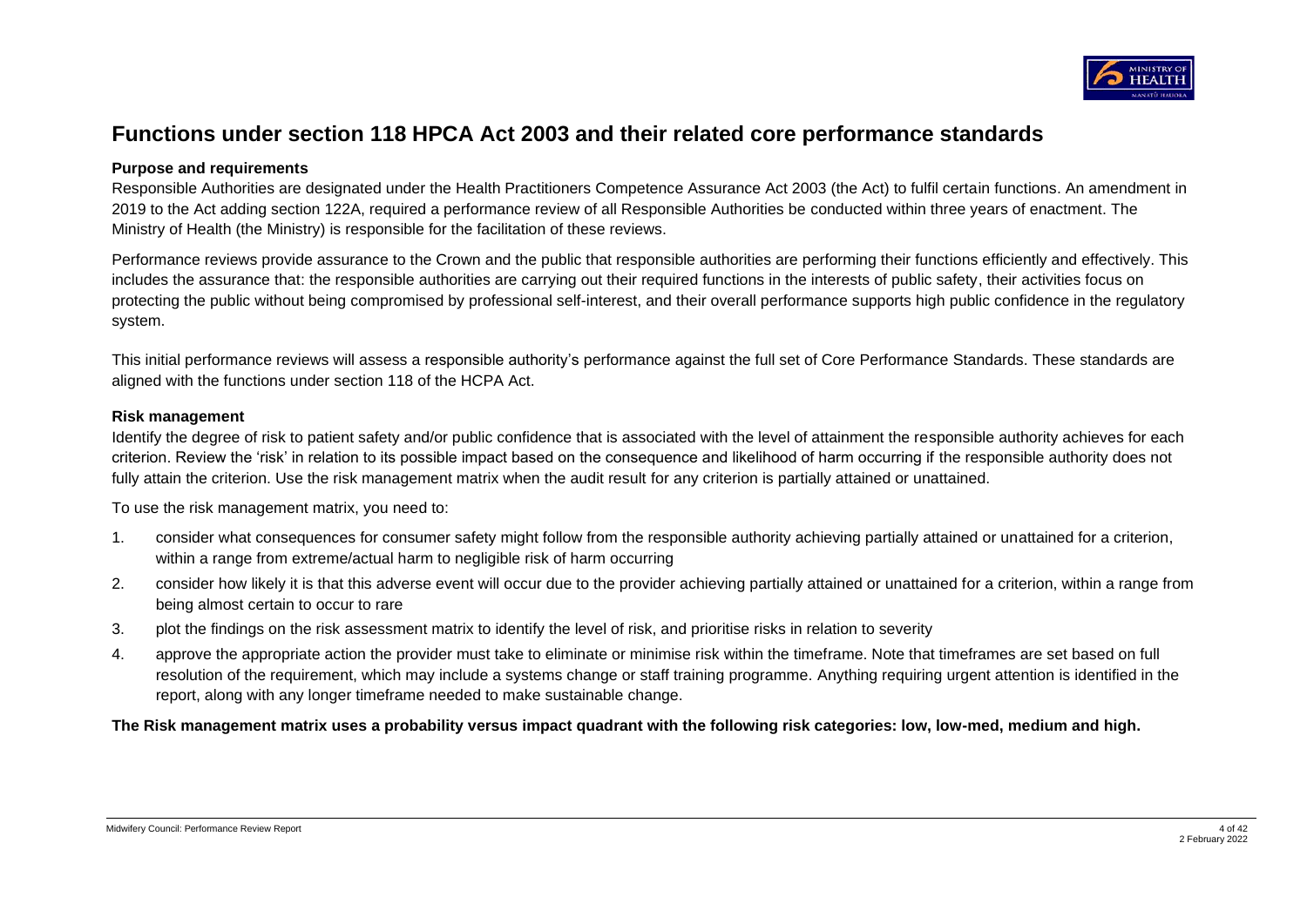

**Function 1: Section 118a) To prescribe the qualifications required for scopes of practice within the profession, and, for that purpose, to accredit and monitor educational institutions and degrees, courses of studies, or programmes Ref # Related core performance standards Reviewer's comments Rating**  Rating **(FA/PA/UA) Risk Level if PA /UA (L, L-M, M, H) Recommendation Timeframe (months / date)** 1.1 **the RA has defined clear and coherent** competencies for each scope of practice The Midwifery Council (the Council) has one scope of practice as per the Gazette notice 17 May 2010. • Midwife This scope is currently in the process of being reviewed and is expected to be completed and distributed for consultation by December 2021. The Competencies for entry to the Register of midwives outline the knowledge and skills required of a midwife in Aotearoa New Zealand. They are also in the process of being reviewed and completion is expected early 2022. FA 1.2 | the RA has prescribed qualifications aligned to those competencies for each scope of practice The Board has two approved pathways for registration as a midwife in Aotearoa New Zealand. These are described in the Gazette notice Midwifery (Scope of Practice and Qualifications) Notice 2010. The qualifications are: • For New Zealand midwifery graduates, a) Completion of an approved bachelor's degree in Midwifery (minimum of three years duration) provided by an accredited educational provider in New Zealand; and b) . FA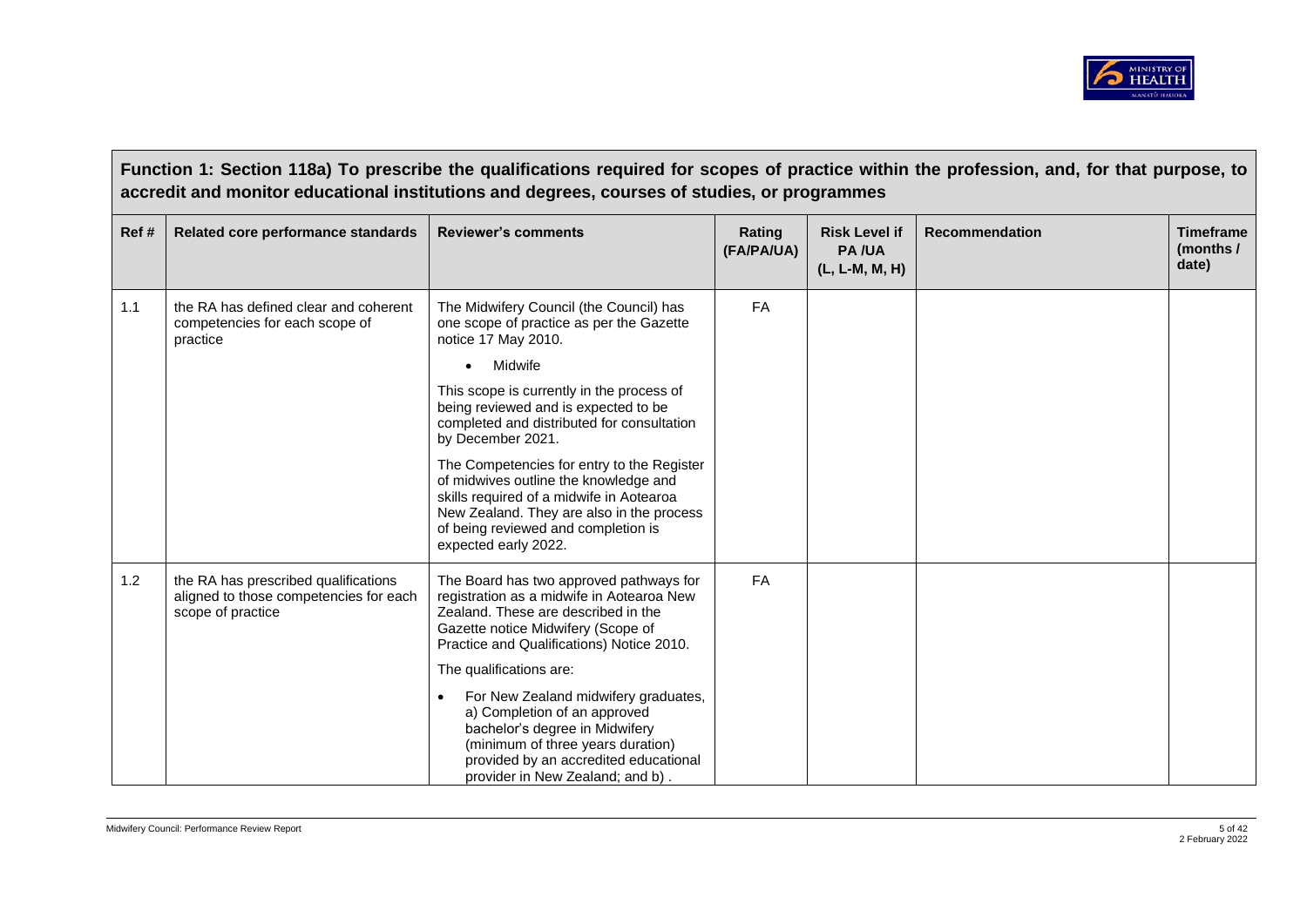

|      | Function 1: Section 118a) To prescribe the qualifications required for scopes of practice within the profession, and, for that purpose, to<br>accredit and monitor educational institutions and degrees, courses of studies, or programmes                    |                                                                                                                                                                                                                                                                                                                                                                                                                                                                                                                                                                                                                         |                      |                                                        |                       |                                        |  |  |
|------|---------------------------------------------------------------------------------------------------------------------------------------------------------------------------------------------------------------------------------------------------------------|-------------------------------------------------------------------------------------------------------------------------------------------------------------------------------------------------------------------------------------------------------------------------------------------------------------------------------------------------------------------------------------------------------------------------------------------------------------------------------------------------------------------------------------------------------------------------------------------------------------------------|----------------------|--------------------------------------------------------|-----------------------|----------------------------------------|--|--|
| Ref# | Related core performance standards                                                                                                                                                                                                                            | <b>Reviewer's comments</b>                                                                                                                                                                                                                                                                                                                                                                                                                                                                                                                                                                                              | Rating<br>(FA/PA/UA) | <b>Risk Level if</b><br><b>PA/UA</b><br>(L, L-M, M, H) | <b>Recommendation</b> | <b>Timeframe</b><br>(months /<br>date) |  |  |
|      |                                                                                                                                                                                                                                                               | Demonstration of the Competencies<br>for entry to the Register of Midwives;<br>and c) A pass in the National<br>Midwifery Examination set by the<br>Midwifery Council.                                                                                                                                                                                                                                                                                                                                                                                                                                                  |                      |                                                        |                       |                                        |  |  |
|      |                                                                                                                                                                                                                                                               | For registered midwives applying from<br>all other countries, a) A midwifery<br>qualification, post-registration practise<br>in midwifery, post-registration<br>midwifery education and midwifery<br>competence portfolio, which,<br>considered as a whole, are deemed by<br>the Midwifery Council as equivalent in<br>content and competencies to the<br>current New Zealand qualifications for<br>registration; and b) Current or past<br>registration as a midwife with a<br>midwifery registration authority in the<br>same country of registration where<br>that Midwife's initial qualification was<br>completed. |                      |                                                        |                       |                                        |  |  |
| 1.3  | the RA has timely, proportionate, and<br>transparent accreditation and<br>monitoring mechanisms to assure itself<br>that the education providers and<br>programmes it accredits deliver<br>graduates who are competent to<br>practise the relevant profession | The Councils "Standards for approval of<br>pre-registration programmes of midwifery<br>education programmes and accreditation of<br>tertiary education organisations (3rd edition<br>2019)" outline the requirements for<br>approval and accreditation. They also<br>describe processes required.                                                                                                                                                                                                                                                                                                                       | <b>FA</b>            |                                                        |                       |                                        |  |  |

 $\sim 10^{-10}$  km s  $^{-1}$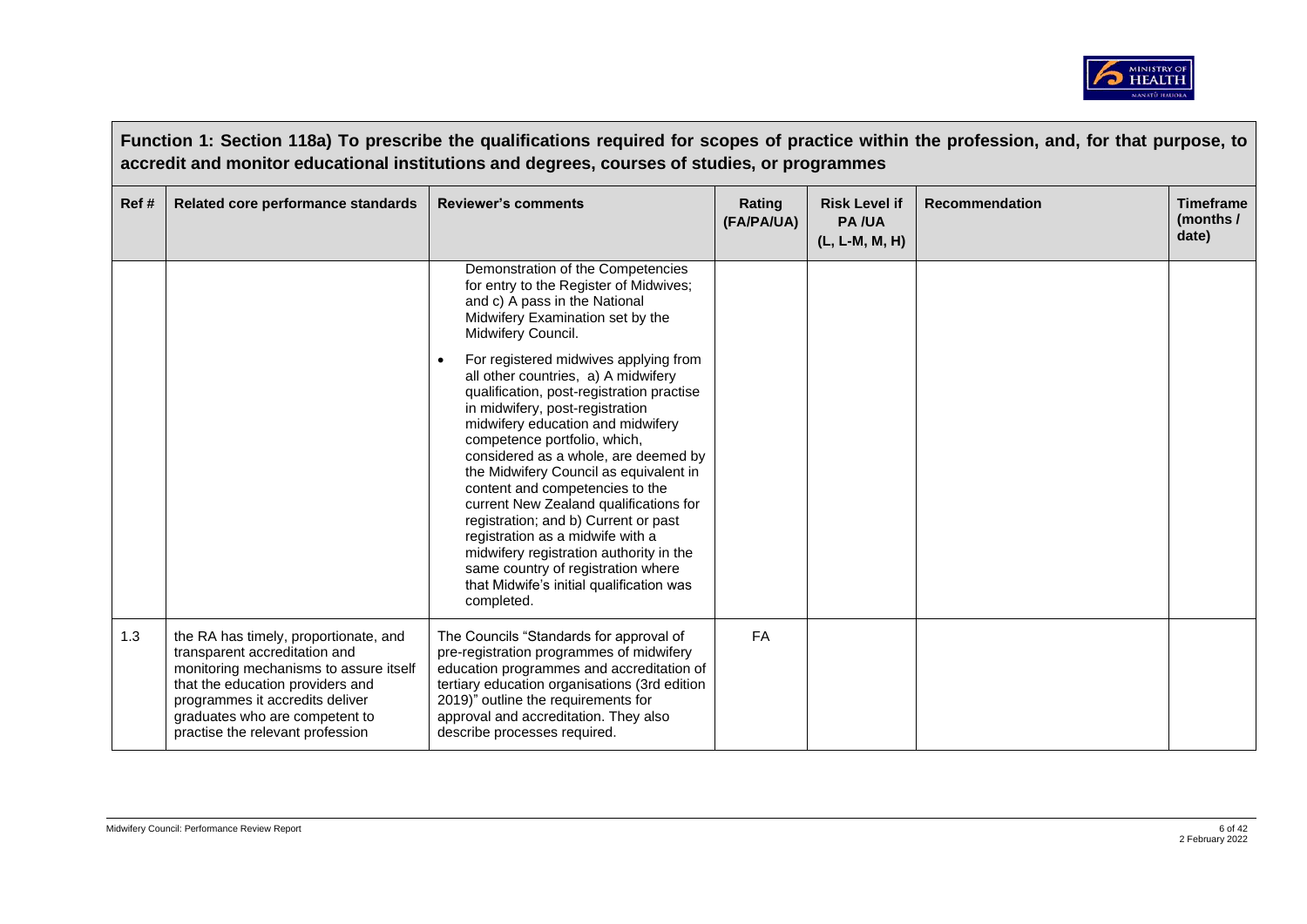

|      | Function 1: Section 118a) To prescribe the qualifications required for scopes of practice within the profession, and, for that purpose, to<br>accredit and monitor educational institutions and degrees, courses of studies, or programmes |                                                                                                                                                                                                                                                                                                                                        |                      |                                                        |                       |                                        |  |
|------|--------------------------------------------------------------------------------------------------------------------------------------------------------------------------------------------------------------------------------------------|----------------------------------------------------------------------------------------------------------------------------------------------------------------------------------------------------------------------------------------------------------------------------------------------------------------------------------------|----------------------|--------------------------------------------------------|-----------------------|----------------------------------------|--|
| Ref# | Related core performance standards                                                                                                                                                                                                         | <b>Reviewer's comments</b>                                                                                                                                                                                                                                                                                                             | Rating<br>(FA/PA/UA) | <b>Risk Level if</b><br><b>PA/UA</b><br>(L, L-M, M, H) | <b>Recommendation</b> | <b>Timeframe</b><br>(months /<br>date) |  |
|      |                                                                                                                                                                                                                                            | There are five accredited pre-registration<br>midwifery programmes currently available<br>in New Zealand, provided by:                                                                                                                                                                                                                 |                      |                                                        |                       |                                        |  |
|      |                                                                                                                                                                                                                                            | Auckland University of Technology<br>(AUT)                                                                                                                                                                                                                                                                                             |                      |                                                        |                       |                                        |  |
|      |                                                                                                                                                                                                                                            | Waikato Institute of Technology<br>(Wintec)                                                                                                                                                                                                                                                                                            |                      |                                                        |                       |                                        |  |
|      |                                                                                                                                                                                                                                            | Ara Institute of Canterbury (Ara)<br>$\bullet$                                                                                                                                                                                                                                                                                         |                      |                                                        |                       |                                        |  |
|      |                                                                                                                                                                                                                                            | Otago Polytechnic<br>$\bullet$                                                                                                                                                                                                                                                                                                         |                      |                                                        |                       |                                        |  |
|      |                                                                                                                                                                                                                                            | Victoria University of Wellington<br>$\bullet$                                                                                                                                                                                                                                                                                         |                      |                                                        |                       |                                        |  |
|      |                                                                                                                                                                                                                                            | Where possible, accreditation and approval<br>visits and processes occur concurrently<br>with other quality assurance agencies e.g.,<br>NZQA, or for universities there is a<br>requirement that regulatory accreditation<br>be sought, and that academic approval is<br>also dependent on approval from the<br>responsible authority. |                      |                                                        |                       |                                        |  |
|      |                                                                                                                                                                                                                                            | The pre-registration standards are also in<br>the process of being reviewed and are due<br>for completion in early 2022. This will be<br>the fourth review since 2004.                                                                                                                                                                 |                      |                                                        |                       |                                        |  |
|      |                                                                                                                                                                                                                                            | The Council is currently developing a<br>transition policy in order to manage change<br>and accreditation processes to transition<br>from one set of standards to another.                                                                                                                                                             |                      |                                                        |                       |                                        |  |

 $\sqrt{ }$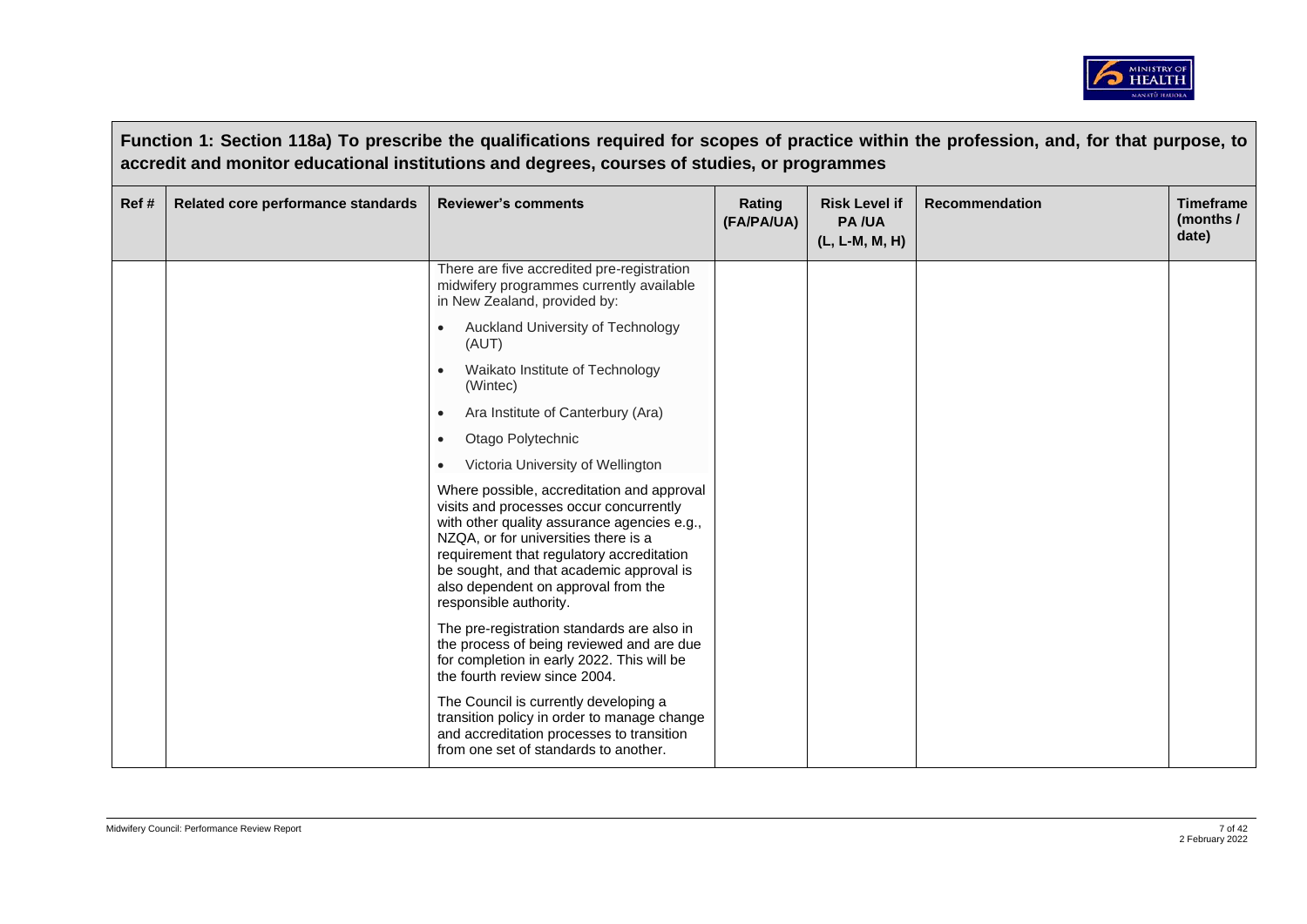

|       |                                    | Function 1: Section 118a) To prescribe the qualifications required for scopes of practice within the profession, and, for that purpose, to<br>accredit and monitor educational institutions and degrees, courses of studies, or programmes                                                                                                                                                                                                                                                                                                                                                                                                                                                                         |                      |                                                        |                       |                                        |
|-------|------------------------------------|--------------------------------------------------------------------------------------------------------------------------------------------------------------------------------------------------------------------------------------------------------------------------------------------------------------------------------------------------------------------------------------------------------------------------------------------------------------------------------------------------------------------------------------------------------------------------------------------------------------------------------------------------------------------------------------------------------------------|----------------------|--------------------------------------------------------|-----------------------|----------------------------------------|
| Ref # | Related core performance standards | <b>Reviewer's comments</b>                                                                                                                                                                                                                                                                                                                                                                                                                                                                                                                                                                                                                                                                                         | Rating<br>(FA/PA/UA) | <b>Risk Level if</b><br><b>PA/UA</b><br>(L, L-M, M, H) | <b>Recommendation</b> | <b>Timeframe</b><br>(months /<br>date) |
|       |                                    | Programme reports are received from each<br>school of midwifery on an annual basis.<br>This is reviewed by a Midwifery Advisor or<br>tabled with the Council for its<br>consideration.<br>The Council advised it is developing a<br>standard template for annual reporting<br>to be able to include specific reporting<br>for that year.<br>Monitoring guidance has been developed,<br>especially to support new schools.<br>Monitors are in place for all new<br>programmes of education and are<br>appointed by the Council or jointly with<br>NZQA. NZQA has processes for self-<br>monitoring for established schools and all<br>of the schools accredited with both the<br>Council and NZQA have this status. |                      |                                                        |                       |                                        |
|       |                                    | When required, Council appointed monitors<br>are appointed for university monitoring.<br>One school of midwifery, Victoria University<br>of Wellington, is in its second year of<br>delivery. The Council has appointed a<br>monitor to review the programme and to<br>provide reports in order to address issues<br>that arise. Reports and action plans have<br>been received and updates are requested.<br>The development of a new role within the<br>secretariat - Senior Advisor Midwifery<br>Education will support the work of the                                                                                                                                                                         |                      |                                                        |                       |                                        |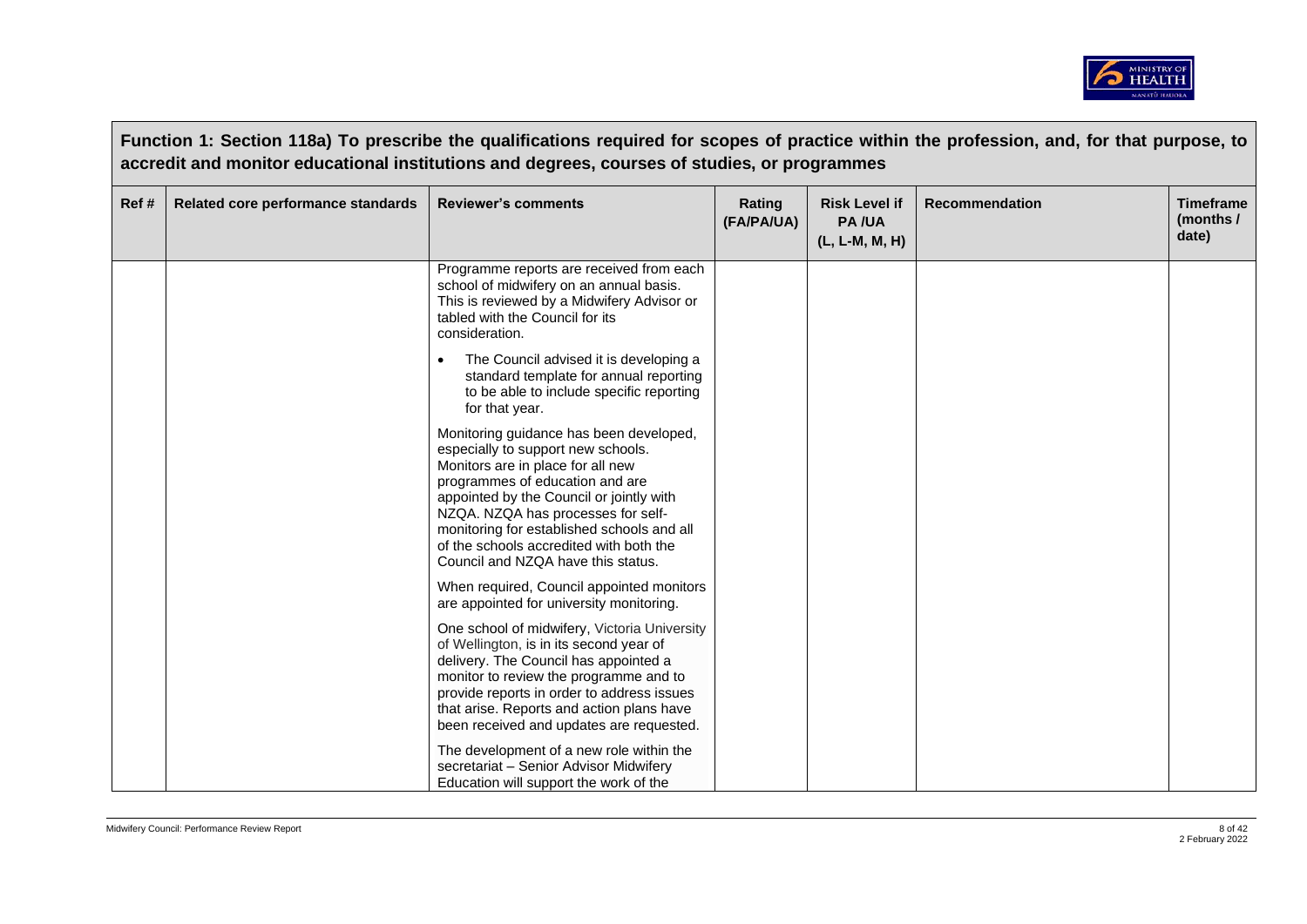

|      | Function 1: Section 118a) To prescribe the qualifications required for scopes of practice within the profession, and, for that purpose, to<br>accredit and monitor educational institutions and degrees, courses of studies, or programmes |                                                                                                                                                                                                                                                        |                             |                                                          |                       |                                        |  |
|------|--------------------------------------------------------------------------------------------------------------------------------------------------------------------------------------------------------------------------------------------|--------------------------------------------------------------------------------------------------------------------------------------------------------------------------------------------------------------------------------------------------------|-----------------------------|----------------------------------------------------------|-----------------------|----------------------------------------|--|
| Ref# | Related core performance standards                                                                                                                                                                                                         | <b>Reviewer's comments</b>                                                                                                                                                                                                                             | <b>Rating</b><br>(FA/PA/UA) | <b>Risk Level if</b><br><b>PA/UA</b><br>$(L, L-M, M, H)$ | <b>Recommendation</b> | <b>Timeframe</b><br>(months /<br>date) |  |
|      |                                                                                                                                                                                                                                            | Council in the area of education and<br>specifically midwifery pre-registration<br>education. One of the key tasks for this<br>advisor is to review and monitor the<br>programmes, identify issues at a regulatory<br>level and to advise the Council. |                             |                                                          |                       |                                        |  |
| 1.4  | the RA takes appropriate actions where<br>concerns are identified                                                                                                                                                                          | The Council meets regularly with the<br>Quality Assurance Team at NZQA and is<br>able to action and escalate matters of<br>concern regarding midwifery programmes<br>in a timely manner.                                                               | FA                          |                                                          |                       |                                        |  |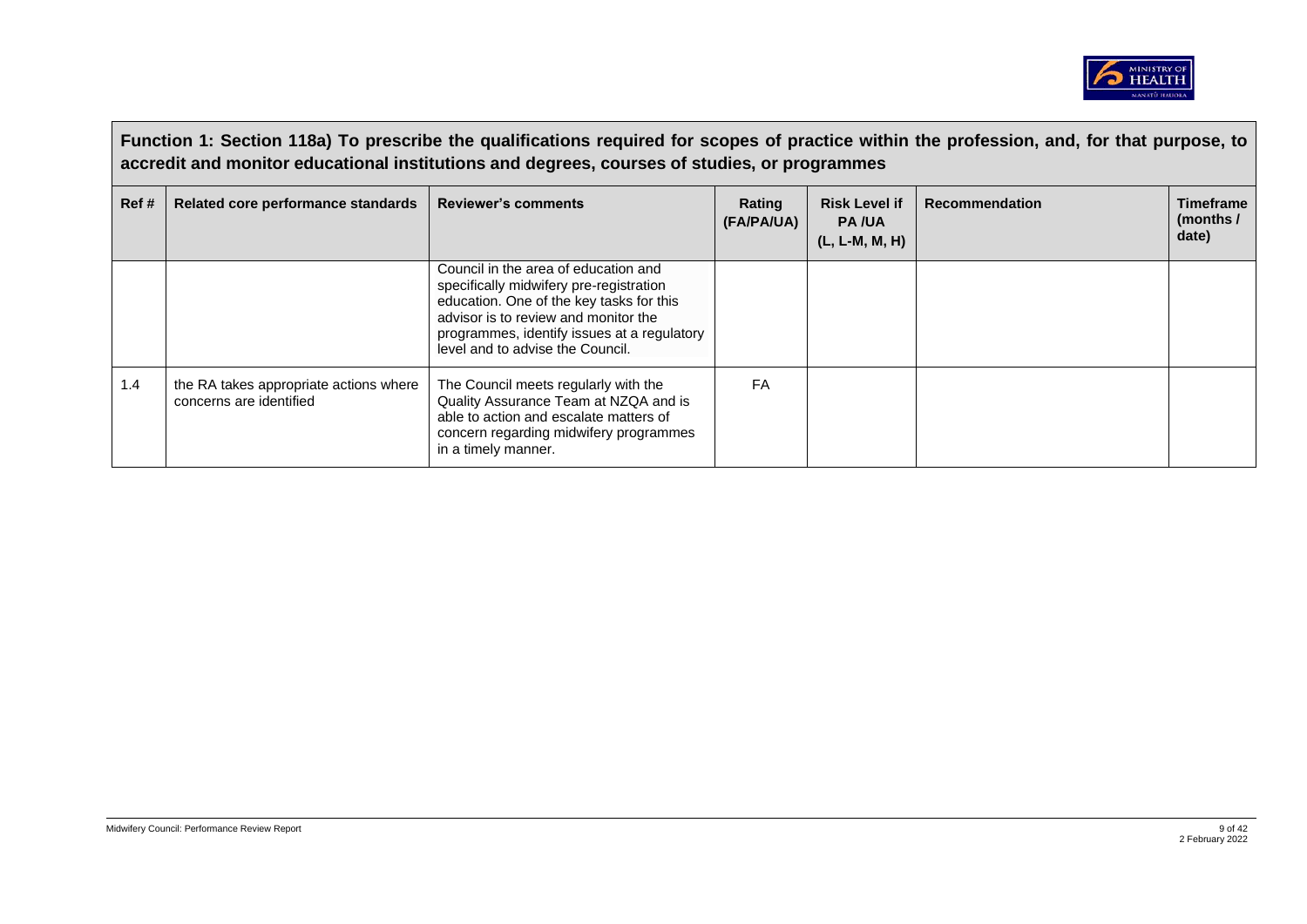

|      |                                                                                                                                                        | Function 2: Section 118b) To authorise the registration of health practitioners under this Act, and to maintain registers<br>Section 118c) To consider applications for annual practicing certificates                    |                      |                                                          |                                                                                                         |                                             |
|------|--------------------------------------------------------------------------------------------------------------------------------------------------------|---------------------------------------------------------------------------------------------------------------------------------------------------------------------------------------------------------------------------|----------------------|----------------------------------------------------------|---------------------------------------------------------------------------------------------------------|---------------------------------------------|
| Ref# | Related core performance standards                                                                                                                     | <b>Reviewer's comments</b>                                                                                                                                                                                                | Rating<br>(FA/PA/UA) | <b>Risk Level if</b><br><b>PA/UA</b><br>$(L, L-M, M, H)$ | <b>Recommendation</b>                                                                                   | <b>Timeframe</b><br>(months /<br>date)      |
| 2.1  | The RA maintains and publishes an<br>accessible, accurate register of<br>registrants (including, where permitted,<br>any conditions on their practice) | The Council has an online register that<br>shows all midwives who have a current<br>practising certificate and a subset of those<br>who are inactive.                                                                     | <b>PA</b>            |                                                          | Continue to tidy-up the register of old<br>entries in a timely manner as per<br>Section 144 of the Act. | $6 - 12$<br>months (up<br>to 31<br>December |
|      |                                                                                                                                                        | The public can search for a midwife by<br>name or city. All names appear on the<br>website, so people can search under<br>current and past names.                                                                         |                      |                                                          |                                                                                                         | 2022)                                       |
|      |                                                                                                                                                        | Conditions when present are visible on the<br>Register.                                                                                                                                                                   |                      |                                                          |                                                                                                         |                                             |
|      |                                                                                                                                                        | To ensure accuracy of records all midwives<br>are asked to update their demographic<br>information at the time of annual practising<br>certificate application.                                                           |                      |                                                          |                                                                                                         |                                             |
|      |                                                                                                                                                        | There are currently approximately 3350<br>midwives who hold practising certificates<br>out of 4083 active midwives. The number<br>of midwives with APC is updated<br>immediately on the granting or removal of<br>an APC. |                      |                                                          |                                                                                                         |                                             |
|      |                                                                                                                                                        | All midwives who have ever been<br>registered have records on the register, it is<br>just the practising and record status that<br>varies. The total number of midwife records<br>on the database is 16640.               |                      |                                                          |                                                                                                         |                                             |

 $\Box$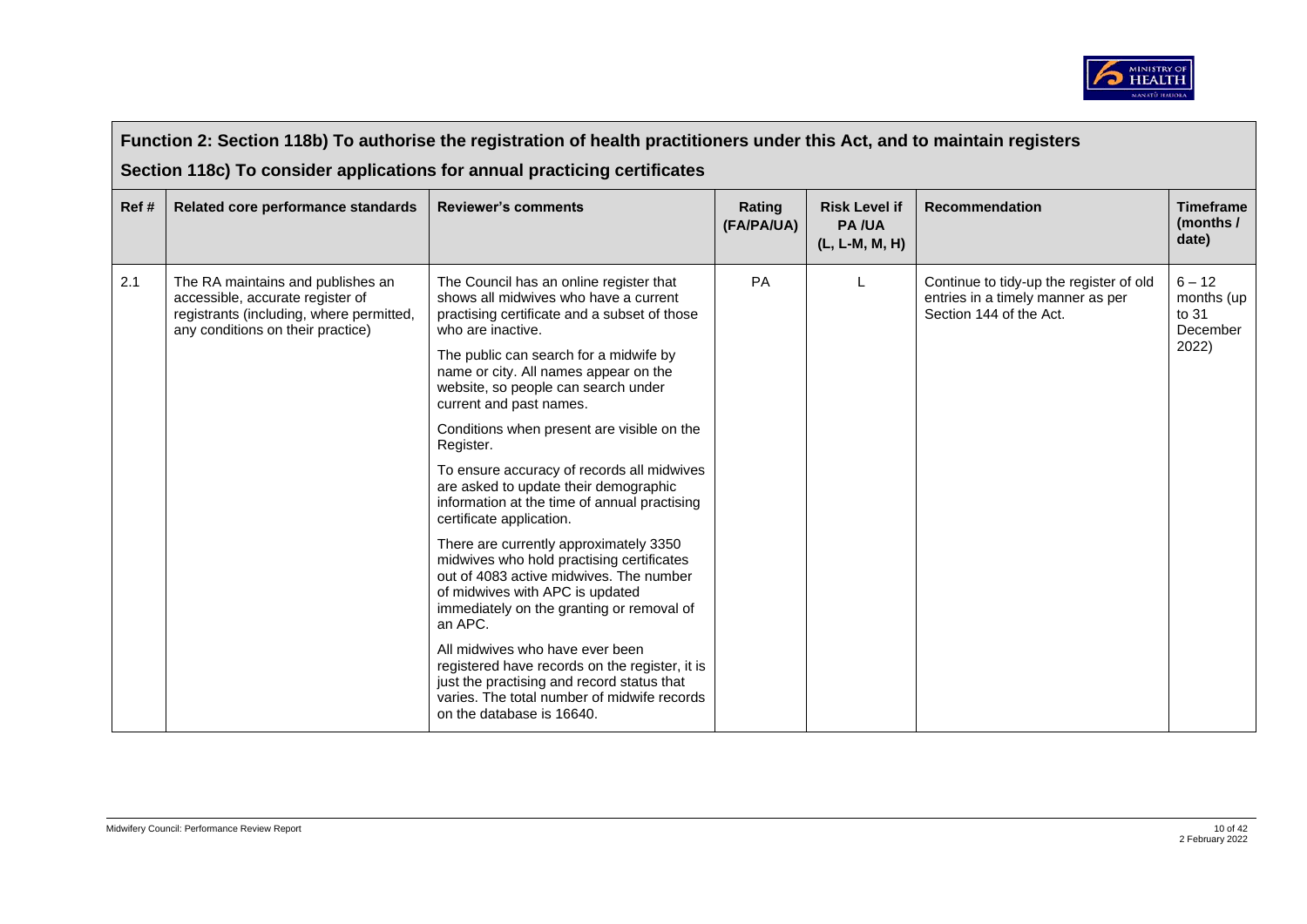

|       | Function 2: Section 118b) To authorise the registration of health practitioners under this Act, and to maintain registers                                                                                                                                                                                                                                             |                                                                                                                                                                                                                                                                                                                                                                                                                                                                                                                                                                                                                                                                                                                                                                                                                                                                                                                                                                                                                                                                                                                                                                            |                      |                                                        |                       |                                        |  |  |  |
|-------|-----------------------------------------------------------------------------------------------------------------------------------------------------------------------------------------------------------------------------------------------------------------------------------------------------------------------------------------------------------------------|----------------------------------------------------------------------------------------------------------------------------------------------------------------------------------------------------------------------------------------------------------------------------------------------------------------------------------------------------------------------------------------------------------------------------------------------------------------------------------------------------------------------------------------------------------------------------------------------------------------------------------------------------------------------------------------------------------------------------------------------------------------------------------------------------------------------------------------------------------------------------------------------------------------------------------------------------------------------------------------------------------------------------------------------------------------------------------------------------------------------------------------------------------------------------|----------------------|--------------------------------------------------------|-----------------------|----------------------------------------|--|--|--|
|       | Section 118c) To consider applications for annual practicing certificates                                                                                                                                                                                                                                                                                             |                                                                                                                                                                                                                                                                                                                                                                                                                                                                                                                                                                                                                                                                                                                                                                                                                                                                                                                                                                                                                                                                                                                                                                            |                      |                                                        |                       |                                        |  |  |  |
| Ref # | Related core performance standards                                                                                                                                                                                                                                                                                                                                    | <b>Reviewer's comments</b>                                                                                                                                                                                                                                                                                                                                                                                                                                                                                                                                                                                                                                                                                                                                                                                                                                                                                                                                                                                                                                                                                                                                                 | Rating<br>(FA/PA/UA) | <b>Risk Level if</b><br><b>PA/UA</b><br>(L, L-M, M, H) | <b>Recommendation</b> | <b>Timeframe</b><br>(months /<br>date) |  |  |  |
| 2.2   | The RA has clear, transparent, and<br>timely mechanisms to consider<br>applications and to:<br>Register applicants who meet all<br>$\bullet$<br>statutory requirements for<br>registration<br>Issue practicing certificates to<br>$\bullet$<br>applicants in a timely manner<br>Manage any requests for reviews<br>$\bullet$<br>of decisions made under<br>delegation | Registration<br>All applicants are classified according to<br>their pathway to registration. They are<br>therefore divided into Aotearoa New<br>Zealand graduates, Internationally qualified<br>graduates and those seeking registration<br>under the Trans-Tasman Mutual<br>recognition Act.<br>The timeframes around registration are: six<br>weeks following arrival of all documentation<br>for Internationally qualified midwives, four<br>weeks from time of application for<br>midwives registering under TTMRA, and<br>ten days following completion of<br>requirements for New Zealand graduates.<br>Numbers fluctuate but there are<br>approximately 150 New Zealand graduates<br>each year, 20 internationally qualified and<br>20 applicants applying under TTMRA.<br>In the year to 31 October 2021 there has<br>been a change in the makeup of<br>registrations. 124 New Zealand graduates,<br>41 Internationally qualified applicants, and<br>19 registrants applying under TTMRA.<br>Policies are in place for the registration<br>processes, including the National<br>Midwifery Examination (a requirement for<br>all Aotearoa New Zealand graduates), a | FA                   |                                                        |                       |                                        |  |  |  |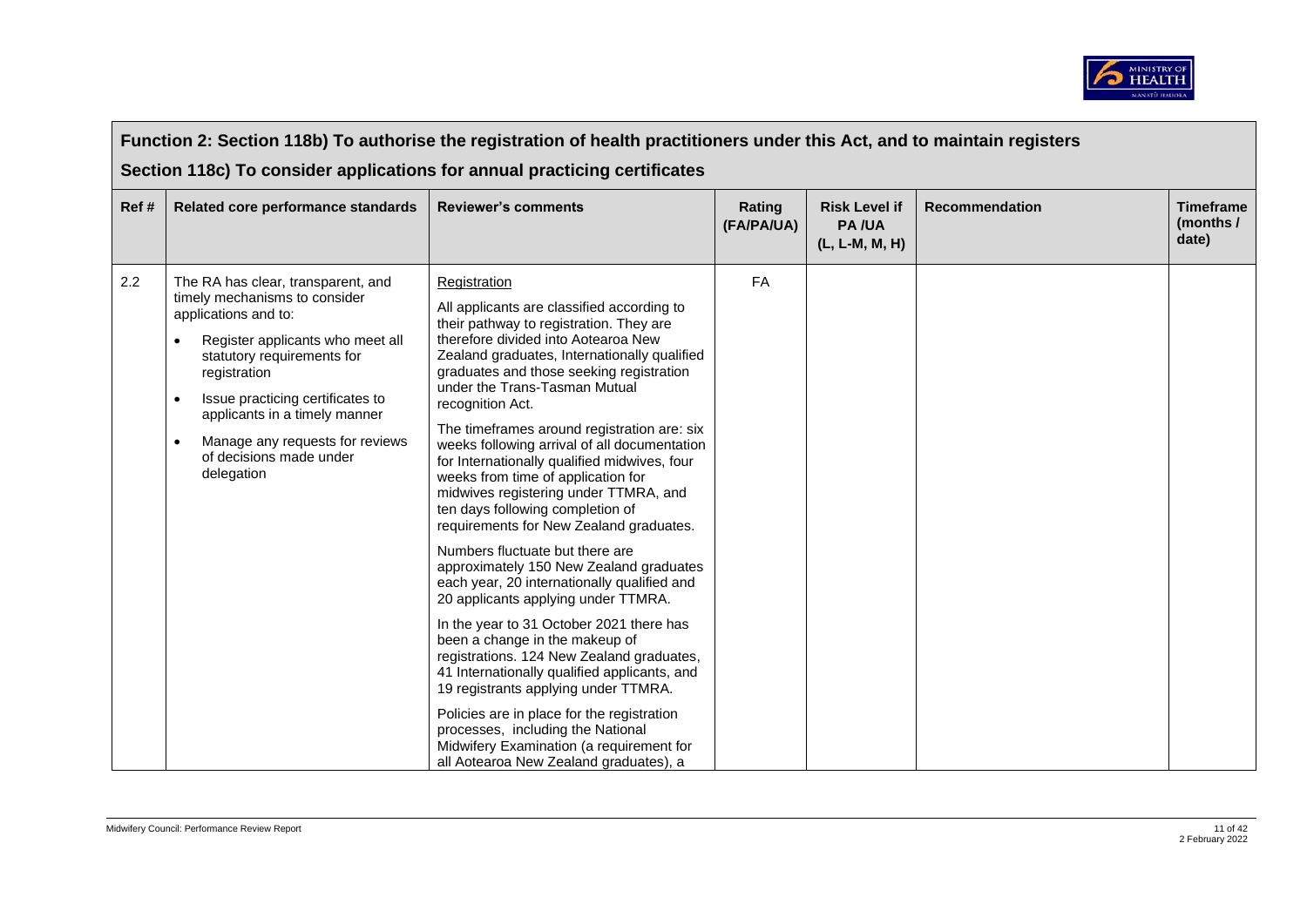

|      | Function 2: Section 118b) To authorise the registration of health practitioners under this Act, and to maintain registers |                                                                                                                                                                                                                                                                                                                                                                                                                                                                                                                                                                                                                                                                                                                                                                                                                                                                                                                                                                                                                                                                                                                                                                                                                                                                            |                      |                                                        |                       |                                        |  |  |  |
|------|---------------------------------------------------------------------------------------------------------------------------|----------------------------------------------------------------------------------------------------------------------------------------------------------------------------------------------------------------------------------------------------------------------------------------------------------------------------------------------------------------------------------------------------------------------------------------------------------------------------------------------------------------------------------------------------------------------------------------------------------------------------------------------------------------------------------------------------------------------------------------------------------------------------------------------------------------------------------------------------------------------------------------------------------------------------------------------------------------------------------------------------------------------------------------------------------------------------------------------------------------------------------------------------------------------------------------------------------------------------------------------------------------------------|----------------------|--------------------------------------------------------|-----------------------|----------------------------------------|--|--|--|
|      | Section 118c) To consider applications for annual practicing certificates                                                 |                                                                                                                                                                                                                                                                                                                                                                                                                                                                                                                                                                                                                                                                                                                                                                                                                                                                                                                                                                                                                                                                                                                                                                                                                                                                            |                      |                                                        |                       |                                        |  |  |  |
| Ref# | Related core performance standards                                                                                        | <b>Reviewer's comments</b>                                                                                                                                                                                                                                                                                                                                                                                                                                                                                                                                                                                                                                                                                                                                                                                                                                                                                                                                                                                                                                                                                                                                                                                                                                                 | Rating<br>(FA/PA/UA) | <b>Risk Level if</b><br><b>PA/UA</b><br>(L, L-M, M, H) | <b>Recommendation</b> | <b>Timeframe</b><br>(months /<br>date) |  |  |  |
|      |                                                                                                                           | Criminal conviction policy, and a Health<br>Policy.<br>All applications for registration are<br>managed electronically, however there are<br>requirements for documentation to support<br>applications to be sent hard copy. To<br>support applicants' information sheets have<br>been developed that state what information<br>is required and its source. Where<br>applicants, referees or reports highlight an<br>issue that needs to be addressed then<br>additional information is sought prior to<br>registration. The key point of contact for<br>each applicant is a registration advisor.<br>Each Internationally qualified midwife<br>(IQM) application is assessed by at least<br>one midwifery advisor who reviews the<br>education qualification including content<br>both theoretical and clinical and post-<br>registration experience.<br>Most international applications for<br>registration come from the UK or Ireland.<br>While programmes of education vary, all<br>are accredited by the responsible authority<br>and all align with the European Standards,<br>which mostly aligns with that required in<br>Aotearoa.<br>What is acknowledged is that midwives<br>who have completed these programmes<br>will have no knowledge of the realities of |                      |                                                        |                       |                                        |  |  |  |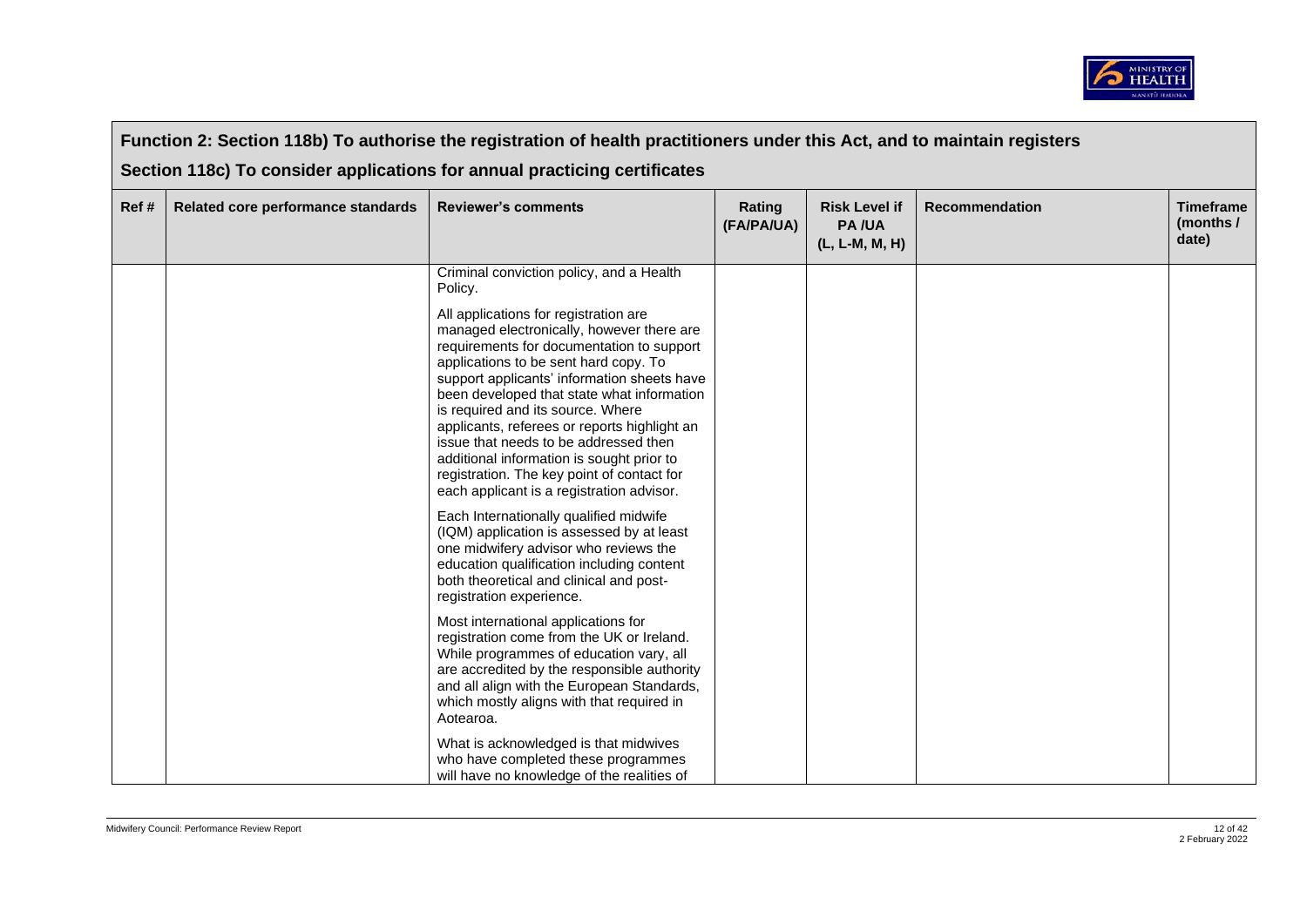

|      | Function 2: Section 118b) To authorise the registration of health practitioners under this Act, and to maintain registers |                                                                                                                                                                                                                                                                                                                                                                                                                                                                                                                                                                                                                                                                                                                                                                                                                                                                                                                                                                                                                                                                                                                                                                                                                                                                  |                      |                                                        |                |                                        |  |  |
|------|---------------------------------------------------------------------------------------------------------------------------|------------------------------------------------------------------------------------------------------------------------------------------------------------------------------------------------------------------------------------------------------------------------------------------------------------------------------------------------------------------------------------------------------------------------------------------------------------------------------------------------------------------------------------------------------------------------------------------------------------------------------------------------------------------------------------------------------------------------------------------------------------------------------------------------------------------------------------------------------------------------------------------------------------------------------------------------------------------------------------------------------------------------------------------------------------------------------------------------------------------------------------------------------------------------------------------------------------------------------------------------------------------|----------------------|--------------------------------------------------------|----------------|----------------------------------------|--|--|
|      | Section 118c) To consider applications for annual practicing certificates                                                 |                                                                                                                                                                                                                                                                                                                                                                                                                                                                                                                                                                                                                                                                                                                                                                                                                                                                                                                                                                                                                                                                                                                                                                                                                                                                  |                      |                                                        |                |                                        |  |  |
| Ref# | Related core performance standards                                                                                        | <b>Reviewer's comments</b>                                                                                                                                                                                                                                                                                                                                                                                                                                                                                                                                                                                                                                                                                                                                                                                                                                                                                                                                                                                                                                                                                                                                                                                                                                       | Rating<br>(FA/PA/UA) | <b>Risk Level if</b><br><b>PA/UA</b><br>(L, L-M, M, H) | Recommendation | <b>Timeframe</b><br>(months /<br>date) |  |  |
|      |                                                                                                                           | practice in Aotearoa and there are some<br>skills that are required here that are not<br>covered in international content. To<br>address this all internationally qualified<br>midwives are required to complete a<br>competence programme as part of their<br>orientation to Aotearoa New Zealand. The<br>Council has made two parts of this<br>mandatory before the issuing of the first<br>APC with the rest being completed in the<br>midwife's first two years of practice in<br>Aotearoa.<br>The mandatory pre APC modules are<br>completion of the Midwifery Cultural<br>Competence online programme, and<br>enrolment in the Maternity Systems paper.<br>Completed applications are approved by<br>the registrar. Process notes are provided.<br><b>Annual Practising Certificates</b><br>Once registered, the ability to apply for a<br>practising certificate is disabled for<br>applicants who need to meet additional<br>criteria. For example, New Zealand and<br>TTMRA new graduates must be enrolled in<br>the Midwifery First Year of Practice<br>programme. IQMs and midwives registered<br>under TTMRA must return documents to<br>the Council confirming that they<br>understand the requirements of the<br>overseas competence programme and |                      |                                                        |                |                                        |  |  |

 $\Box$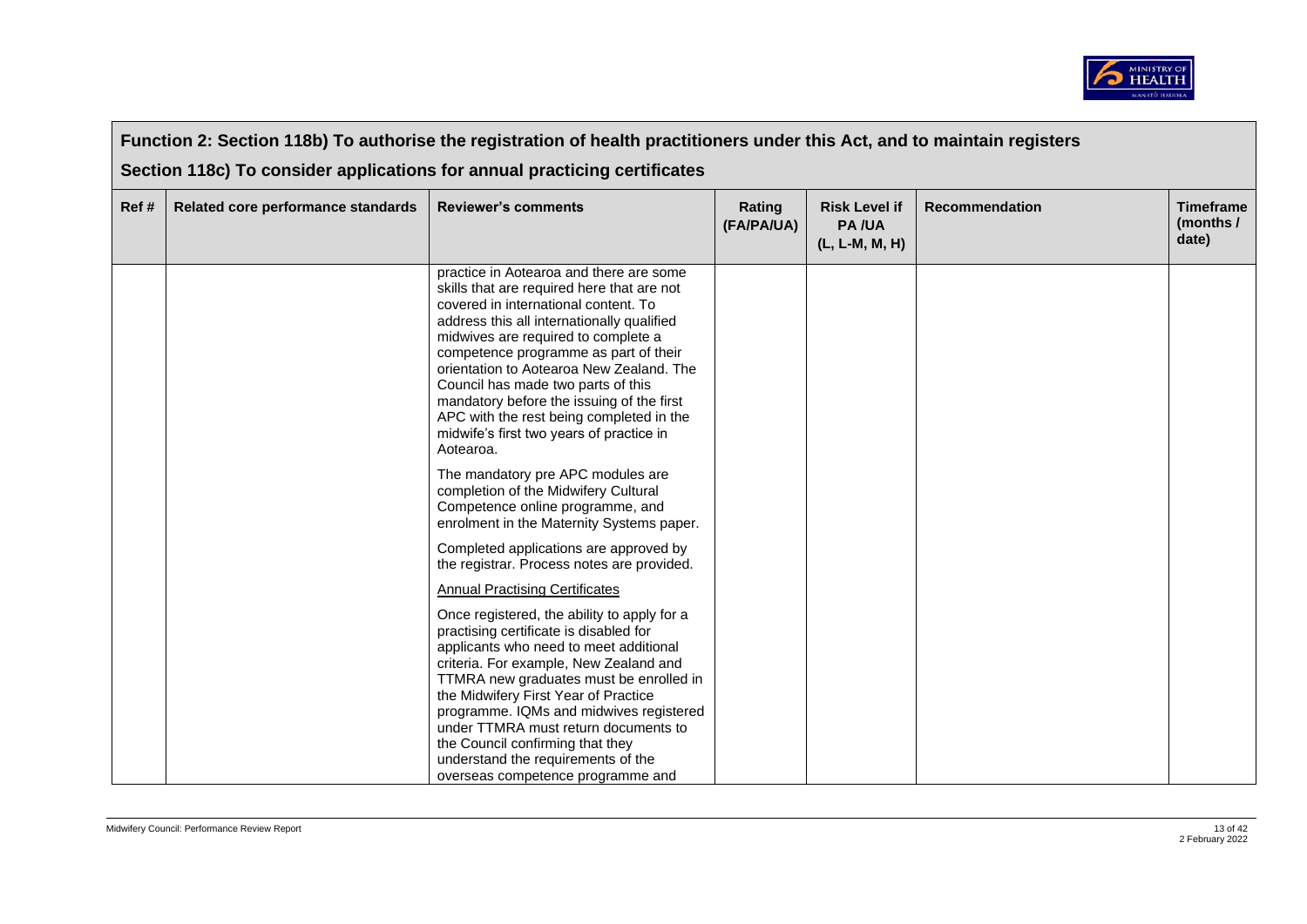

| Function 2: Section 118b) To authorise the registration of health practitioners under this Act, and to maintain registers |                                                                           |                                                                                                                                                                                                                                                                                                                                                                                                                                                                                                                                                                                                                                                                                                                                                                                                                                                                                                                                                                                                                                                                                            |                      |                                                        |                       |                                        |  |  |
|---------------------------------------------------------------------------------------------------------------------------|---------------------------------------------------------------------------|--------------------------------------------------------------------------------------------------------------------------------------------------------------------------------------------------------------------------------------------------------------------------------------------------------------------------------------------------------------------------------------------------------------------------------------------------------------------------------------------------------------------------------------------------------------------------------------------------------------------------------------------------------------------------------------------------------------------------------------------------------------------------------------------------------------------------------------------------------------------------------------------------------------------------------------------------------------------------------------------------------------------------------------------------------------------------------------------|----------------------|--------------------------------------------------------|-----------------------|----------------------------------------|--|--|
|                                                                                                                           | Section 118c) To consider applications for annual practicing certificates |                                                                                                                                                                                                                                                                                                                                                                                                                                                                                                                                                                                                                                                                                                                                                                                                                                                                                                                                                                                                                                                                                            |                      |                                                        |                       |                                        |  |  |
| Ref#                                                                                                                      | Related core performance standards                                        | <b>Reviewer's comments</b>                                                                                                                                                                                                                                                                                                                                                                                                                                                                                                                                                                                                                                                                                                                                                                                                                                                                                                                                                                                                                                                                 | Rating<br>(FA/PA/UA) | <b>Risk Level if</b><br><b>PA/UA</b><br>(L, L-M, M, H) | <b>Recommendation</b> | <b>Timeframe</b><br>(months /<br>date) |  |  |
|                                                                                                                           |                                                                           | have completed the cultural competence<br>course.<br>During the annual APC round staff have<br>the ability to disable the ability for<br>applicants to apply for practising<br>certificates for certain individuals. If this is<br>not disabled, then on completion of the<br>application and payment APCs are<br>granted. In cases where declarations are<br>made that require review, practising<br>certificates are issued under section 30.<br>They are reviewed daily during the APC<br>round and decisions made regarding<br>status. The APC can be approved, or<br>further information sought before a<br>decision is made. The turnaround time for<br>these applications aims to be three days.<br>Applications are reviewed by the<br>Programmes Advisor, a Midwifery Advisor,<br>or the Deputy Registrar or Registrar.<br>Applications received during the year<br>outside of APC round are reviewed on<br>receipt.<br>When an APC is granted, the midwife<br>receives an automated email advising of<br>the application status.<br>Reviewing Decisions Made Under<br>Delegation |                      |                                                        |                       |                                        |  |  |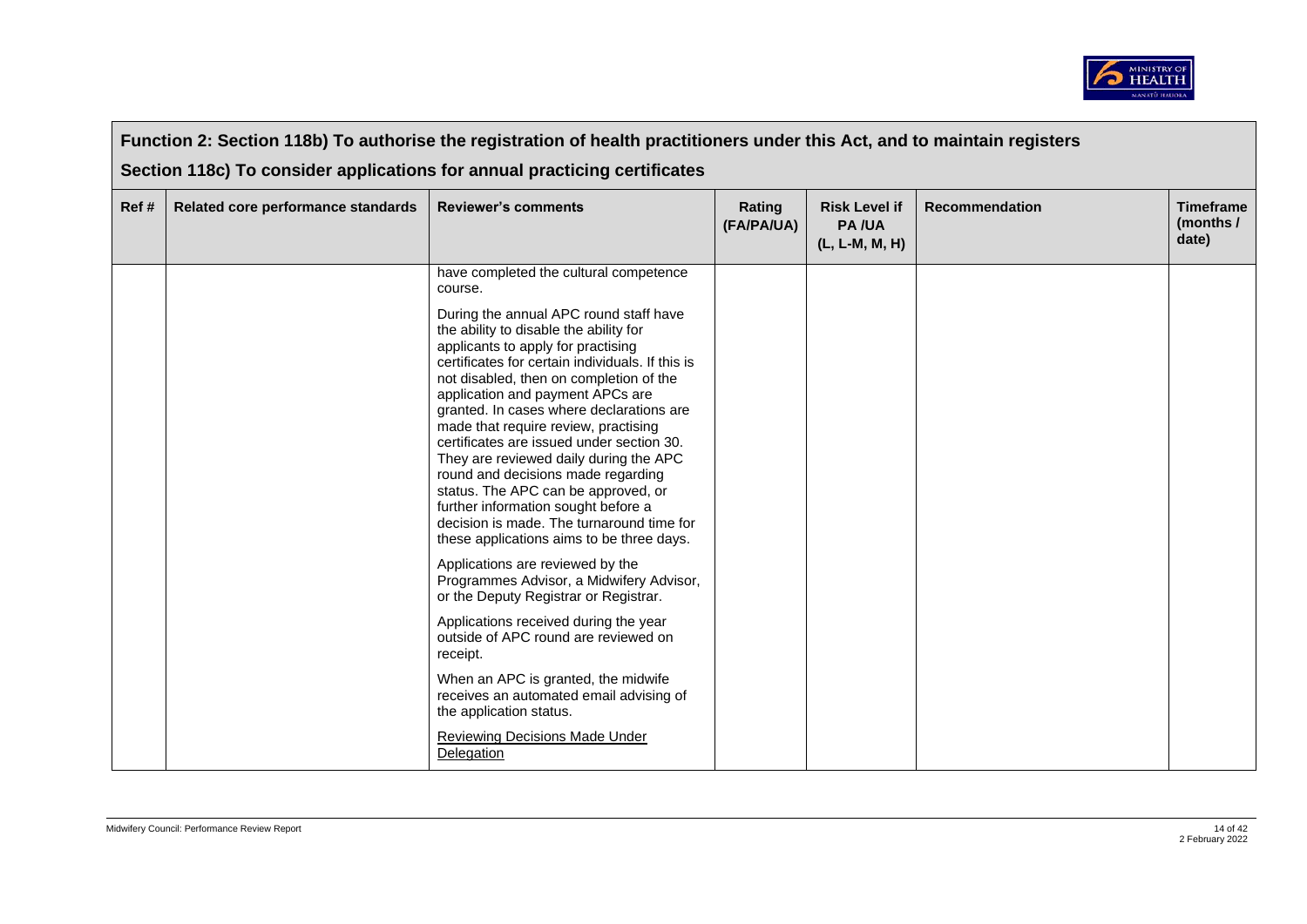

|       | Function 2: Section 118b) To authorise the registration of health practitioners under this Act, and to maintain registers |                                                                                                                                                                                                  |                      |                                                          |                       |                                        |  |
|-------|---------------------------------------------------------------------------------------------------------------------------|--------------------------------------------------------------------------------------------------------------------------------------------------------------------------------------------------|----------------------|----------------------------------------------------------|-----------------------|----------------------------------------|--|
|       |                                                                                                                           | Section 118c) To consider applications for annual practicing certificates                                                                                                                        |                      |                                                          |                       |                                        |  |
| Ref # | Related core performance standards                                                                                        | <b>Reviewer's comments</b>                                                                                                                                                                       | Rating<br>(FA/PA/UA) | <b>Risk Level if</b><br><b>PA/UA</b><br>$(L, L-M, M, H)$ | <b>Recommendation</b> | <b>Timeframe</b><br>(months /<br>date) |  |
|       |                                                                                                                           | Any applicant can request to have a<br>decision reviewed by the Council.                                                                                                                         |                      |                                                          |                       |                                        |  |
|       |                                                                                                                           | <b>Opportunity for Improvement</b><br>This performance review identified that the<br>educational institutes selection (drop down<br>list) may be able to be culled for New<br>Zealand graduates. |                      |                                                          |                       |                                        |  |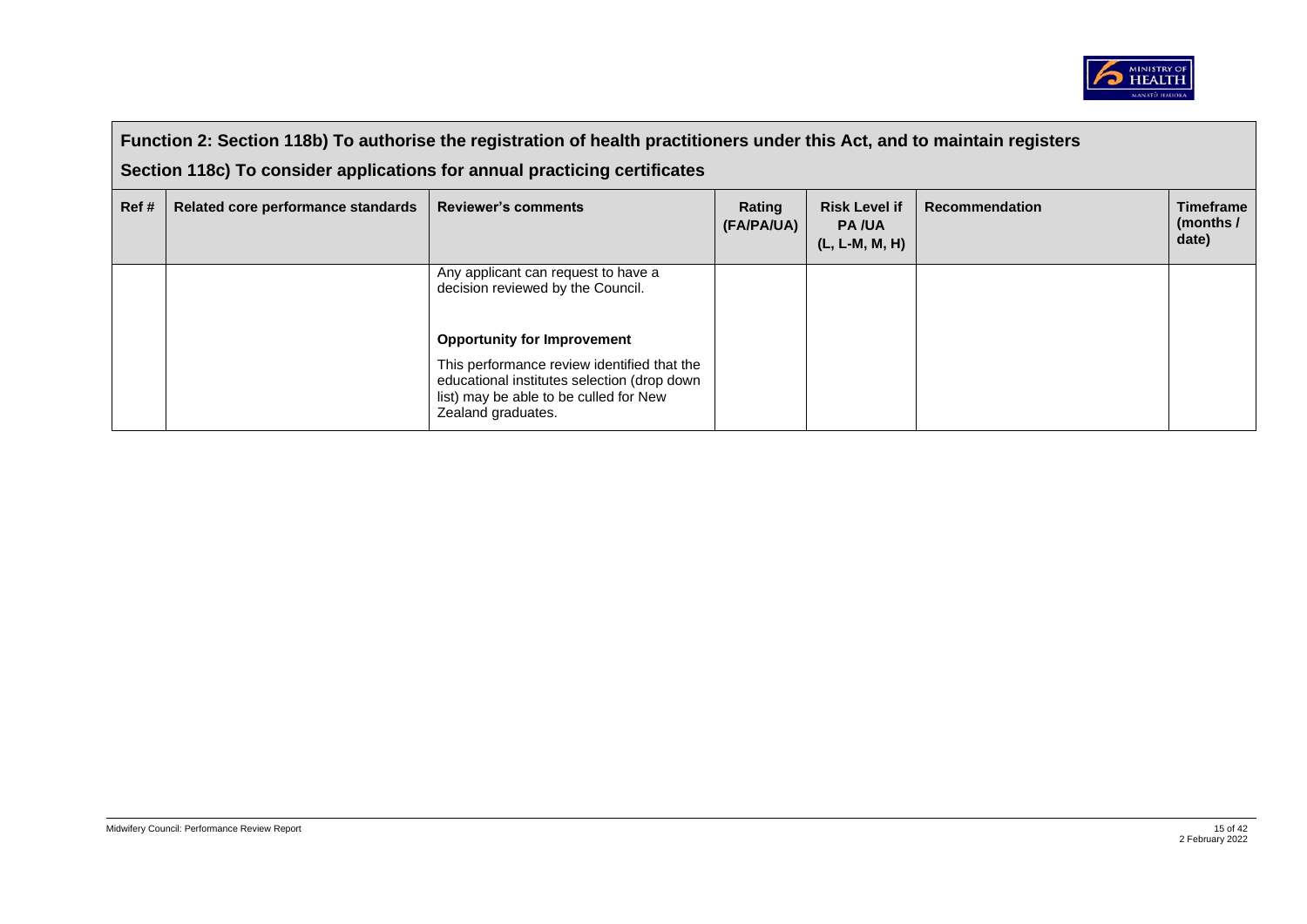

**Section 118e) To recognise, accredit, and set programmes to ensure the ongoing competence of health practitioners**

| Ref# | Related core performance standards                                                                                                                                                                                                                                                                                                                                                                                                                                                                                                                                  | <b>Reviewer's comments</b>                                                                                                                                                                                                                                                                                                                                                                                                                                                                                                                                                                                                                                                                    | Rating<br>(FA/PA/UA) | <b>Risk Level if</b><br><b>PA/UA</b><br>(L, L-M, M, H) | <b>Recommendation</b> | <b>Timeframe</b><br>(months /<br>date) |  |
|------|---------------------------------------------------------------------------------------------------------------------------------------------------------------------------------------------------------------------------------------------------------------------------------------------------------------------------------------------------------------------------------------------------------------------------------------------------------------------------------------------------------------------------------------------------------------------|-----------------------------------------------------------------------------------------------------------------------------------------------------------------------------------------------------------------------------------------------------------------------------------------------------------------------------------------------------------------------------------------------------------------------------------------------------------------------------------------------------------------------------------------------------------------------------------------------------------------------------------------------------------------------------------------------|----------------------|--------------------------------------------------------|-----------------------|----------------------------------------|--|
| 3.1  | The RA has proportionate, appropriate,<br>transparent and standards-based<br>mechanisms to:<br>Assure itself that applicants<br>seeking registration or the issuing<br>of a practicing certificate meet, and<br>are actively maintaining, the<br>required standard<br>Review a health practitioner's<br>$\bullet$<br>competence and practice against<br>the required standard of<br>competence<br>Improve and remediate the<br>$\bullet$<br>competence of practitioners found<br>to be below the required standard<br>Promote the competence of health<br>$\bullet$ | The Council has a recertification<br>programme that all midwives are required<br>to engage in and complete.<br>The programme consists of a number of<br>education requirements as well as<br>engagement in a Midwifery Standards<br>Review (currently run and managed by the<br>New Zealand College of Midwives). This is<br>a practice focussed assessment which<br>includes review of statistics feedback, and<br>the outcome is a professional development<br>plan. The review is undertaken by a<br>midwife and a consumer of maternity<br>services.<br>The recertification programme has been in<br>its current form for a number of years and<br>will overgo a review once the Aotearoa | FA                   |                                                        |                       |                                        |  |
|      | practitioners                                                                                                                                                                                                                                                                                                                                                                                                                                                                                                                                                       | Midwifery project is completed.<br>It is the Council's expectation that any<br>development of the recertification<br>programme will require reflection and<br>demonstration of competence that aligns<br>with the standards of competence that are<br>gazetted by the Council. There is a real<br>opportunity for the Council to change the<br>content of the programme informed by<br>trends from complaints and practice issues.                                                                                                                                                                                                                                                            |                      |                                                        |                       |                                        |  |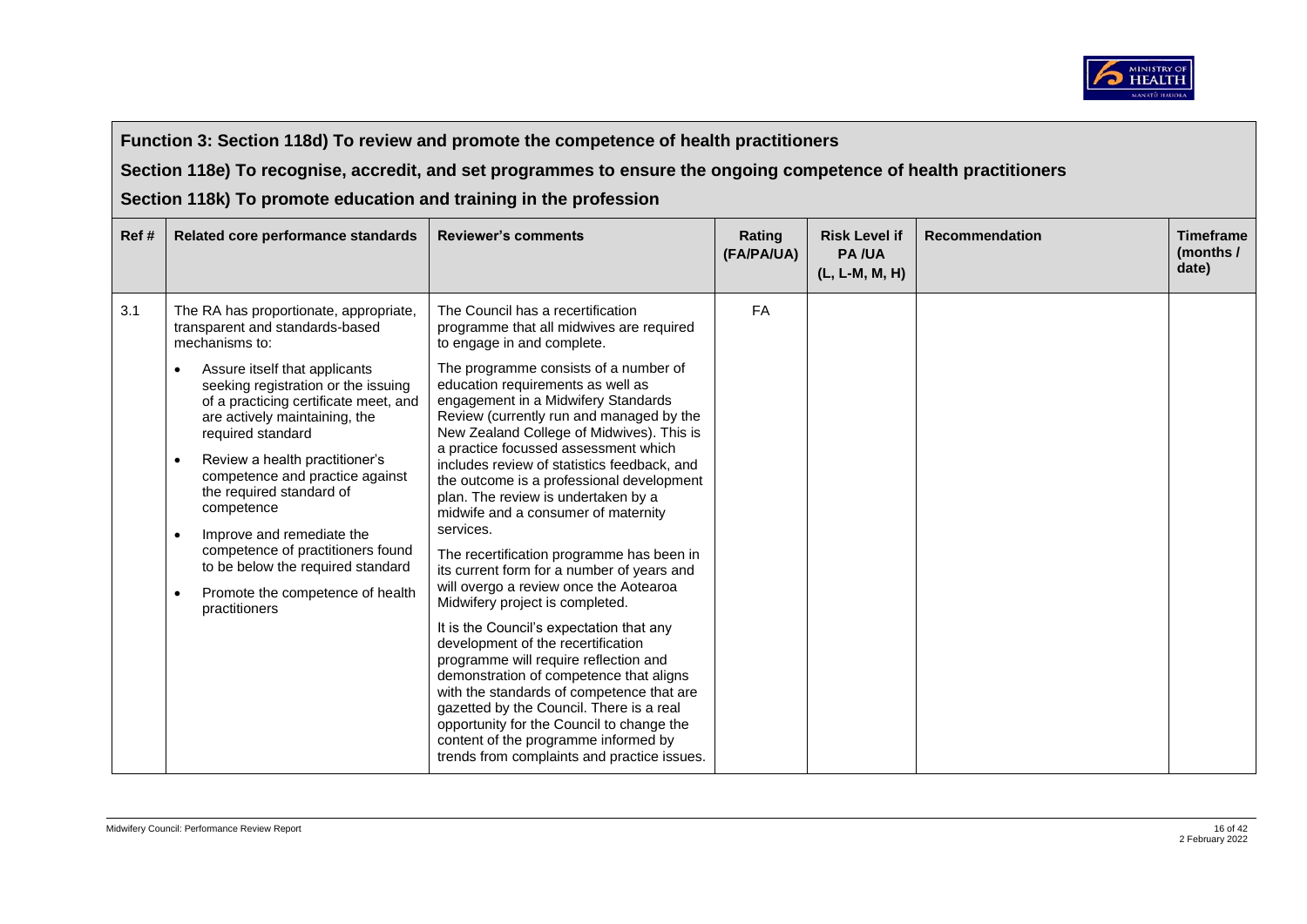

**Section 118e) To recognise, accredit, and set programmes to ensure the ongoing competence of health practitioners**

| Ref# | Related core performance standards | <b>Reviewer's comments</b>                                                                                                                                                                                                                                                                                                                                                                                                                                                                                                                                                                                                                                                                                          | Rating<br>(FA/PA/UA) | <b>Risk Level if</b><br><b>PA/UA</b><br>(L, L-M, M, H) | <b>Recommendation</b> | <b>Timeframe</b><br>(months /<br>date) |
|------|------------------------------------|---------------------------------------------------------------------------------------------------------------------------------------------------------------------------------------------------------------------------------------------------------------------------------------------------------------------------------------------------------------------------------------------------------------------------------------------------------------------------------------------------------------------------------------------------------------------------------------------------------------------------------------------------------------------------------------------------------------------|----------------------|--------------------------------------------------------|-----------------------|----------------------------------------|
|      |                                    | The Council is currently undertaking a<br>consultation as it wishes to mandate some<br>content of the current programme. This has<br>arisen out of changes to the Abortion Act<br>2020. The Council has determined that all<br>midwives need to know and understand the<br>consequences of this law change and<br>therefore has proposed mandating<br>education around this. This will give all<br>practising midwives the same baseline<br>knowledge and skills.                                                                                                                                                                                                                                                   |                      |                                                        |                       |                                        |
|      |                                    | All midwives make a statutory declaration<br>at the time of APC application which<br>requires them to state that they have<br>maintained the standard of competence.<br>The Council database has the ability for<br>midwives to enter information regarding<br>their engagement in the recertification<br>programme. The Council has historically<br>entered information about completion of<br>activities but with the move to the new<br>database a decision was made to require<br>midwives to upload their own information.<br>The reasons for this change included<br>enabling practitioners to take responsibility<br>for their own records, managing<br>information and our records management<br>processes. |                      |                                                        |                       |                                        |
|      |                                    | The database shows if midwives have<br>completed requirements and due dates.                                                                                                                                                                                                                                                                                                                                                                                                                                                                                                                                                                                                                                        |                      |                                                        |                       |                                        |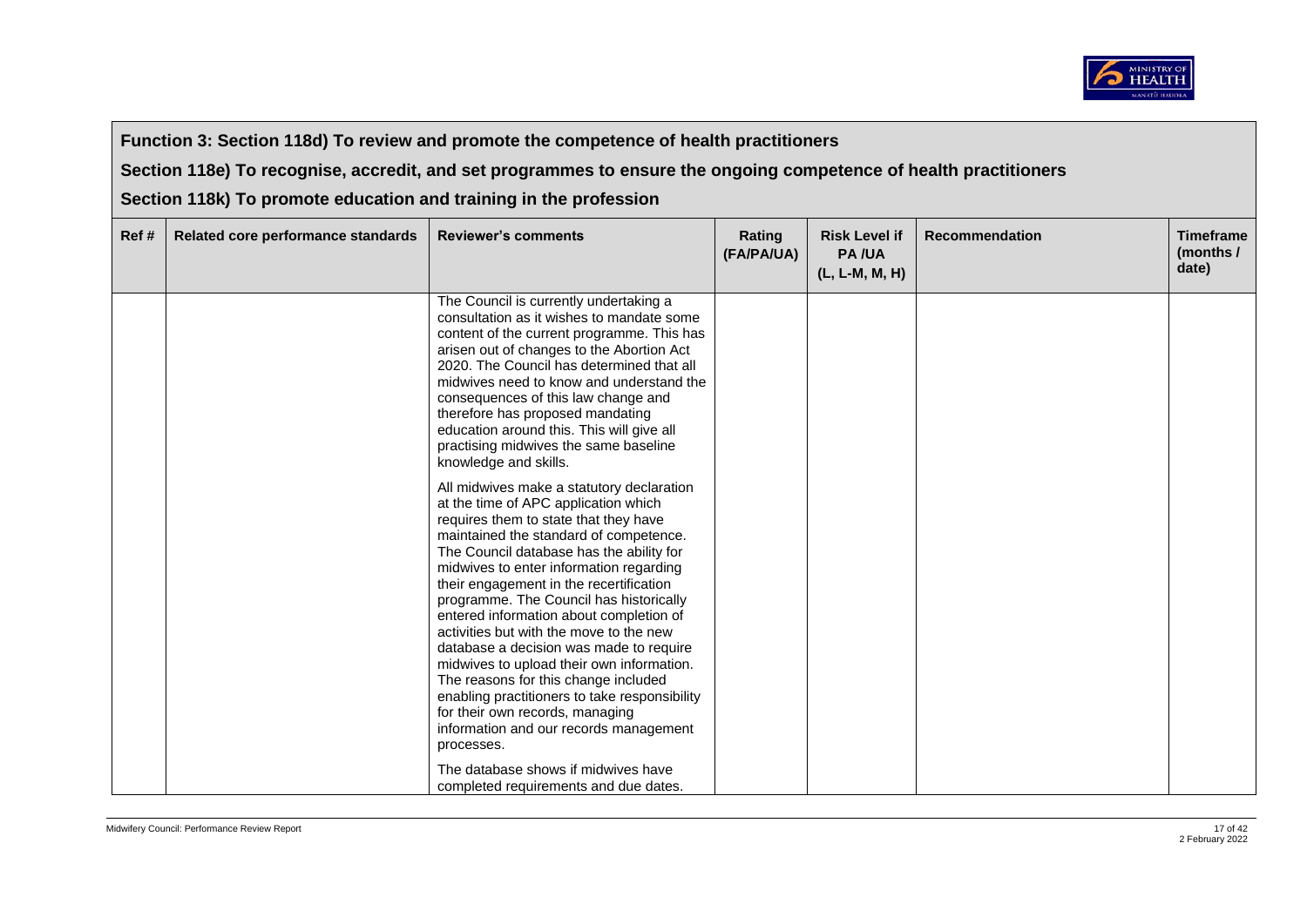

**Section 118e) To recognise, accredit, and set programmes to ensure the ongoing competence of health practitioners**

| Ref # | Related core performance standards | <b>Reviewer's comments</b>                                                                                                                                                                                                                                                                                                                                                                                                                                                                                                       | Rating<br>(FA/PA/UA) | <b>Risk Level if</b><br><b>PA/UA</b><br>(L, L-M, M, H) | <b>Recommendation</b> | <b>Timeframe</b><br>(months /<br>date) |
|-------|------------------------------------|----------------------------------------------------------------------------------------------------------------------------------------------------------------------------------------------------------------------------------------------------------------------------------------------------------------------------------------------------------------------------------------------------------------------------------------------------------------------------------------------------------------------------------|----------------------|--------------------------------------------------------|-----------------------|----------------------------------------|
|       |                                    | With 3500 midwives and the need for 4<br>fields to be completed data management is<br>difficult and the Council is now exploring<br>new ways to manage this.                                                                                                                                                                                                                                                                                                                                                                     |                      |                                                        |                       |                                        |
|       |                                    | A check of data highlighted that<br>approximately 25% of midwives had<br>entered some information into their record.<br>The Council is planning a strategy to<br>manage this before the APC round<br>commences.                                                                                                                                                                                                                                                                                                                  |                      |                                                        |                       |                                        |
|       |                                    | With the COVID-19 pandemic, the Council<br>placed all CPD requirements on hold<br>during 2020-2021, meaning that midwives<br>had an automatic extension of 12 months<br>to complete requirements.                                                                                                                                                                                                                                                                                                                                |                      |                                                        |                       |                                        |
|       |                                    | The Council has set the programme of<br>recertification and has then accredited<br>providers to provide education. There are<br>two types of accreditation for ongoing<br>education. Accredited providers may<br>provide a series of education courses that<br>are focussed on midwifery practice. This<br>includes emergency skills and continuing<br>education topics that relate to midwifery<br>practice. This education is midwifery led<br>and midwifery focussed. Providers present<br>a report to the Council each year. |                      |                                                        |                       |                                        |
|       |                                    | Other single events can be accredited as<br>continuing education events. These may                                                                                                                                                                                                                                                                                                                                                                                                                                               |                      |                                                        |                       |                                        |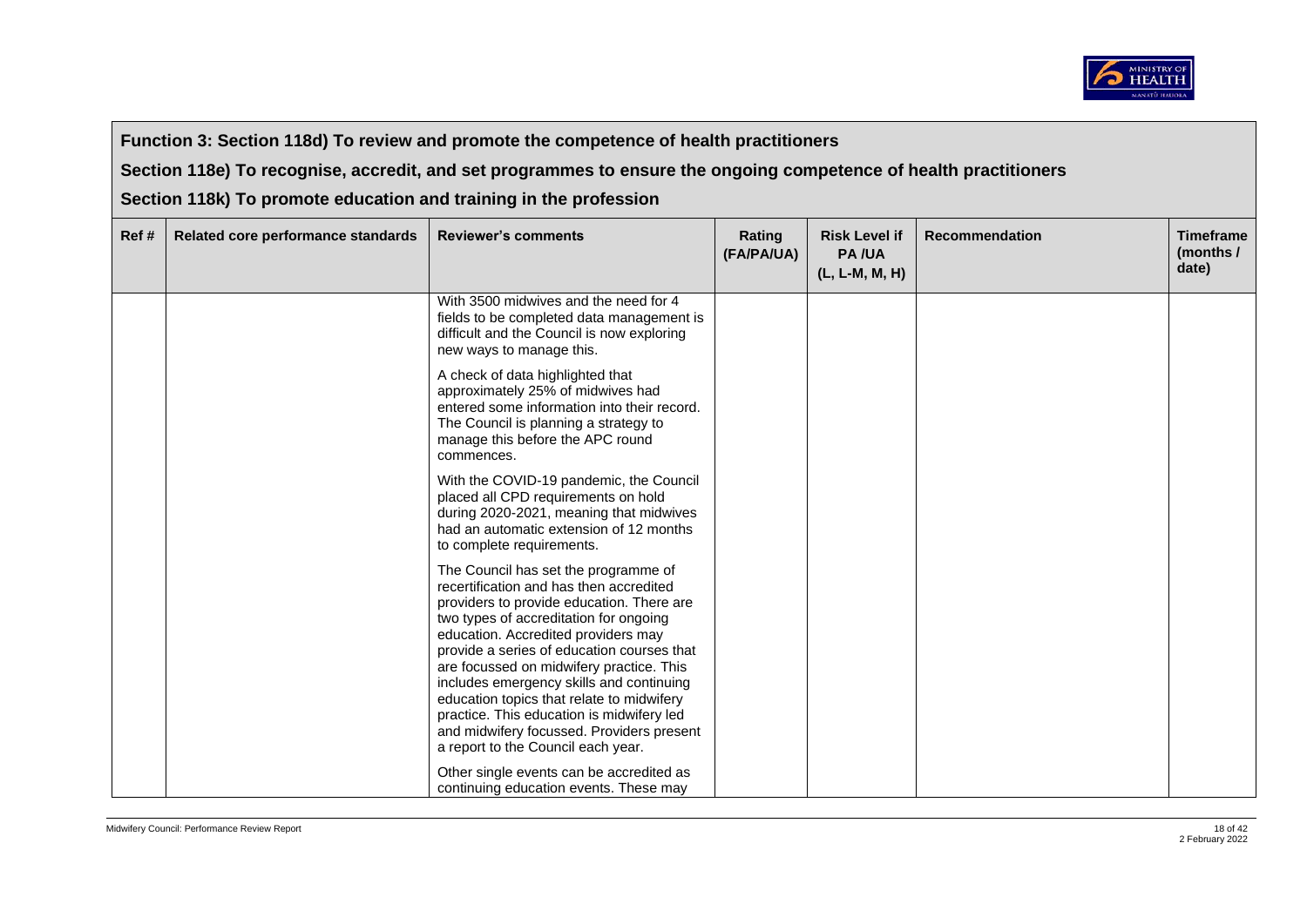

**Section 118e) To recognise, accredit, and set programmes to ensure the ongoing competence of health practitioners**

| Ref# | Related core performance standards | <b>Reviewer's comments</b>                                                                                                                                                                                                                                                                                                                                                                                                                                                                                                                                                                       | <b>Rating</b><br>(FA/PA/UA) | <b>Risk Level if</b><br><b>PA/UA</b><br>(L, L-M, M, H) | <b>Recommendation</b> | <b>Timeframe</b><br>(months /<br>date) |
|------|------------------------------------|--------------------------------------------------------------------------------------------------------------------------------------------------------------------------------------------------------------------------------------------------------------------------------------------------------------------------------------------------------------------------------------------------------------------------------------------------------------------------------------------------------------------------------------------------------------------------------------------------|-----------------------------|--------------------------------------------------------|-----------------------|----------------------------------------|
|      |                                    | be interprofessional or single events<br>provided by one organisation.                                                                                                                                                                                                                                                                                                                                                                                                                                                                                                                           |                             |                                                        |                       |                                        |
|      |                                    | Most midwives who have a complaint or<br>notification made to the Council will have<br>their recertification portfolio audited. This<br>equates to about 2% of practitioners.                                                                                                                                                                                                                                                                                                                                                                                                                    |                             |                                                        |                       |                                        |
|      |                                    | At this time, the audit process remains<br>simplistic. A change process will occur<br>during 2022 which will consider a more<br>sophisticated process for practitioners to<br>demonstrate their ongoing competence as<br>well as their compliance with requirements.                                                                                                                                                                                                                                                                                                                             |                             |                                                        |                       |                                        |
|      |                                    | Competence review processes occur when<br>there are questions around a practitioners<br>practice. This can be as a result of a<br>complaint or notification or when there is<br>concern due to lack of engagement in<br>recertification. All midwives who are<br>reviewed are assessed against the<br>competencies. Reviews are divided into<br>stages one and two. Stage one which<br>focusses on decision making and systems<br>and processes around a case. A stage two<br>review focusses on competence in general.<br>Terms of reference identify areas that the<br>review should focus on. |                             |                                                        |                       |                                        |
|      |                                    | When there are significant concerns about<br>a practitioner the terms of reference may<br>refer to practice across the scope. In this                                                                                                                                                                                                                                                                                                                                                                                                                                                            |                             |                                                        |                       |                                        |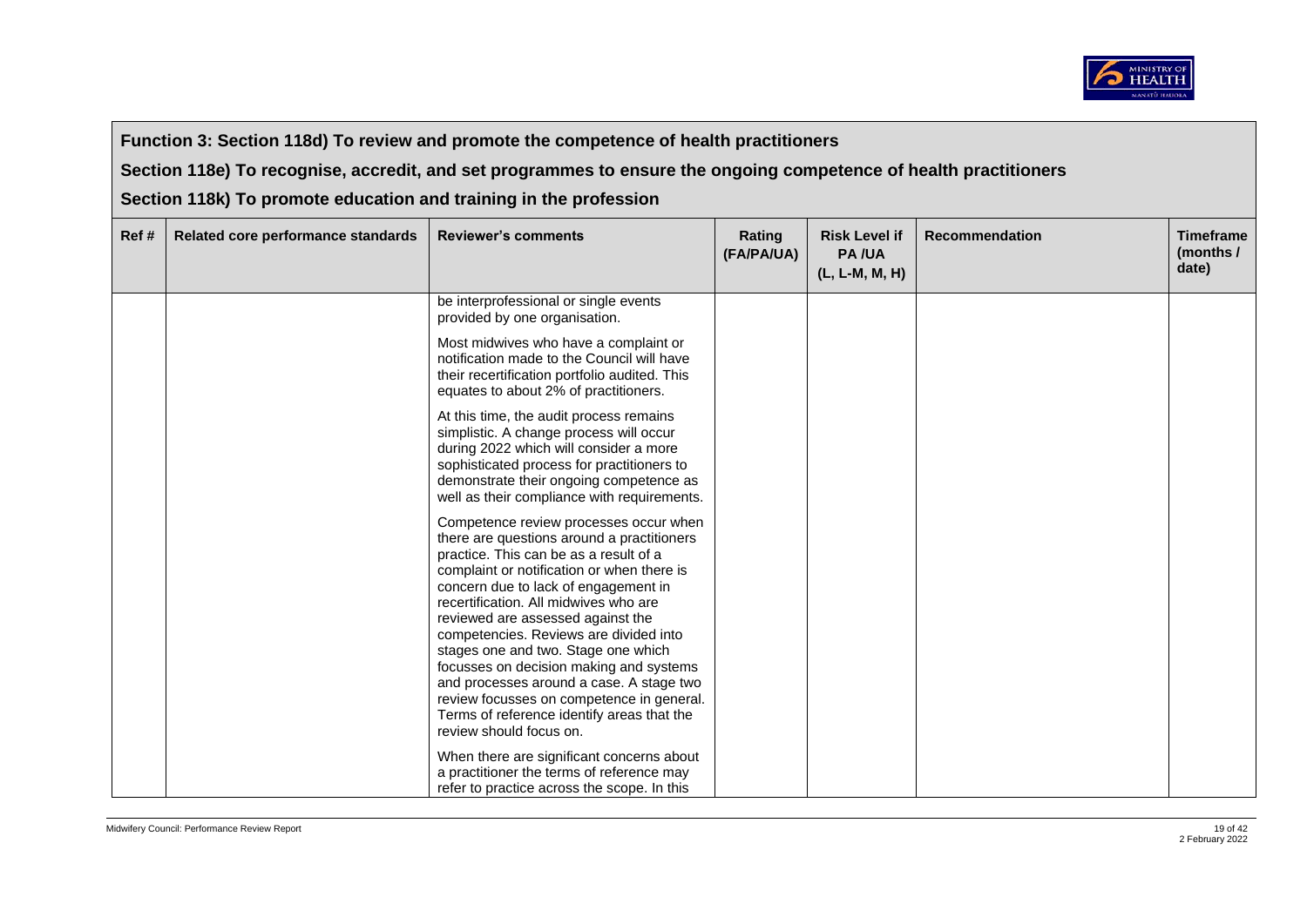

**Section 118e) To recognise, accredit, and set programmes to ensure the ongoing competence of health practitioners**

| Ref# | Related core performance standards | <b>Reviewer's comments</b>                                                                                                                                                                                                                                                                                                              | Rating<br>(FA/PA/UA) | <b>Risk Level if</b><br><b>PA/UA</b><br>(L, L-M, M, H) | <b>Recommendation</b> | <b>Timeframe</b><br>(months /<br>date) |
|------|------------------------------------|-----------------------------------------------------------------------------------------------------------------------------------------------------------------------------------------------------------------------------------------------------------------------------------------------------------------------------------------|----------------------|--------------------------------------------------------|-----------------------|----------------------------------------|
|      |                                    | situation reviews can take the form of<br>examination and OSCE.                                                                                                                                                                                                                                                                         |                      |                                                        |                       |                                        |
|      |                                    | Review panels usually include a midwife<br>with an education background and a<br>midwife from the same practice context as<br>the midwife under review. Cultural<br>considerations are taken into account and<br>the Council has endeavoured to ensure<br>Māori reviewers are available and<br>participate in review of Maori midwives. |                      |                                                        |                       |                                        |
|      |                                    | The Council has systems and processes in<br>place to assess applicants who wish to<br>return to practice and also those who are<br>returning to New Zealand to practise (i.e.,<br>they have worked overseas as midwives).                                                                                                               |                      |                                                        |                       |                                        |
|      |                                    | The government recently announced<br>funding to support midwives wishing to<br>return to practice after a break of five<br>years. This funding included the<br>development of a role called Midwife<br>Clinical Coach. In order to facilitate the                                                                                       |                      |                                                        |                       |                                        |
|      |                                    | Coach being the supervisor of midwives<br>returning to practise the Council has<br>developed a MOU with each DHB. The role<br>supports both returners to practice, and                                                                                                                                                                  |                      |                                                        |                       |                                        |
|      |                                    | IQMs who are participating in the overseas<br>competence programme. "The purpose of<br>this Memorandum of Understanding is to<br>set out the basis on which the role of                                                                                                                                                                 |                      |                                                        |                       |                                        |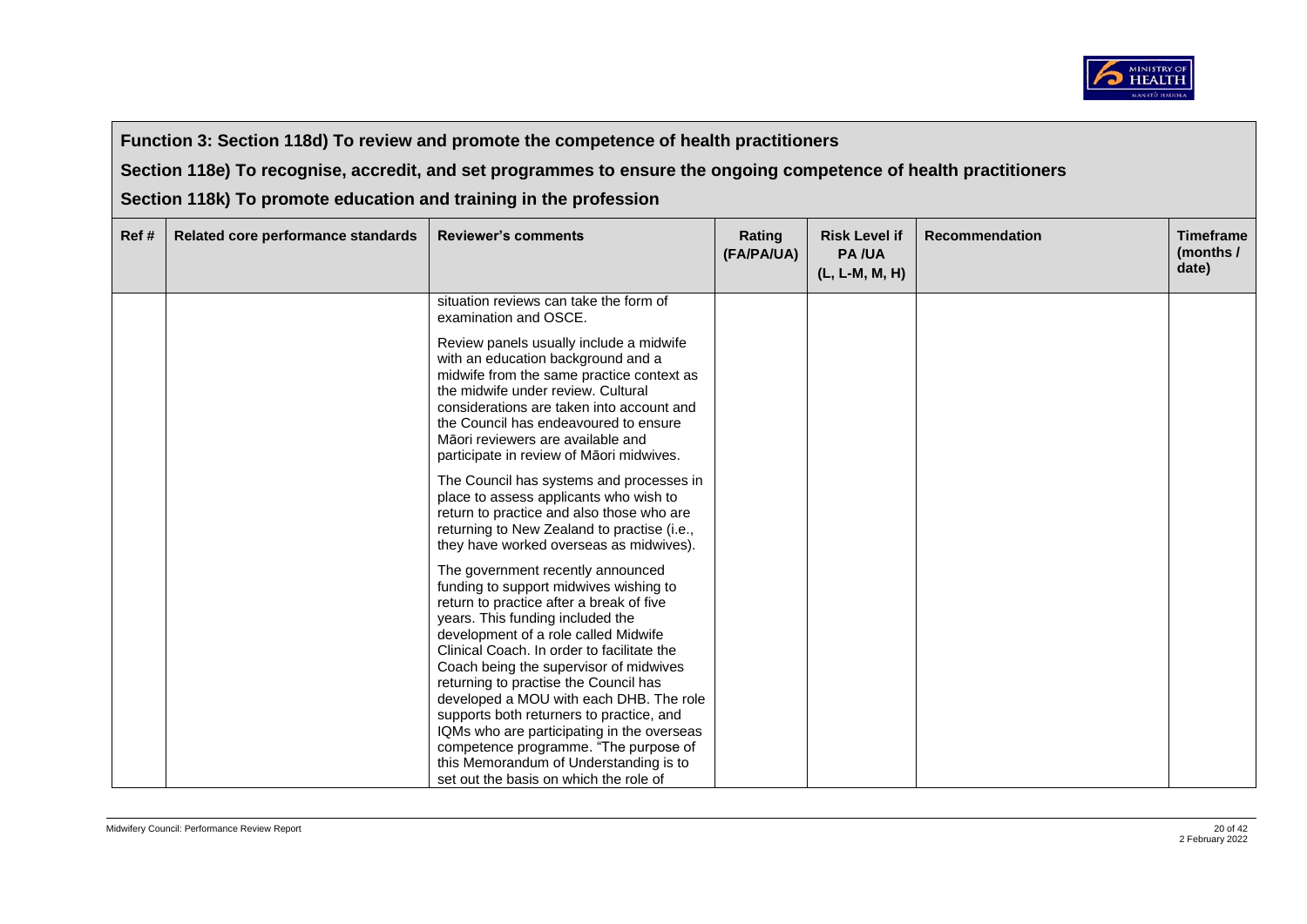

**Section 118e) To recognise, accredit, and set programmes to ensure the ongoing competence of health practitioners**

| Ref# | Related core performance standards | <b>Reviewer's comments</b>                                                                                                                                                                                                                                                                                                                                                                                                                                                                                                                                                                                                                                                                                                                                                                                                                                                                                                                  | Rating<br>(FA/PA/UA) | <b>Risk Level if</b><br><b>PA/UA</b><br>(L, L-M, M, H) | <b>Recommendation</b> | <b>Timeframe</b><br>(months /<br>date) |
|------|------------------------------------|---------------------------------------------------------------------------------------------------------------------------------------------------------------------------------------------------------------------------------------------------------------------------------------------------------------------------------------------------------------------------------------------------------------------------------------------------------------------------------------------------------------------------------------------------------------------------------------------------------------------------------------------------------------------------------------------------------------------------------------------------------------------------------------------------------------------------------------------------------------------------------------------------------------------------------------------|----------------------|--------------------------------------------------------|-----------------------|----------------------------------------|
|      |                                    | "Midwife Clinical Coach" will undertake to<br>be the Council's supervisor for midwives,<br>employed by the DHB, who have obtained<br>registration based on overseas<br>qualifications, in accordance with the<br>Council's Registration Policy for<br>Internationally Qualified Midwives and<br>Registration Policy for Applicants currently<br>registered in Australia applying under the<br>Trans-Tasman Mutual Recognition Act<br>1997 (collectively referred to in this MOU<br>as "IQ Midwives")."<br>Numbers of midwives who return to<br>practice are low. Midwives returning to<br>practice, newly registered from overseas<br>and those under TTMRA must practice<br>under supervision for at least a minimum<br>period of 12 months. Supervisors are<br>appointed by the Council and historically<br>have been from outside the midwife's<br>workplace. Recent changes have enabled<br>supervisors to be appointed from within the |                      |                                                        |                       |                                        |
|      |                                    | workplace. This will be monitored for<br>effectiveness.                                                                                                                                                                                                                                                                                                                                                                                                                                                                                                                                                                                                                                                                                                                                                                                                                                                                                     |                      |                                                        |                       |                                        |
|      |                                    | All reports are reviewed by a midwifery<br>advisor. It is Council's intention to review<br>this process during 2022 to ensure it is fit<br>for purpose.                                                                                                                                                                                                                                                                                                                                                                                                                                                                                                                                                                                                                                                                                                                                                                                     |                      |                                                        |                       |                                        |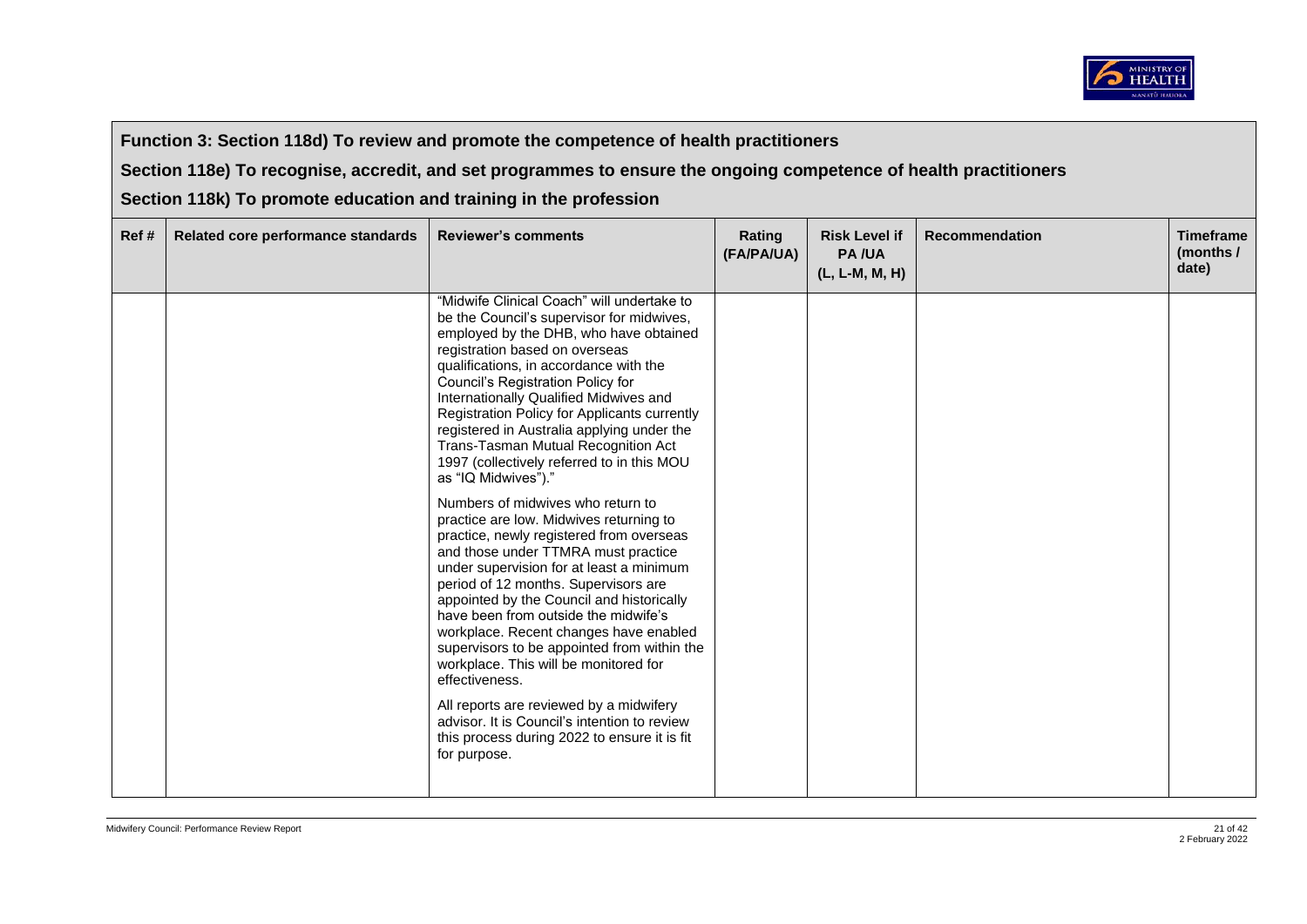

**Section 118e) To recognise, accredit, and set programmes to ensure the ongoing competence of health practitioners**

| Ref# | Related core performance standards | <b>Reviewer's comments</b>                                                                                                                                    | Rating<br>(FA/PA/UA) | <b>Risk Level if</b><br><b>PA/UA</b><br>(L, L-M, M, H) | Recommendation | <b>Timeframe</b><br>(months /<br>date) |
|------|------------------------------------|---------------------------------------------------------------------------------------------------------------------------------------------------------------|----------------------|--------------------------------------------------------|----------------|----------------------------------------|
|      |                                    | <b>Opportunity for Improvement</b>                                                                                                                            |                      |                                                        |                |                                        |
|      |                                    | This performance review identified that for<br>recertification / CPD audit the system could<br>flag if the emergency skills course has not<br>been completed. |                      |                                                        |                |                                        |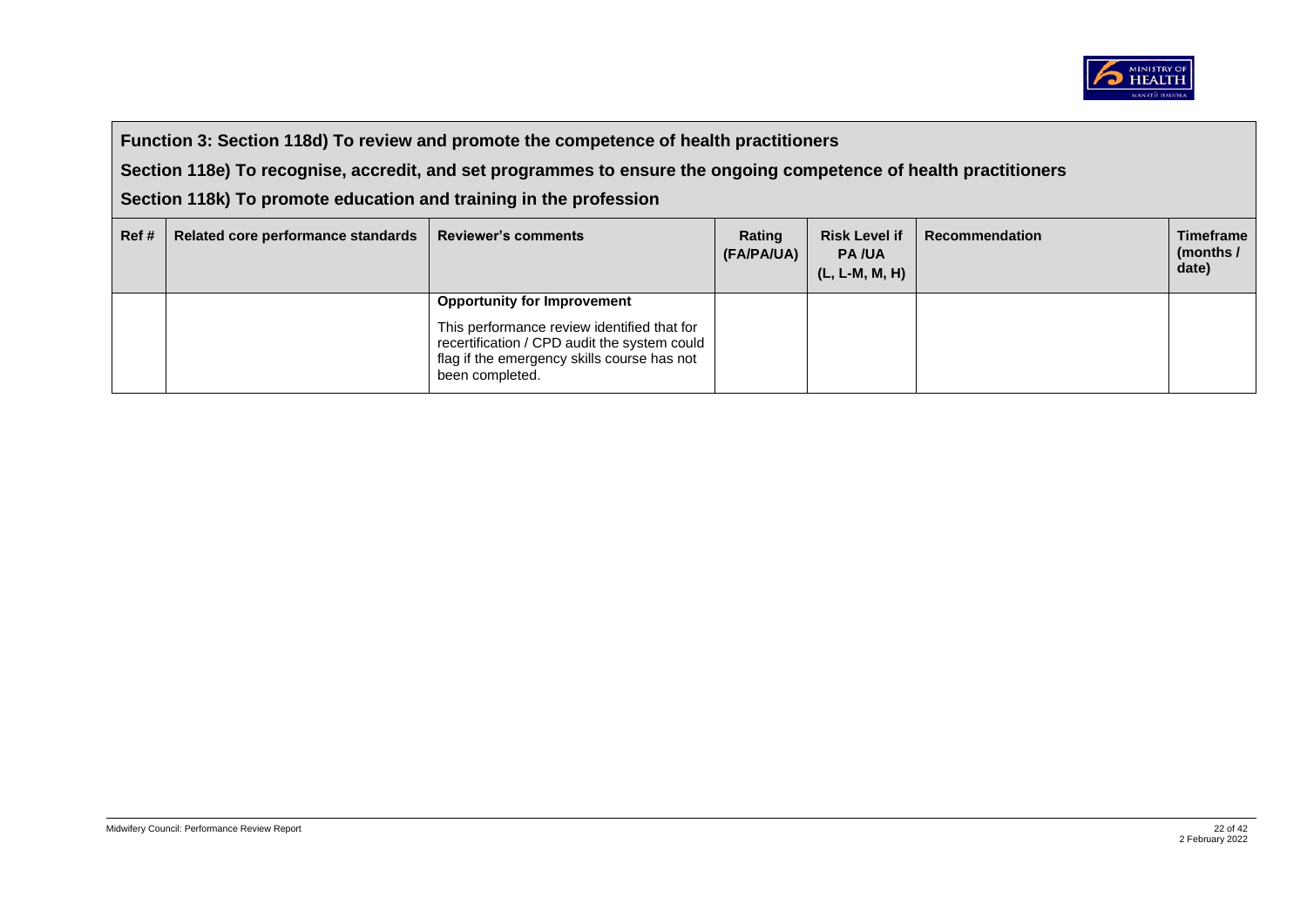

| Ref# | Related core performance standards                                                                                                                                                                                                                                                                                                                                                                   | <b>Reviewer's comments</b>                                                                                                                                                                                                                                                                                                                                                                                                                                                                                                                                                                | Rating<br>(FA/PA/UA) | <b>Risk Level if</b><br><b>PA/UA</b><br>(L, L-M, M, H) | <b>Recommendation</b> | <b>Timeframe</b><br>(months /<br>date) |
|------|------------------------------------------------------------------------------------------------------------------------------------------------------------------------------------------------------------------------------------------------------------------------------------------------------------------------------------------------------------------------------------------------------|-------------------------------------------------------------------------------------------------------------------------------------------------------------------------------------------------------------------------------------------------------------------------------------------------------------------------------------------------------------------------------------------------------------------------------------------------------------------------------------------------------------------------------------------------------------------------------------------|----------------------|--------------------------------------------------------|-----------------------|----------------------------------------|
| 4.1  | The RA has appropriate, timely,<br>transparent, fair, and proportionate<br>mechanisms for:<br>Providing clear, easily accessible<br>$\bullet$<br>public information about how to<br>raise concerns or make a<br>notification about a health<br>practitioner                                                                                                                                          | The Council website has a section for<br>concerns about a midwife that includes<br>competence, health or conduct. Conduct<br>includes that the complainant may prefer to<br>contact the Health and Disability<br>Commissioner.<br>The website provides an information sheet<br>with a tool / form for people to make<br>complaints or raise concerns about<br>practitioners. There is a dedicated email<br>address for notifications on the contact<br>page.                                                                                                                              | FA                   |                                                        |                       |                                        |
| 4.2  | Identifying and responding in a<br>$\bullet$<br>timely way to any complaint or<br>notification about a health<br>practitioner<br>Considering information related to<br>$\bullet$<br>a health practitioner's conduct or<br>the safety of the practitioner's<br>practice<br>Ensuring all parties to a complaint<br>$\bullet$<br>are supported to fully inform the<br>authority's consideration process | All notifications are triaged in the first<br>instance by the midwifery advisor who<br>brings the matter to the Deputy Registrar or<br>Registrar's attention. A joint meeting is held<br>to decide on best and appropriate action to<br>consider timeframes and to determine if the<br>risk is so high that the Council needs to be<br>advised immediately.<br>There are established polices for<br>complaints and notifications and<br>competence.<br>Complaints and notifications are triaged<br>and actioned as close as possible to<br>arrival. Initial risk assessment occurs at two | <b>FA</b>            |                                                        |                       |                                        |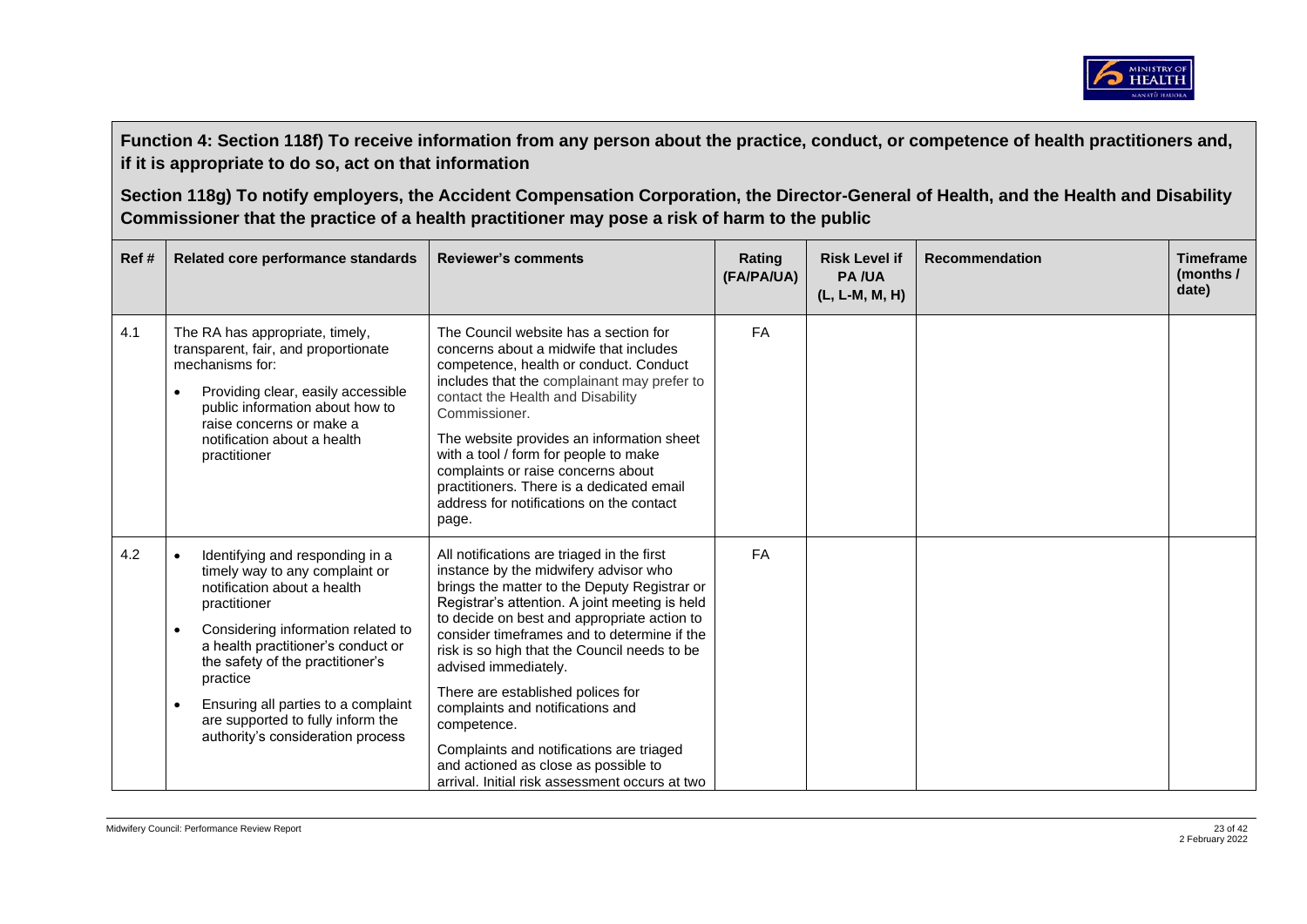

| Ref# | Related core performance standards | <b>Reviewer's comments</b>                                                                                                                                                                                                                                                                                                                                                                                                                                                                                                                     | Rating<br>(FA/PA/UA) | <b>Risk Level if</b><br><b>PA/UA</b><br>(L, L-M, M, H) | <b>Recommendation</b> | <b>Timeframe</b><br>(months $/$<br>date) |
|------|------------------------------------|------------------------------------------------------------------------------------------------------------------------------------------------------------------------------------------------------------------------------------------------------------------------------------------------------------------------------------------------------------------------------------------------------------------------------------------------------------------------------------------------------------------------------------------------|----------------------|--------------------------------------------------------|-----------------------|------------------------------------------|
|      |                                    | stages during initial triage and also when<br>review is undertaken by the external<br>reviewer. Once the initial review is<br>undertaken then a summary decision sheet<br>is developed for the Council. This summary<br>is completed by a Midwifery Advisor who<br>has access to the full midwifery history<br>including former complaints and actions<br>taken.                                                                                                                                                                               |                      |                                                        |                       |                                          |
|      |                                    | This decision sheet is designed to provide<br>the Council with summary information and<br>guidance to inform decisions.                                                                                                                                                                                                                                                                                                                                                                                                                        |                      |                                                        |                       |                                          |
|      |                                    | Traditionally the Council considered fitness<br>to practice matters at its regular meetings.<br>During $2020 - 2021$ , they have moved to<br>separate fitness to practice meetings and<br>there is no separate committee. Members<br>include the Council, Registrar, Deputy<br>Registrar and the Midwifery Advisor. The<br>Council may review this and formulate a<br>specific committee with its own terms of<br>reference. The need for this separate<br>committee has arisen out of an increased<br>number of complaints and notifications. |                      |                                                        |                       |                                          |
|      |                                    | In managing complaints and notifications,<br>the Council looks to see what the risk of<br>harm is and what is an appropriate way to<br>manage issues. For example, recently                                                                                                                                                                                                                                                                                                                                                                    |                      |                                                        |                       |                                          |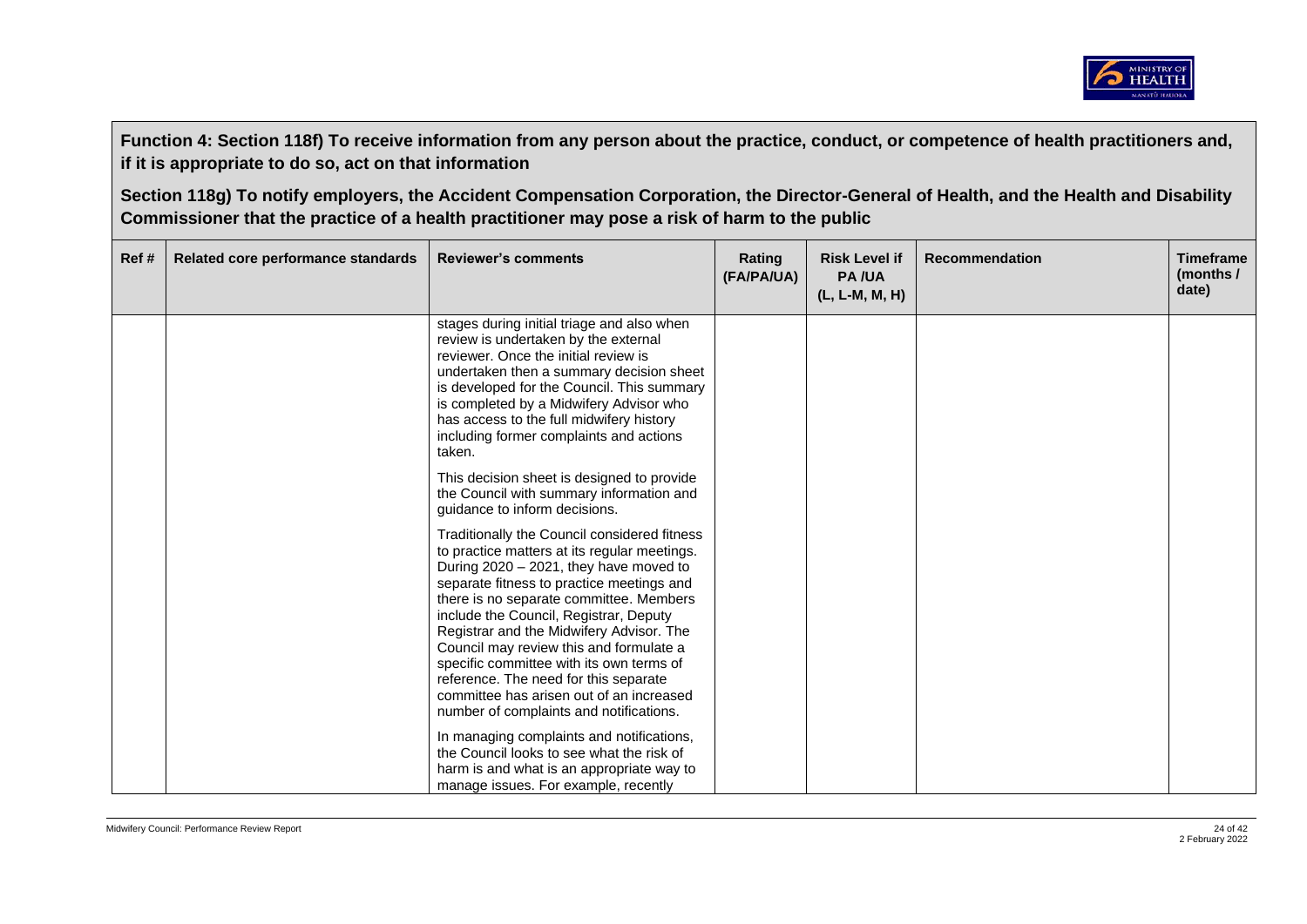

| Ref# | Related core performance standards | <b>Reviewer's comments</b>                                                                                                                                                                                                                                                                                                                         | Rating<br>(FA/PA/UA) | <b>Risk Level if</b><br><b>PA/UA</b><br>(L, L-M, M, H) | <b>Recommendation</b> | <b>Timeframe</b><br>(months $/$<br>date) |
|------|------------------------------------|----------------------------------------------------------------------------------------------------------------------------------------------------------------------------------------------------------------------------------------------------------------------------------------------------------------------------------------------------|----------------------|--------------------------------------------------------|-----------------------|------------------------------------------|
|      |                                    | there have been a number of complaints<br>regarding midwives providing anti-<br>vaccination information and advice. The<br>way these have been dealt with has varied<br>and has included taking an educative<br>approach, referral for competence review<br>and also referral to Professional Conduct<br>Committee (PCC).                          |                      |                                                        |                       |                                          |
|      |                                    | Assessment of risk of harm is continuous<br>and does not occur in isolation. Any factor<br>or outcome, for example, competence<br>review reports leads to revised assessment<br>and reconsideration.                                                                                                                                               |                      |                                                        |                       |                                          |
|      |                                    | All relevant parties are kept up to date with<br>the progress of their complaint / case.                                                                                                                                                                                                                                                           |                      |                                                        |                       |                                          |
|      |                                    | A strategic project for 2022-2023 is a<br>review and analysis of complaints and<br>notifications. The Council has a MOU with<br>the Nursing Council that supports sharing<br>of information between the two Councils for<br>people with dual registration and practising<br>certificates who are under a health.<br>competence of conduct process. |                      |                                                        |                       |                                          |
|      |                                    | The Council has a notification / complaints<br>database from 2018 and a full history prior<br>to that.                                                                                                                                                                                                                                             |                      |                                                        |                       |                                          |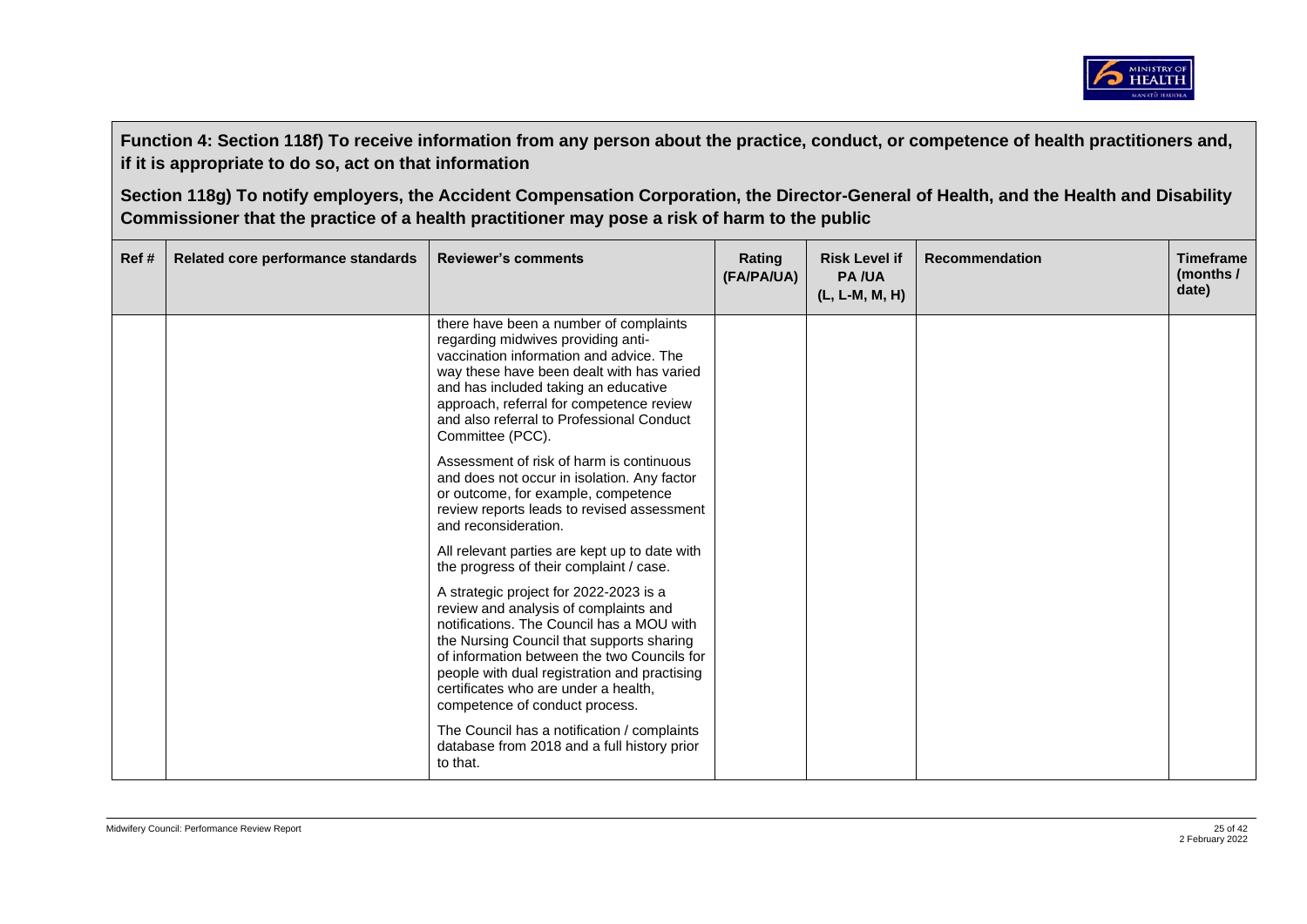

| Ref# | Related core performance standards                                                                                                                                         | <b>Reviewer's comments</b>                                                                                                                                                                                                                                         | Rating<br>(FA/PA/UA) | <b>Risk Level if</b><br><b>PA/UA</b><br>(L, L-M, M, H) | Recommendation | <b>Timeframe</b><br>(months /<br>date) |
|------|----------------------------------------------------------------------------------------------------------------------------------------------------------------------------|--------------------------------------------------------------------------------------------------------------------------------------------------------------------------------------------------------------------------------------------------------------------|----------------------|--------------------------------------------------------|----------------|----------------------------------------|
|      |                                                                                                                                                                            | The introduction of the new IT system has<br>also provided the opportunity to refine<br>processes for assessment of risk of harm<br>and are in the process of completing a risk<br>of harm/risk assessment tool to support<br>decision making.                     |                      |                                                        |                |                                        |
| 4.3  | Enabling action, such as informing<br>appropriate parties (including those<br>specified in section 118(g)) that a<br>practitioner may pose a risk of harm to<br>the public | The Council has a Naming Policy that<br>applies when considering whether to<br>publish the name of the midwife who is the<br>subject of an order or direction made by<br>the Council. The policy sets out the<br>circumstances in which a midwife may be<br>named. | <b>FA</b>            |                                                        |                |                                        |
|      |                                                                                                                                                                            | The website has a page that identifies<br>midwives who have been suspended since<br>2011.                                                                                                                                                                          |                      |                                                        |                |                                        |
|      |                                                                                                                                                                            | All parties are kept informed as required<br>and this includes where identified;<br>employers, the Accident Compensation<br>Corporation, the Director General of<br>Health, and the Health and Disability<br>Commissioner.                                         |                      |                                                        |                |                                        |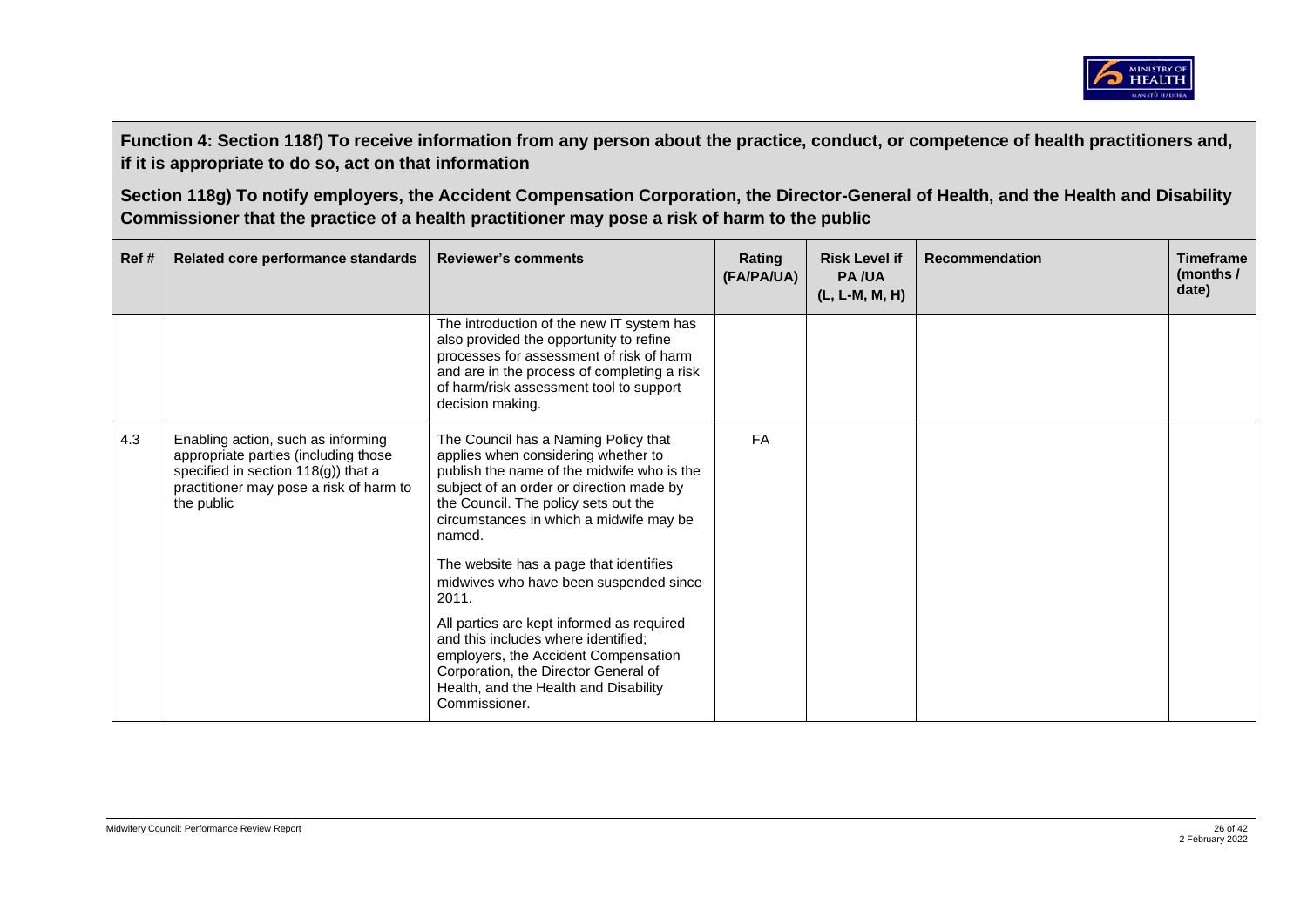

|      | Function 5: Section 118h) To consider the cases of health practitioners who may be unable to perform the functions required for the<br>practice of the profession                                                                                                                                                                            |                                                                                                                                                                                                                                                                                                                                                                                                                                                                                                                                                                                                                                                                                                                                                                                                                                                                                                                                                                                                                                                                                                                                                                                |                      |                                                        |                       |                                        |  |
|------|----------------------------------------------------------------------------------------------------------------------------------------------------------------------------------------------------------------------------------------------------------------------------------------------------------------------------------------------|--------------------------------------------------------------------------------------------------------------------------------------------------------------------------------------------------------------------------------------------------------------------------------------------------------------------------------------------------------------------------------------------------------------------------------------------------------------------------------------------------------------------------------------------------------------------------------------------------------------------------------------------------------------------------------------------------------------------------------------------------------------------------------------------------------------------------------------------------------------------------------------------------------------------------------------------------------------------------------------------------------------------------------------------------------------------------------------------------------------------------------------------------------------------------------|----------------------|--------------------------------------------------------|-----------------------|----------------------------------------|--|
| Ref# | Related core performance standards                                                                                                                                                                                                                                                                                                           | <b>Reviewer's comments</b>                                                                                                                                                                                                                                                                                                                                                                                                                                                                                                                                                                                                                                                                                                                                                                                                                                                                                                                                                                                                                                                                                                                                                     | Rating<br>(FA/PA/UA) | <b>Risk Level if</b><br><b>PA/UA</b><br>(L, L-M, M, H) | <b>Recommendation</b> | <b>Timeframe</b><br>(months /<br>date) |  |
| 5.1  | The RA has clear and transparent<br>mechanisms to:<br>Receive, review, and make<br>$\bullet$<br>decisions regarding notifications<br>about health practitioners who may<br>be unable to perform the functions<br>required for the practice of the<br>profession<br>Take appropriate, timely, and<br>proportionate action to minimise<br>risk | Health notifications can occur at<br>registration, renewal of APC, or during the<br>year.<br>Most disclosures around health are self-<br>referrals. Those occurring during<br>application for registration are in most<br>cases closed prior to registration occurring.<br>Notifications around midwife's health are<br>overseen by the Registrar. However, the<br>majority of correspondence,<br>communication and interaction with<br>midwives and relevant health professional<br>is through the Senior Advisor.<br>All notifications are assessed on arrival and<br>decisions are made based on<br>circumstances outlined within the<br>notification on the risk posed and the need<br>for urgent action. The Council can and has<br>taken immediate action when concerns are<br>raised about a midwife and health is<br>impacting on the ability to practise. The<br>Council's approach in the first instance is<br>most often to call the midwife and to seek<br>agreement to stop practising before an<br>assessment is made. If this is not viable or<br>possible, then an urgent meeting of the<br>Council is arranged in order to take action<br>pending assessment. | FA                   |                                                        |                       |                                        |  |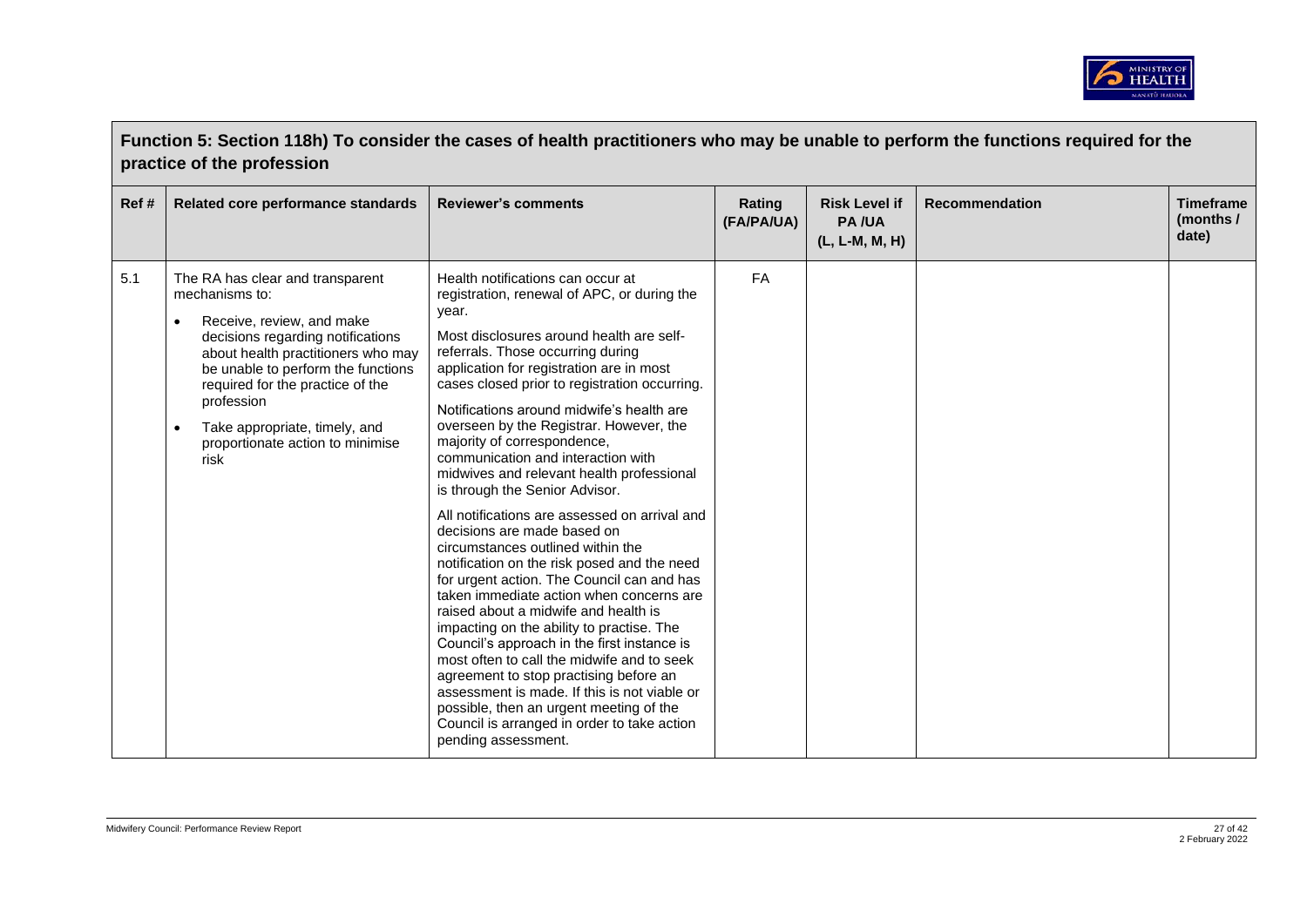

|      | Function 6: Section 118i) To set standards of clinical competence, cultural competence (including competencies that will enable effective<br>and respectful interaction with Māori), and ethical conduct to be observed by health practitioners of the profession |                                                                                                                                                                                                                                                                                                                                                                                                                                                                                                                                                                                                                                                                                                                                                                                                                                                                                                                                                                                                                                                                                                                                                                 |                      |                                                        |                                                                                                                                                                                                    |                                                                      |  |  |  |
|------|-------------------------------------------------------------------------------------------------------------------------------------------------------------------------------------------------------------------------------------------------------------------|-----------------------------------------------------------------------------------------------------------------------------------------------------------------------------------------------------------------------------------------------------------------------------------------------------------------------------------------------------------------------------------------------------------------------------------------------------------------------------------------------------------------------------------------------------------------------------------------------------------------------------------------------------------------------------------------------------------------------------------------------------------------------------------------------------------------------------------------------------------------------------------------------------------------------------------------------------------------------------------------------------------------------------------------------------------------------------------------------------------------------------------------------------------------|----------------------|--------------------------------------------------------|----------------------------------------------------------------------------------------------------------------------------------------------------------------------------------------------------|----------------------------------------------------------------------|--|--|--|
| Ref# | Related core performance standards                                                                                                                                                                                                                                | <b>Reviewer's comments</b>                                                                                                                                                                                                                                                                                                                                                                                                                                                                                                                                                                                                                                                                                                                                                                                                                                                                                                                                                                                                                                                                                                                                      | Rating<br>(FA/PA/UA) | <b>Risk Level if</b><br><b>PA/UA</b><br>(L, L-M, M, H) | <b>Recommendation</b>                                                                                                                                                                              | <b>Timeframe</b><br>(months /<br>date)                               |  |  |  |
| 6.1  | The RA sets standards of clinical and<br>cultural competence and ethical<br>conduct that are:<br>Informed by relevant evidence<br>Clearly articulated and accessible<br>٠                                                                                         | Currently the standards for midwives are<br>as follows:<br>Standards of competence<br>The Competencies for Entry to the Register<br>of Midwives detail the skills, knowledge<br>and attitudes expected of a midwife to work<br>within the Midwifery Scope of Practice. By<br>defining the minimum competence<br>standards for registration as a midwife in<br>New Zealand, the Council has established<br>the minimum standard that all midwives are<br>expected to maintain in their ongoing<br>midwifery practice.<br>Code of conduct<br>The purpose of the Code is two-fold.<br>Firstly, it is to make explicit the minimum<br>expectations of every professional midwife<br>with regard to conduct as they engage in<br>their professional activities.<br>Secondly to make explicit the Code of<br>professional behaviour to members of the<br>public, employers and other health<br>professionals.<br>Statement on cultural competence<br>For midwives, cultural competence means<br>both recognising the impact of their own<br>culture and beliefs on their midwifery<br>practice and being able to acknowledge<br>and incorporate each woman's cultures | PA                   |                                                        | The 50/50 membership model<br>Aotearoa Midwifery Project is<br>acknowledged in continuing this<br>important journey for the review and<br>development of a series of evidence-<br>based standards. | $6 - 12$<br>months (up<br>to 31<br>December<br>2022) and<br>ongoing. |  |  |  |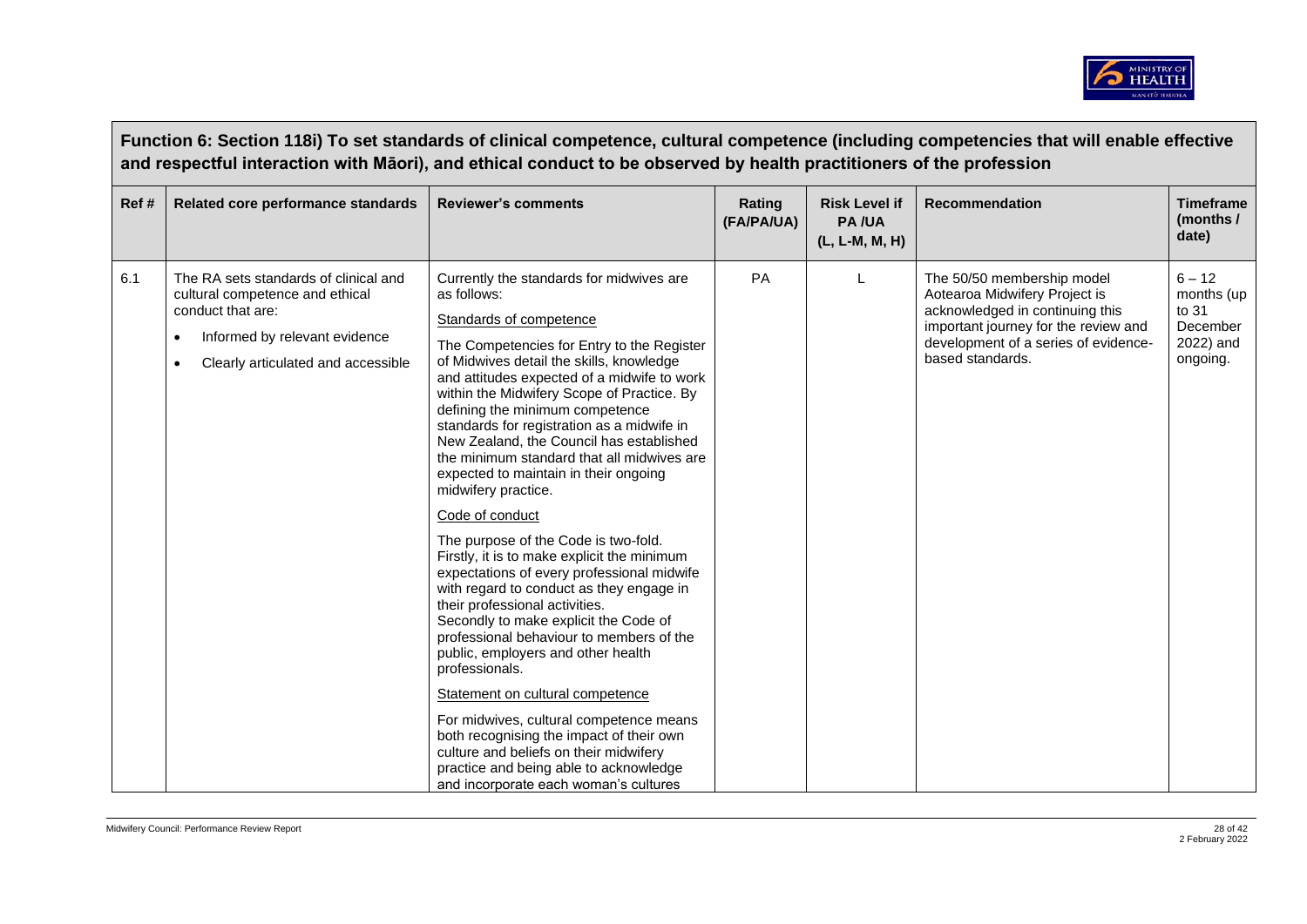

|       | and respectful interaction with Māori), and ethical conduct to be observed by health practitioners of the profession |                                                                                                                                                                                                                                                                                                                                                                                                         |                      |                                                        |                       |                                        |  |  |  |
|-------|----------------------------------------------------------------------------------------------------------------------|---------------------------------------------------------------------------------------------------------------------------------------------------------------------------------------------------------------------------------------------------------------------------------------------------------------------------------------------------------------------------------------------------------|----------------------|--------------------------------------------------------|-----------------------|----------------------------------------|--|--|--|
| Ref # | Related core performance standards                                                                                   | <b>Reviewer's comments</b>                                                                                                                                                                                                                                                                                                                                                                              | Rating<br>(FA/PA/UA) | <b>Risk Level if</b><br><b>PA/UA</b><br>(L, L-M, M, H) | <b>Recommendation</b> | <b>Timeframe</b><br>(months /<br>date) |  |  |  |
|       |                                                                                                                      | into the provision of individualised<br>midwifery care. In order to enhance their<br>relationships with women and their<br>families, midwives will draw on the practice<br>frameworks of 1. Midwifery partnership, 2.<br>Cultural safety, and 3. Turanga Kaupapa.                                                                                                                                       |                      |                                                        |                       |                                        |  |  |  |
|       |                                                                                                                      | The Council is in the process of reviewing<br>and rewriting all key documents (excluding<br>the Code of Conduct) at this time. This<br>review is an evidenced informed review of<br>the scope of practice, competencies for<br>entry to the Register of Midwives and is<br>referred to as the Aotearoa Midwifery<br>Project.                                                                            |                      |                                                        |                       |                                        |  |  |  |
|       |                                                                                                                      | To complete this work a collaborative<br>reference group co-chaired by two<br>midwives has used a Te Tiriti three Whare<br>model framework. In parallel, the Council<br>has adopted a Shared Governance Model<br>and is in the process of implementing this<br>throughout the organisation.                                                                                                             |                      |                                                        |                       |                                        |  |  |  |
|       |                                                                                                                      | The Council acknowledges that the scope<br>of practice and the current competencies<br>for entry to the register of midwives are<br>outdated. Once the new core documents<br>are developed and finalised, there will be a<br>change management process to ensure<br>their successful implementation across all<br>workstreams. This will include review of the<br>overseas competence programme, return |                      |                                                        |                       |                                        |  |  |  |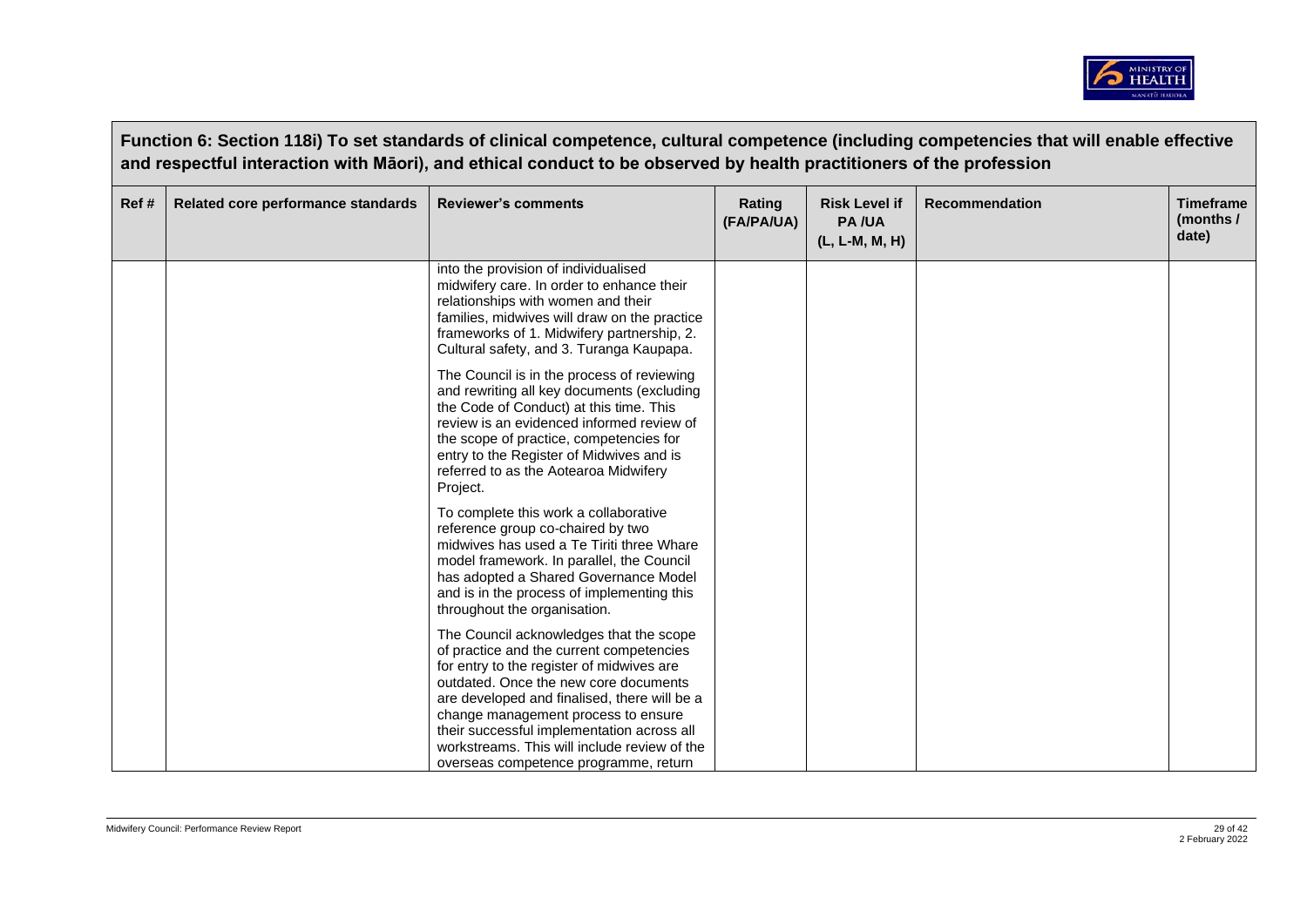

|      | Function 6: Section 118i) To set standards of clinical competence, cultural competence (including competencies that will enable effective<br>and respectful interaction with Māori), and ethical conduct to be observed by health practitioners of the profession |                                                                                                                                                                                                                                                                                                                                                                                            |                      |                                                        |                       |                                        |  |  |  |
|------|-------------------------------------------------------------------------------------------------------------------------------------------------------------------------------------------------------------------------------------------------------------------|--------------------------------------------------------------------------------------------------------------------------------------------------------------------------------------------------------------------------------------------------------------------------------------------------------------------------------------------------------------------------------------------|----------------------|--------------------------------------------------------|-----------------------|----------------------------------------|--|--|--|
| Ref# | Related core performance standards                                                                                                                                                                                                                                | <b>Reviewer's comments</b>                                                                                                                                                                                                                                                                                                                                                                 | Rating<br>(FA/PA/UA) | <b>Risk Level if</b><br><b>PA/UA</b><br>(L, L-M, M, H) | <b>Recommendation</b> | <b>Timeframe</b><br>(months /<br>date) |  |  |  |
|      |                                                                                                                                                                                                                                                                   | to practice programmes, the recertification<br>programme and other programmes.                                                                                                                                                                                                                                                                                                             |                      |                                                        |                       |                                        |  |  |  |
| 6.2  | Developed in consultation with the<br>profession and other stakeholders                                                                                                                                                                                           | The Aotearoa Midwifery Project has taken<br>some time to complete as there has been<br>learning and development of process and<br>practice across the project team and<br>organisation. To date the scope of practice<br>workstream has been completed and the<br>project is about to commence the second<br>phase; the review and development of a<br>series of evidence-based standards. | <b>FA</b>            |                                                        |                       |                                        |  |  |  |
|      |                                                                                                                                                                                                                                                                   | Shortly after the review of the<br>preregistration standards will also begin.                                                                                                                                                                                                                                                                                                              |                      |                                                        |                       |                                        |  |  |  |
|      |                                                                                                                                                                                                                                                                   | The scope of practice has been developed<br>in conjunction with the profession but also<br>in conjunction with stakeholders. The plan<br>to consult with the sector is in development<br>and this will include engagement with<br>stakeholder groups including other health<br>professionals, consumer groups, and iwi<br>organisations.                                                   |                      |                                                        |                       |                                        |  |  |  |
|      |                                                                                                                                                                                                                                                                   | For the second phase of the project, the<br>structure and representatives have<br>changed. In this phase there will be a small<br>working group and a large advisory group.<br>Key components of the project team and<br>the advisory group is that there is equal<br>representation of Tangata Whenua and<br>Tangata Tiriti midwives and lay people.                                      |                      |                                                        |                       |                                        |  |  |  |

 $\sqrt{ }$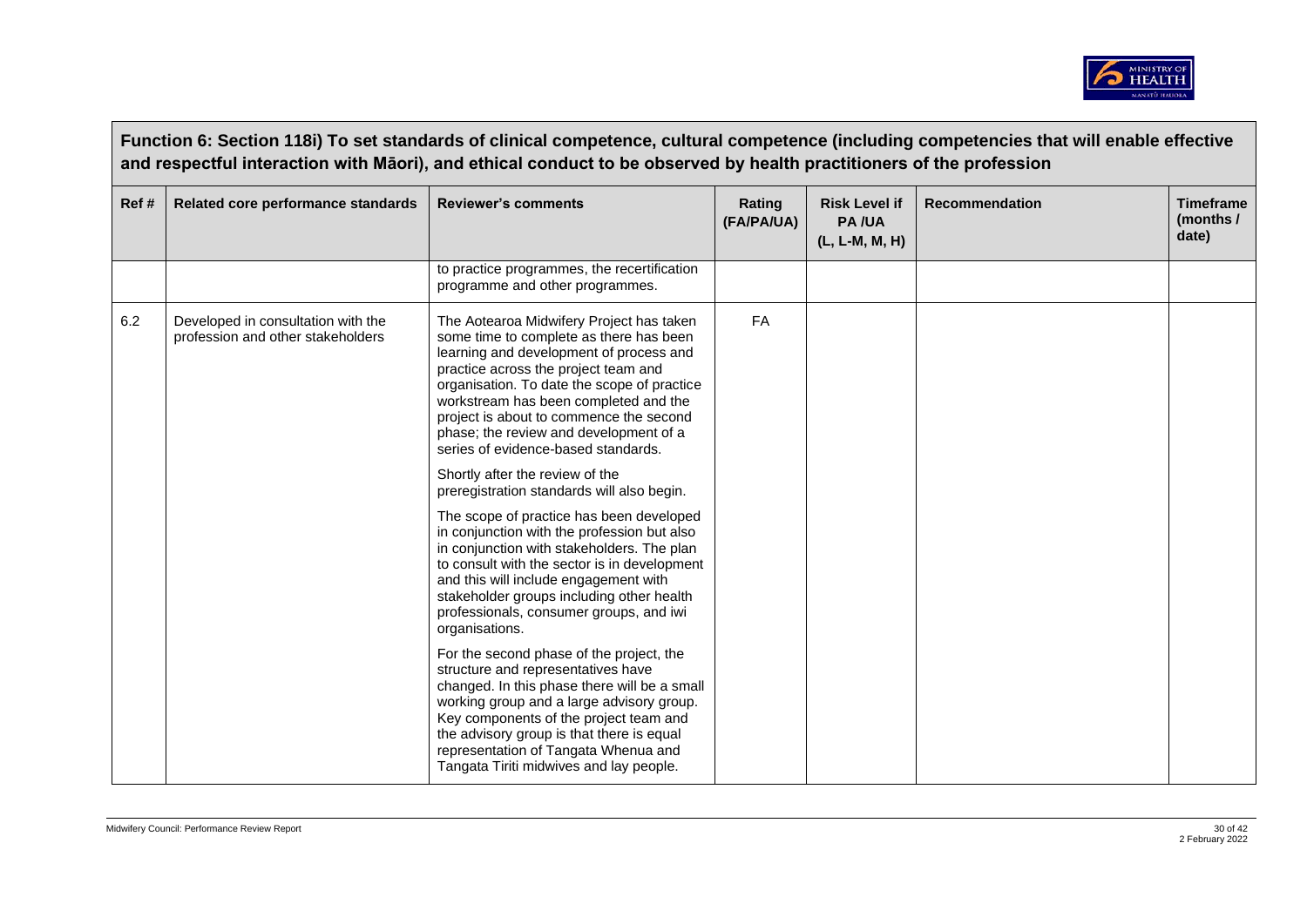

|       | Function 6: Section 118i) To set standards of clinical competence, cultural competence (including competencies that will enable effective<br>and respectful interaction with Māori), and ethical conduct to be observed by health practitioners of the profession |                                                                                                                                                                                                                                                                                             |                      |                                                        |                |                                        |  |  |
|-------|-------------------------------------------------------------------------------------------------------------------------------------------------------------------------------------------------------------------------------------------------------------------|---------------------------------------------------------------------------------------------------------------------------------------------------------------------------------------------------------------------------------------------------------------------------------------------|----------------------|--------------------------------------------------------|----------------|----------------------------------------|--|--|
| Ref # | Related core performance standards                                                                                                                                                                                                                                | <b>Reviewer's comments</b>                                                                                                                                                                                                                                                                  | Rating<br>(FA/PA/UA) | <b>Risk Level if</b><br><b>PA/UA</b><br>(L, L-M, M, H) | Recommendation | <b>Timeframe</b><br>(months /<br>date) |  |  |
| 6.3   | Inclusive of one or more competencies<br>that enable practitioners to interact<br>effectively and respectfully with Māori                                                                                                                                         | The revised scope of practice will be<br>gazetted in both English and Te Reo Māori.<br>The Aotearoa Midwifery Project is a 50/50<br>membership model to ensure Māori are<br>fully involved in progressing competencies<br>for practitioners to interact with Māori<br>across the standards. | FA                   |                                                        |                |                                        |  |  |

 $\sqrt{ }$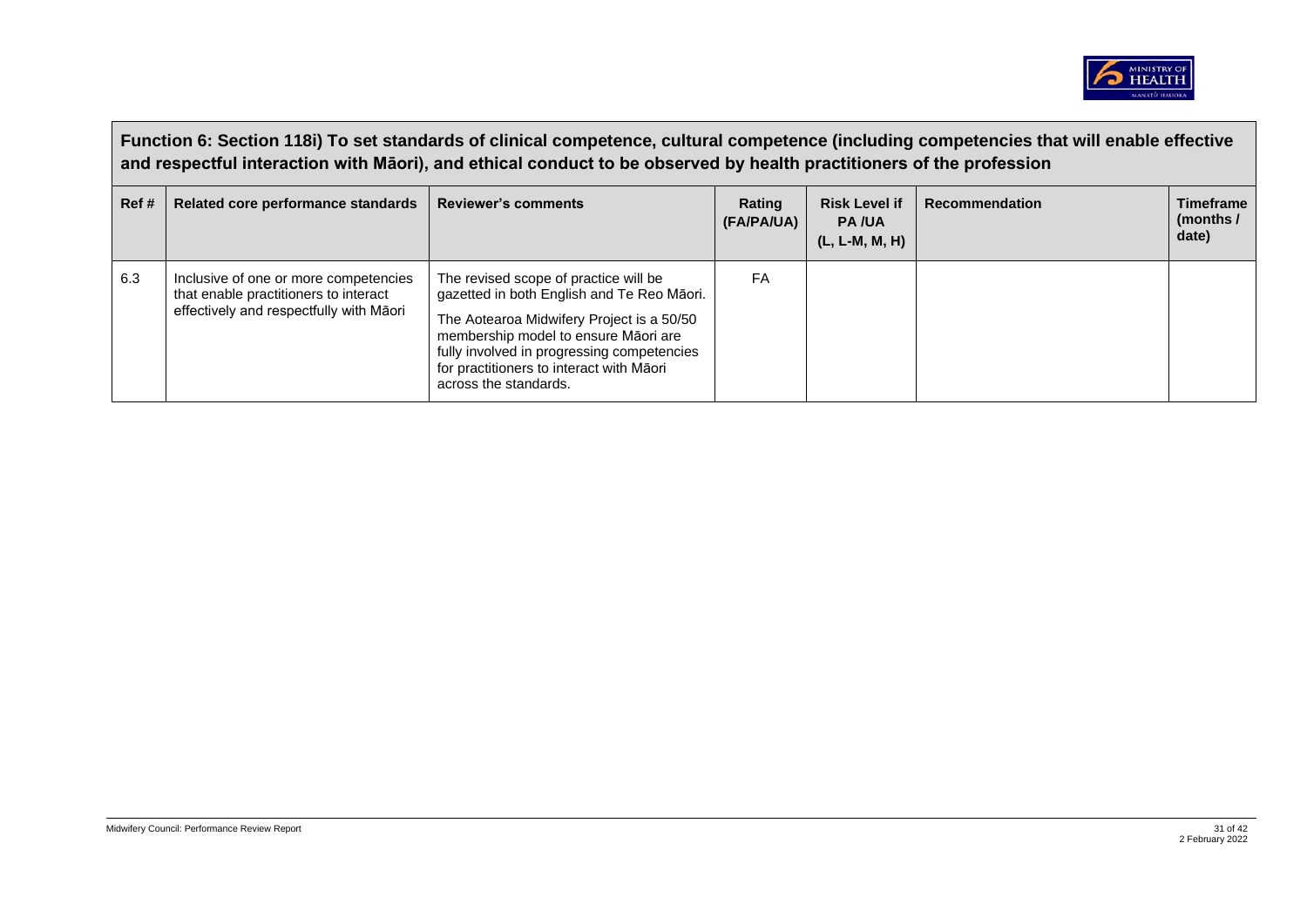

| Ref# | Related core performance standards                                                                                                      | <b>Reviewer's comments</b>                                                                                                                                                                        | Rating<br>(FA/PA/UA) | <b>Risk Level if</b><br><b>PA/UA</b><br>(L, L-M, M, H) | Recommendation | <b>Timeframe</b><br>(months /<br>date) |
|------|-----------------------------------------------------------------------------------------------------------------------------------------|---------------------------------------------------------------------------------------------------------------------------------------------------------------------------------------------------|----------------------|--------------------------------------------------------|----------------|----------------------------------------|
| 7.1  | The RA understands the environment<br>in which it works and has effective and<br>collaborative relationships with other<br>authorities. | The Council has an ongoing collaborative<br>relationship with other responsible<br>authorities and is currently working on<br>matters of common interest with a number<br>of them.                | FA                   |                                                        |                |                                        |
|      |                                                                                                                                         | The office is located in a shared space with<br>another seven RAs, and this leads to<br>collaboration. One major collaboration was<br>the shared development of the IT system.                    |                      |                                                        |                |                                        |
|      |                                                                                                                                         | Other collaborations include meeting<br>regularly with Registrars on Level six to<br>discuss common issues and to share<br>resources.                                                             |                      |                                                        |                |                                        |
|      |                                                                                                                                         | These activities include sharing of policy<br>for example:                                                                                                                                        |                      |                                                        |                |                                        |
|      |                                                                                                                                         | the Midwife's health policy is based on<br>$\bullet$<br>the Health policy of the Psychologists<br>Board                                                                                           |                      |                                                        |                |                                        |
|      |                                                                                                                                         | The Midwifery Council has shared its<br>$\bullet$<br>General Policy of management of<br>complaints and notifications with other<br>boards                                                         |                      |                                                        |                |                                        |
|      | $\bullet$                                                                                                                               | The Council reviewed and adopted its<br>statement on COVID-19 vaccine and<br>your professional responsibility from<br>that developed by the Dental Council<br>and adopted by the Medical Council. |                      |                                                        |                |                                        |
|      |                                                                                                                                         | Development of shared standards for<br>$\bullet$<br>all practitioners that have the ability to                                                                                                    |                      |                                                        |                |                                        |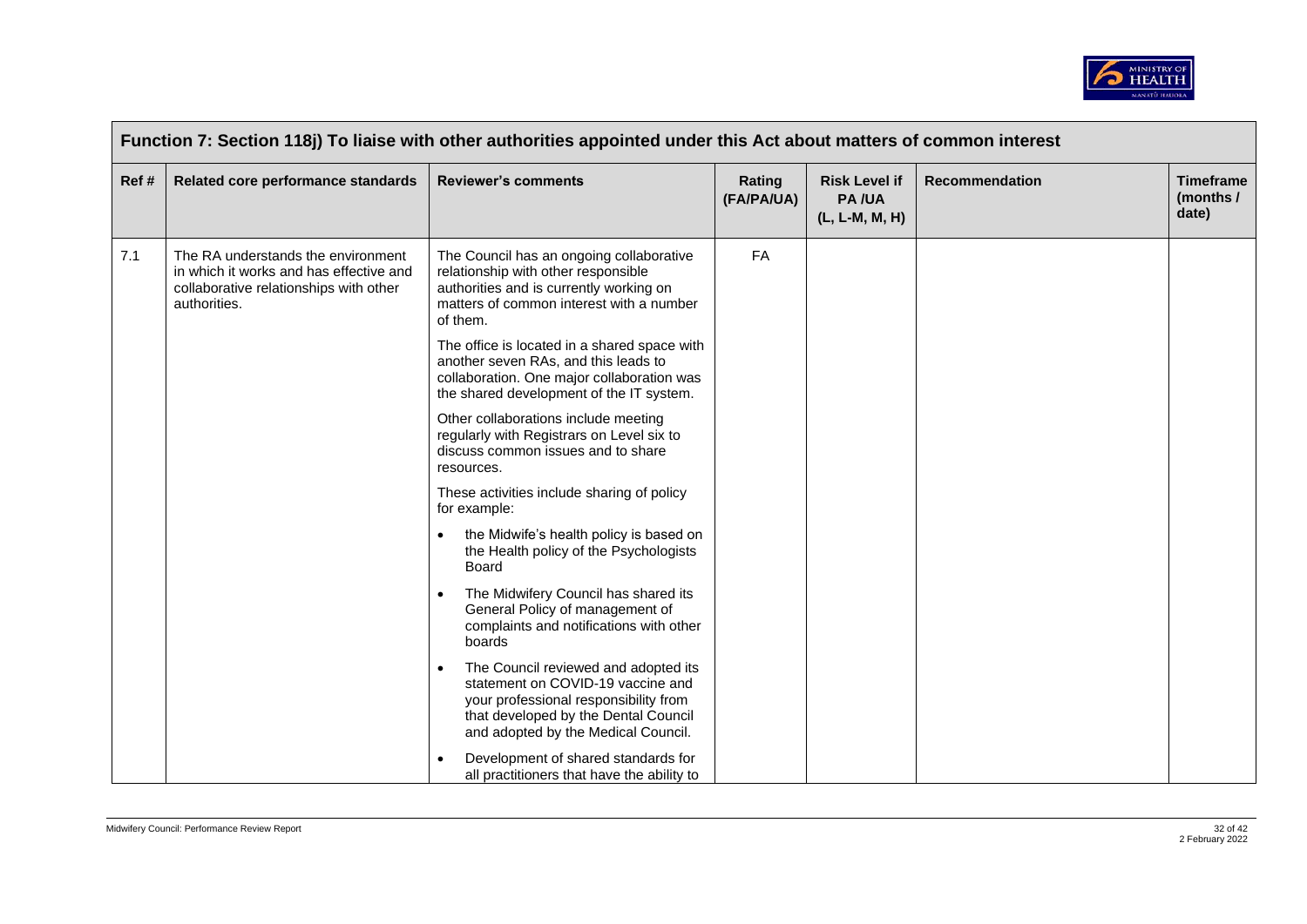

|          | Function 7: Section 118j) To liaise with other authorities appointed under this Act about matters of common interest |                                                                                                                                                                                                                                                                             |                      |                                                          |                       |                                        |  |  |  |
|----------|----------------------------------------------------------------------------------------------------------------------|-----------------------------------------------------------------------------------------------------------------------------------------------------------------------------------------------------------------------------------------------------------------------------|----------------------|----------------------------------------------------------|-----------------------|----------------------------------------|--|--|--|
| $R$ ef # | Related core performance standards                                                                                   | <b>Reviewer's comments</b>                                                                                                                                                                                                                                                  | Rating<br>(FA/PA/UA) | <b>Risk Level if</b><br><b>PA/UA</b><br>$(L, L-M, M, H)$ | <b>Recommendation</b> | <b>Timeframe</b><br>(months /<br>date) |  |  |  |
|          |                                                                                                                      | prescribe. This policy work is being led<br>by the Pharmacy Council but as a<br>profession with prescribing rights<br>where all New Zealand registrants are<br>able to prescribe at point of<br>registration this is deemed essential<br>work that can promote consistency. |                      |                                                          |                       |                                        |  |  |  |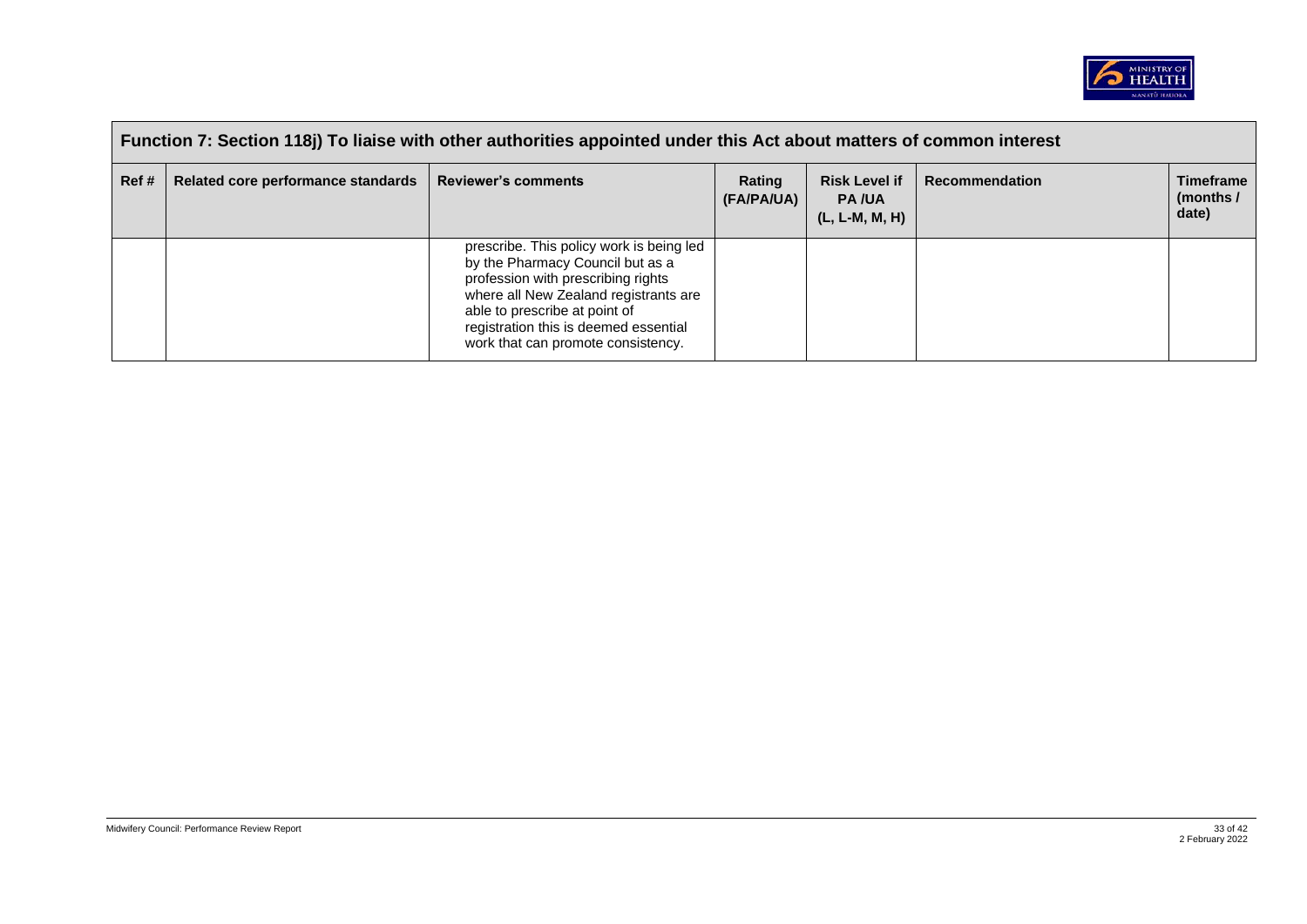

|      | Function 8: Section 118ja) To promote and facilitate inter-disciplinary collaboration and cooperation in the delivery of health services.                                                                                                             |                                                                                                                                                                                                                                                                                                                                                                                                                                                                                                                                                                                                                                                                                                                                                                                                                                                                                                                                                                                  |                      |                                                        |                       |                                        |  |  |  |
|------|-------------------------------------------------------------------------------------------------------------------------------------------------------------------------------------------------------------------------------------------------------|----------------------------------------------------------------------------------------------------------------------------------------------------------------------------------------------------------------------------------------------------------------------------------------------------------------------------------------------------------------------------------------------------------------------------------------------------------------------------------------------------------------------------------------------------------------------------------------------------------------------------------------------------------------------------------------------------------------------------------------------------------------------------------------------------------------------------------------------------------------------------------------------------------------------------------------------------------------------------------|----------------------|--------------------------------------------------------|-----------------------|----------------------------------------|--|--|--|
| Ref# | Related core performance standards                                                                                                                                                                                                                    | <b>Reviewer's comments</b>                                                                                                                                                                                                                                                                                                                                                                                                                                                                                                                                                                                                                                                                                                                                                                                                                                                                                                                                                       | Rating<br>(FA/PA/UA) | <b>Risk Level if</b><br><b>PA/UA</b><br>(L, L-M, M, H) | <b>Recommendation</b> | <b>Timeframe</b><br>(months /<br>date) |  |  |  |
| 8.1  | The RA uses mechanisms within the<br>HPCA Act such as competence<br>standards, accreditation standards, and<br>communications to promote and<br>facilitate inter-disciplinary collaboration<br>and cooperation in the delivery of<br>health services. | In addition to working collaboratively with<br>the other responsible authorities, the<br>Council is involved in inter-disciplinary<br>collaboration and cooperation that includes<br>the following examples.<br>1. Facilitating shared meetings with Te<br>Whare Wānanga o Awanuiārangi. Initial<br>meetings have begun to explore the<br>possibility of a programme with the<br>Wānanga. It was identified that other<br>professions may also be working on this<br>and therefore a shared meeting that<br>includes accreditation bodies has been<br>arranged.<br>2. Development of a shared statement<br>about roles and responsibilities between<br>midwives and paramedics. This statement<br>will be written in both English and Te Reo<br>Māori. Consideration was also given to<br>discussion around shared learning in both<br>pre-registration and recertification<br>processes. This aligns with work that is<br>being undertaken by the professional<br>associations. | <b>FA</b>            |                                                        |                       |                                        |  |  |  |

 $\Box$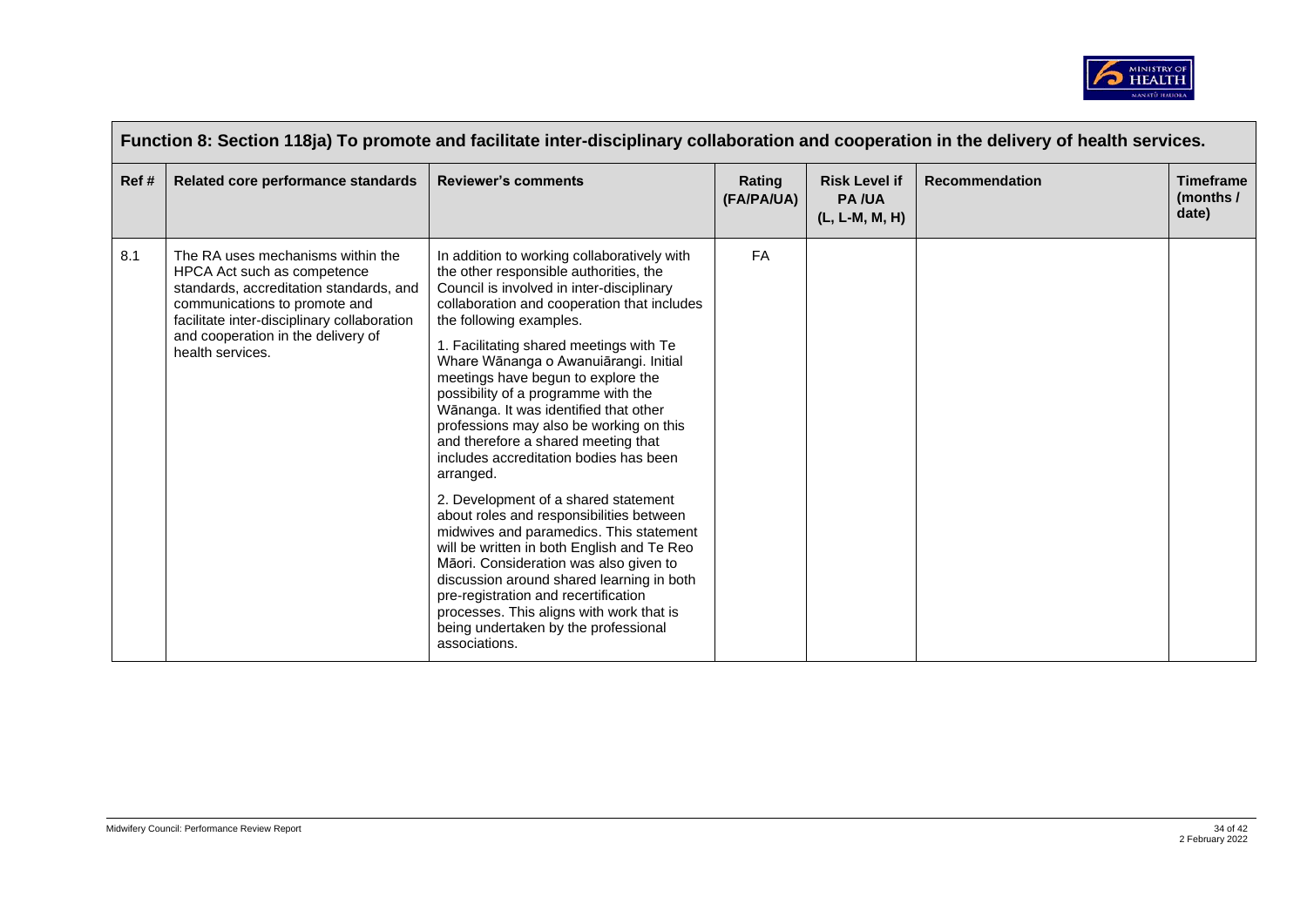

| Function 9: Section 118I) To promote public awareness of the responsibilities of the authority |                                                                                                                                                                                                                                                                                                            |                                                                                                                                                                                                                                                                                                                                                                                                                                                                                                                                                                                                                                                                                                                                                                                                                 |                      |                                                        |                       |                                        |  |  |
|------------------------------------------------------------------------------------------------|------------------------------------------------------------------------------------------------------------------------------------------------------------------------------------------------------------------------------------------------------------------------------------------------------------|-----------------------------------------------------------------------------------------------------------------------------------------------------------------------------------------------------------------------------------------------------------------------------------------------------------------------------------------------------------------------------------------------------------------------------------------------------------------------------------------------------------------------------------------------------------------------------------------------------------------------------------------------------------------------------------------------------------------------------------------------------------------------------------------------------------------|----------------------|--------------------------------------------------------|-----------------------|----------------------------------------|--|--|
| Ref #                                                                                          | Related core performance standards                                                                                                                                                                                                                                                                         | <b>Reviewer's comments</b>                                                                                                                                                                                                                                                                                                                                                                                                                                                                                                                                                                                                                                                                                                                                                                                      | Rating<br>(FA/PA/UA) | <b>Risk Level if</b><br><b>PA/UA</b><br>(L, L-M, M, H) | <b>Recommendation</b> | <b>Timeframe</b><br>(months /<br>date) |  |  |
| 9.1                                                                                            | The RA:<br>Demonstrates its understanding of<br>$\bullet$<br>that the principal purpose of the<br>HPCA Act is to protect the health<br>and safety of members of the<br>public by providing for mechanisms<br>to ensure that health practitioners<br>are competent and fit to practice<br>their professions | The Council has a sound understanding of<br>its role in protecting the health and safety<br>of the public.<br>The website has a section "About Us" that<br>outlines the role of the Council ("What we<br>do"). This includes information about how<br>midwives are competent and fit to practice.<br>The main role is to:<br>Set qualifications needed to become a<br>$\bullet$<br>midwife and to accredit pre-registration<br>programmes of education<br>Set standards for clinical competence,<br>$\bullet$<br>cultural competence and conduct of<br>midwives which includes<br>competencies that will enable effective<br>interaction with Māori<br>Register midwives<br>$\bullet$<br>Recertify midwives every year<br>$\bullet$<br>Review and ensure the competence<br>$\bullet$<br>and fitness of midwives | FA                   |                                                        |                       |                                        |  |  |
| 9.2                                                                                            | $\bullet$<br>Provides clear, accurate, and<br>publicly accessible information<br>about its purpose, functions and<br>core regulatory processes                                                                                                                                                             | The Council website is the main source of<br>information for the public. It contains key<br>information on the role and functions and<br>processes that regulate the practitioners.                                                                                                                                                                                                                                                                                                                                                                                                                                                                                                                                                                                                                             | FA                   |                                                        |                       |                                        |  |  |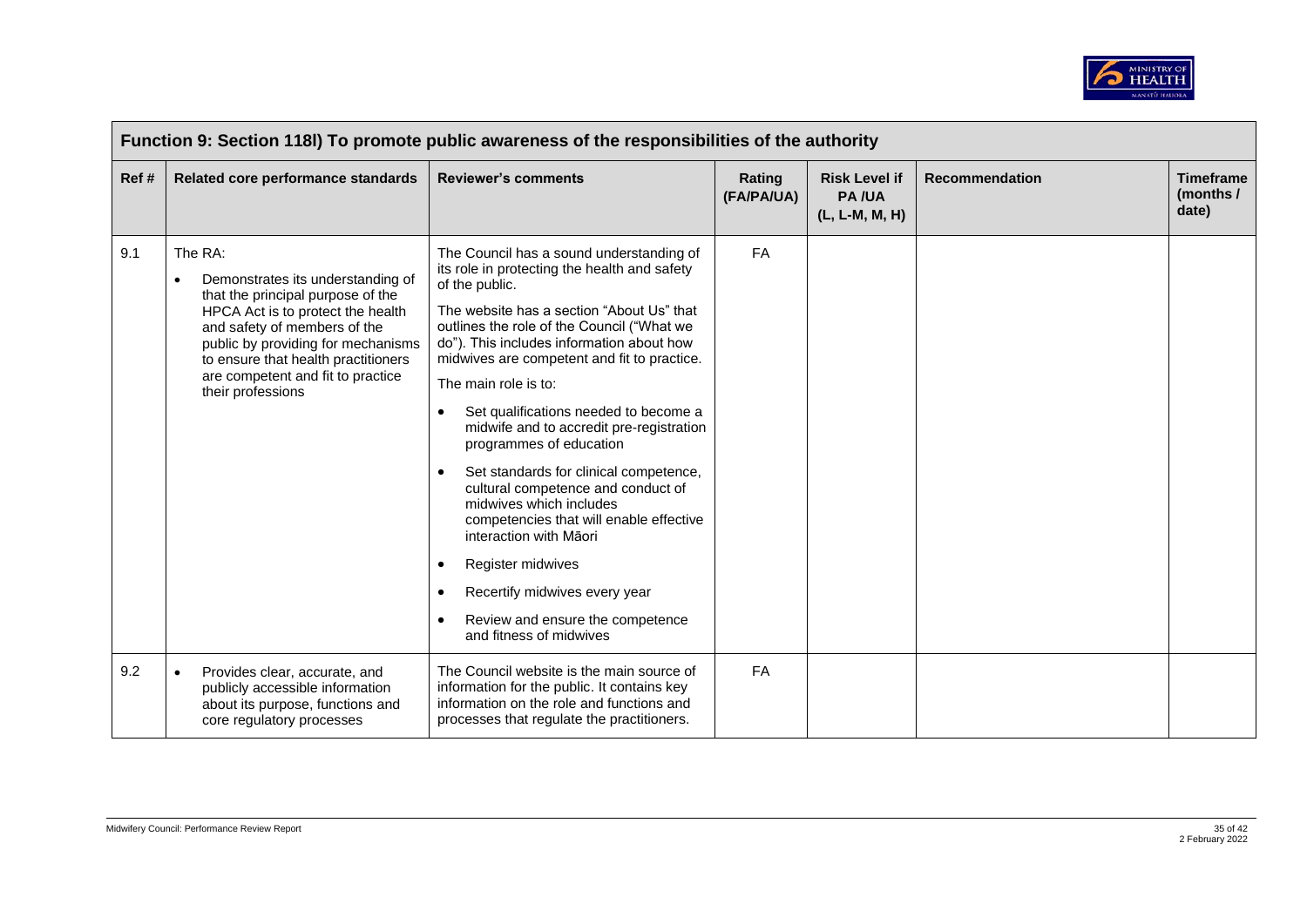

| Function 9: Section 118I) To promote public awareness of the responsibilities of the authority |                                    |                                                                                                                                                                                                                                                                                             |                      |                                                          |                       |                                        |  |  |
|------------------------------------------------------------------------------------------------|------------------------------------|---------------------------------------------------------------------------------------------------------------------------------------------------------------------------------------------------------------------------------------------------------------------------------------------|----------------------|----------------------------------------------------------|-----------------------|----------------------------------------|--|--|
| Ref #                                                                                          | Related core performance standards | <b>Reviewer's comments</b>                                                                                                                                                                                                                                                                  | Rating<br>(FA/PA/UA) | <b>Risk Level if</b><br><b>PA/UA</b><br>$(L, L-M, M, H)$ | <b>Recommendation</b> | <b>Timeframe</b><br>(months /<br>date) |  |  |
|                                                                                                |                                    | There is also a section entitled "Midwifery"<br>in Aotearoa" that provides of an overview<br>of the work midwives do in a variety of<br>community settings.                                                                                                                                 |                      |                                                          |                       |                                        |  |  |
|                                                                                                |                                    | Annual reports, workforce surveys and<br>news / updates are published on the<br>website.                                                                                                                                                                                                    |                      |                                                          |                       |                                        |  |  |
|                                                                                                |                                    | The Council embarked on a campaign to<br>raise awareness with consumers of<br>maternity services about our role. This<br>campaign was called "Be sure" and sat<br>alongside a campaign called "Be Safe"<br>which was directed at midwives. There is a<br>section about this on the website. |                      |                                                          |                       |                                        |  |  |

 $\blacksquare$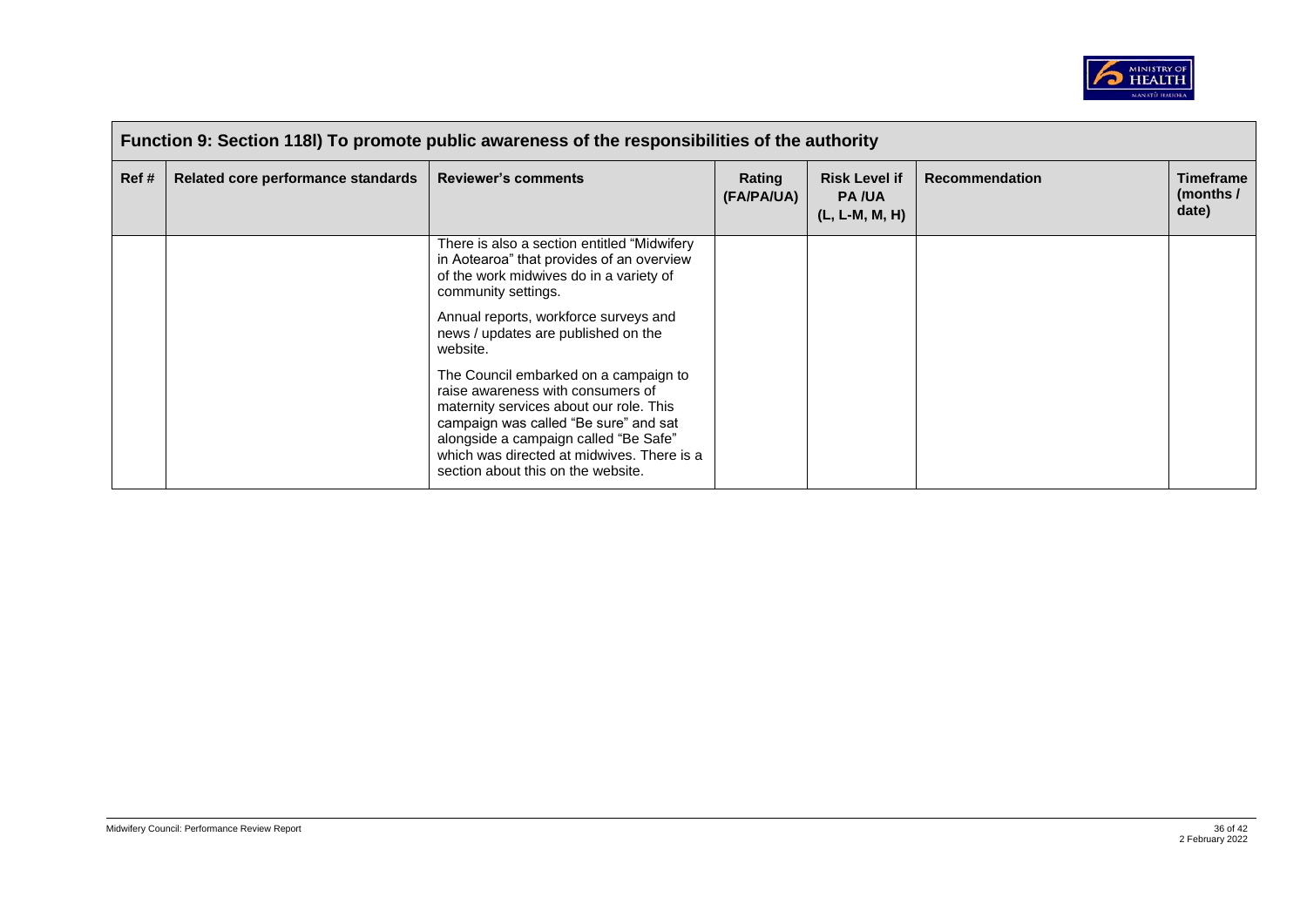

|      | Function 10: Section 118m) To exercise and perform any other functions, powers, and duties that are conferred or imposed on it by or<br>under this Act or any other enactment                                                                                 |                                                                                                                                                                                                                                                                                                                                                                                                                                                                                                                                                                                                                                                                                                                                                                                                                                                                                                                                                                                                                                                                                                                                                                                                               |                      |                                                        |                       |                                        |  |  |
|------|---------------------------------------------------------------------------------------------------------------------------------------------------------------------------------------------------------------------------------------------------------------|---------------------------------------------------------------------------------------------------------------------------------------------------------------------------------------------------------------------------------------------------------------------------------------------------------------------------------------------------------------------------------------------------------------------------------------------------------------------------------------------------------------------------------------------------------------------------------------------------------------------------------------------------------------------------------------------------------------------------------------------------------------------------------------------------------------------------------------------------------------------------------------------------------------------------------------------------------------------------------------------------------------------------------------------------------------------------------------------------------------------------------------------------------------------------------------------------------------|----------------------|--------------------------------------------------------|-----------------------|----------------------------------------|--|--|
| Ref# | Related core performance standards                                                                                                                                                                                                                            | <b>Reviewer's comments</b>                                                                                                                                                                                                                                                                                                                                                                                                                                                                                                                                                                                                                                                                                                                                                                                                                                                                                                                                                                                                                                                                                                                                                                                    | Rating<br>(FA/PA/UA) | <b>Risk Level if</b><br><b>PA/UA</b><br>(L, L-M, M, H) | <b>Recommendation</b> | <b>Timeframe</b><br>(months /<br>date) |  |  |
| 10.1 | The RA:<br>Ensures that the principles of<br>$\bullet$<br>equity and of Te Tiriti o Waitangi/<br>the Treaty of Waitangi (as<br>articulated in Whakamaua: Māori<br>Health Action Plan 2020-2025) are<br>followed in the implementation of<br>all its functions | In 2020 the Board developed and adopted<br>a Te Tiriti policy. This is in the process of<br>being revised, and will be tabled at the<br>December 2021 Council meeting.<br>The Council has engaged a Tikanga<br>Advisor to assist it with regards to its<br>obligations under Te Tiriti o Waitangi. The<br>advisor has provided advice and support to<br>the Council and has recently provided<br>education to the staff about the Te Tiriti<br>Governance Model.<br>Policy is in the process of being reviewed<br>and updated by the Tikanga Advisor to<br>ensure compliance with the model and Te<br>Tiriti.<br>The governance of the scope of practice<br>part of the Aotearoa Midwifery project and<br>the decision-making processes that were<br>used using a three-Whare Model are<br>tangible ways that the Council is<br>implementing Te Tiriti into its work. The<br>process of decision making is continuing in<br>the competencies.<br>The Aotearoa Midwifery Project uses a<br>50/50 membership model to ensure Māori<br>are fully involved and the Council has<br>taken a considered approach in the<br>learning and development of this project to<br>better apply a "two world views" approach. | <b>FA</b>            |                                                        |                       |                                        |  |  |

 $\Box$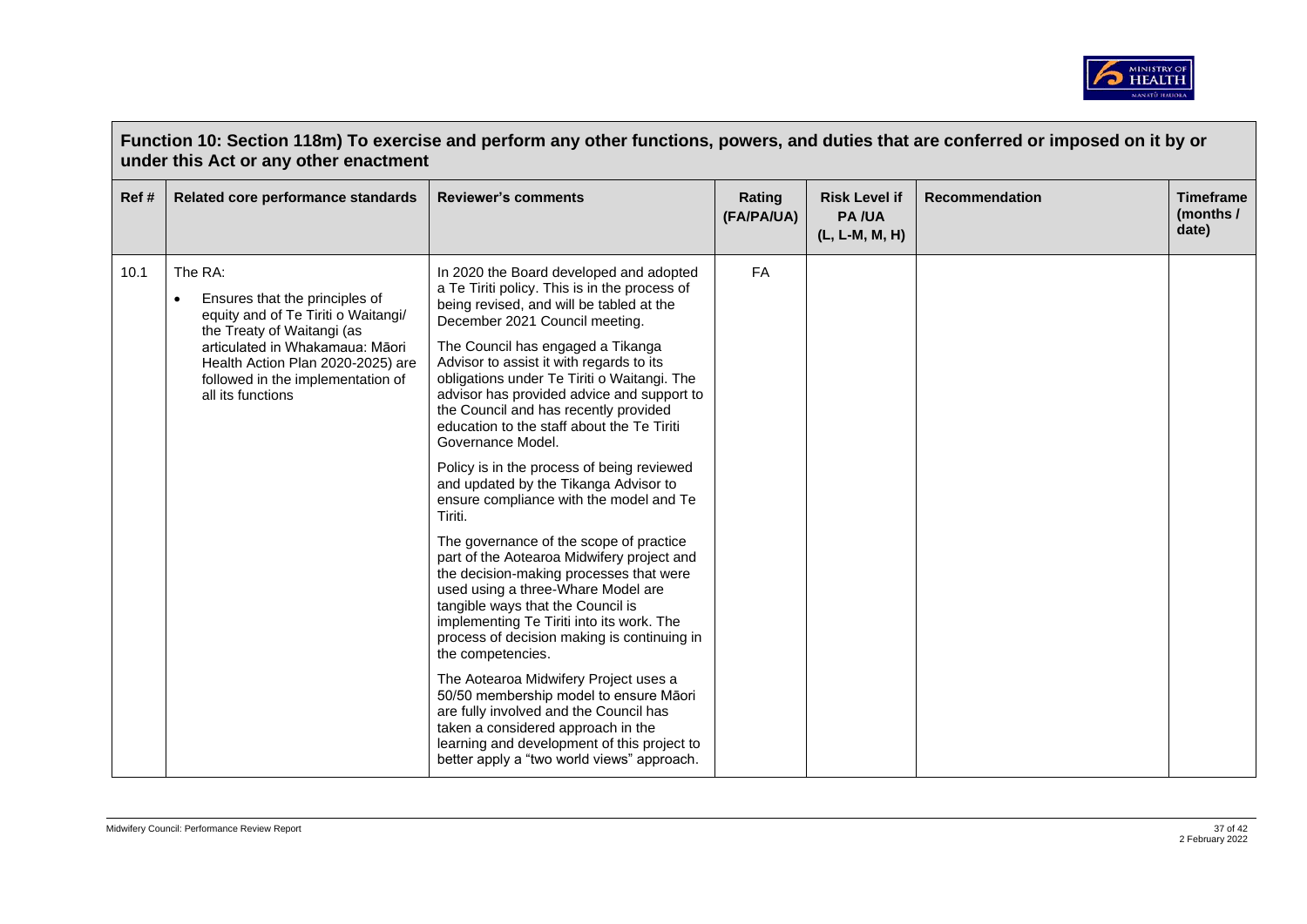

|      | Function 10: Section 118m) To exercise and perform any other functions, powers, and duties that are conferred or imposed on it by or<br>under this Act or any other enactment |                                                                                                                                                                                                                                                                                                                                                                                                                 |                      |                                                        |                       |                                        |  |  |  |
|------|-------------------------------------------------------------------------------------------------------------------------------------------------------------------------------|-----------------------------------------------------------------------------------------------------------------------------------------------------------------------------------------------------------------------------------------------------------------------------------------------------------------------------------------------------------------------------------------------------------------|----------------------|--------------------------------------------------------|-----------------------|----------------------------------------|--|--|--|
| Ref# | Related core performance standards                                                                                                                                            | <b>Reviewer's comments</b>                                                                                                                                                                                                                                                                                                                                                                                      | Rating<br>(FA/PA/UA) | <b>Risk Level if</b><br><b>PA/UA</b><br>(L, L-M, M, H) | <b>Recommendation</b> | <b>Timeframe</b><br>(months /<br>date) |  |  |  |
|      |                                                                                                                                                                               | The Council meets regularly with<br>stakeholders which include HDC, ACC,<br>Ministry of Health, the College of Midwives,<br>HQSC and National Midwifery Leaders,<br>TAS and other RAs as well as schools of<br>midwifery.                                                                                                                                                                                       |                      |                                                        |                       |                                        |  |  |  |
|      |                                                                                                                                                                               | Two midwifery advisors are part of national<br>projects aimed at reducing the number and<br>severity of cases of Neonatal<br>Encephalopathy in Aotearoa NZ. In 2020<br>an engagement plan was developed. This<br>has largely been implemented with regard<br>to engagement with the workforce and key<br>stakeholders, where this needs refining is<br>in engagement with people who use<br>midwifery services. |                      |                                                        |                       |                                        |  |  |  |
|      |                                                                                                                                                                               | There is also a need to formalise<br>engagement processes with Māori<br>midwives. This has been discussed with<br>the Tikanga Advisor and an action plan will<br>be developed. This is essential before the<br>Council commences engagement on the<br>revised scope of practice.                                                                                                                                |                      |                                                        |                       |                                        |  |  |  |
|      |                                                                                                                                                                               | The revised scope of practice is in English<br>and Te Reo Māori and is ready for public<br>consultation.                                                                                                                                                                                                                                                                                                        |                      |                                                        |                       |                                        |  |  |  |
| 10.2 | Ensure the principles of Right-<br>$\bullet$<br>touch regulation are followed in the<br>implementation of all its functions                                                   | The six principles of right-touch regulation<br>are proportionate, consistent, targeted,<br>transparent, accountable, and agile.                                                                                                                                                                                                                                                                                | <b>FA</b>            |                                                        |                       |                                        |  |  |  |

 $\sqrt{ }$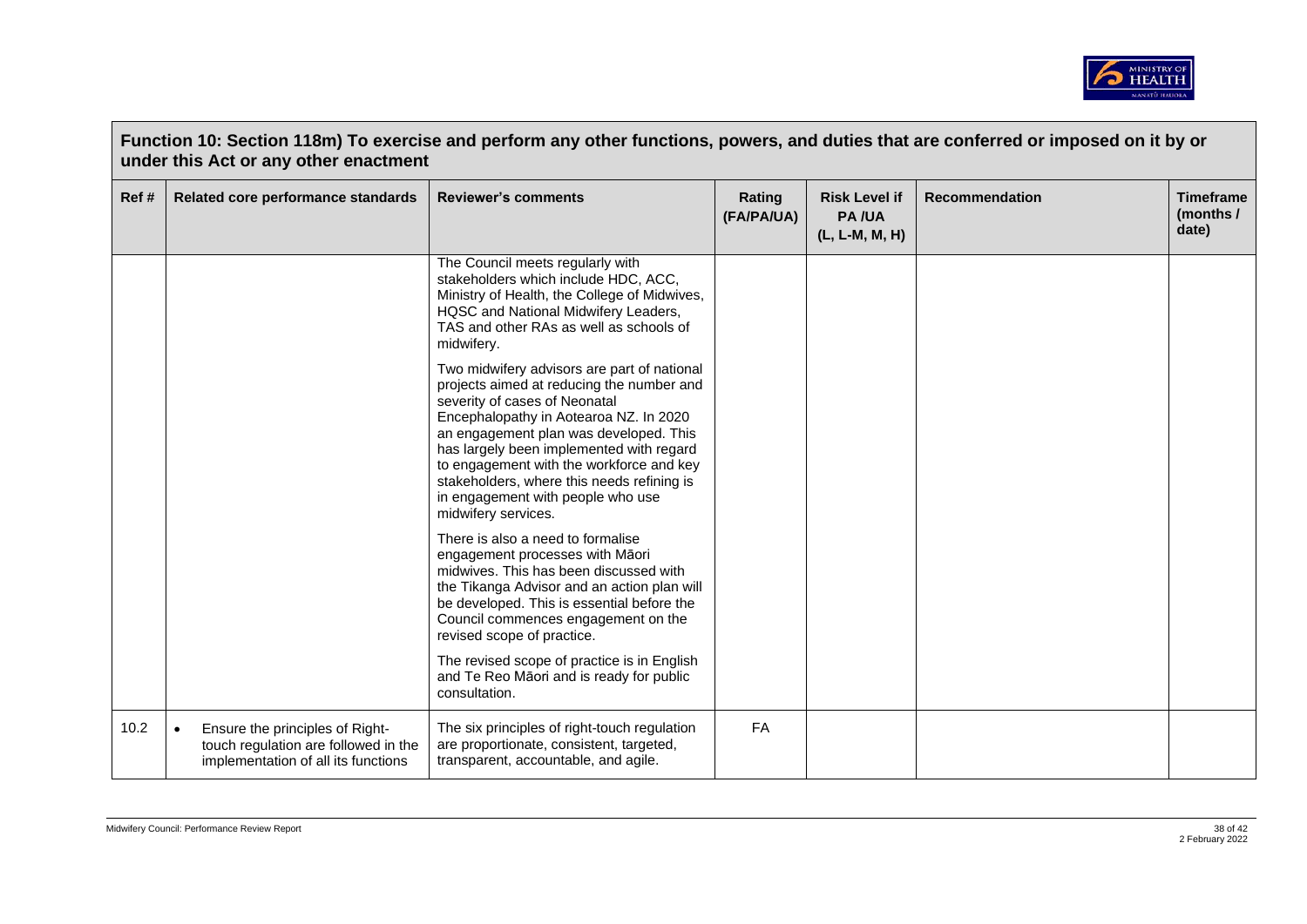

|       | Function 10: Section 118m) To exercise and perform any other functions, powers, and duties that are conferred or imposed on it by or<br>under this Act or any other enactment |                                                                                                                                                                                                                                                                                                                     |                      |                                                        |                       |                                        |  |  |  |
|-------|-------------------------------------------------------------------------------------------------------------------------------------------------------------------------------|---------------------------------------------------------------------------------------------------------------------------------------------------------------------------------------------------------------------------------------------------------------------------------------------------------------------|----------------------|--------------------------------------------------------|-----------------------|----------------------------------------|--|--|--|
| Ref # | Related core performance standards                                                                                                                                            | <b>Reviewer's comments</b>                                                                                                                                                                                                                                                                                          | Rating<br>(FA/PA/UA) | <b>Risk Level if</b><br><b>PA/UA</b><br>(L, L-M, M, H) | <b>Recommendation</b> | <b>Timeframe</b><br>(months /<br>date) |  |  |  |
|       |                                                                                                                                                                               | The Council demonstrates these principles<br>through its policies, processes, systems,<br>consultations, governance, commitment to<br>Māori with its Aotearoa Midwifery Project<br>and how it works with midwives and<br>stakeholders.                                                                              |                      |                                                        |                       |                                        |  |  |  |
|       |                                                                                                                                                                               | The Council's Strategic Plan 2018 to 2021<br>has been implemented. It has reached its<br>end date and the Board is preparing its<br>next strategic plan.                                                                                                                                                            |                      |                                                        |                       |                                        |  |  |  |
| 10.3  | Identifies and addresses emerging<br>$\bullet$<br>areas of risk and prioritises any<br>areas of public safety concern                                                         | There is a Risk Policy that outlines the<br>responsibilities and processes to identify<br>and manage risk. It includes a negligible to<br>severe table, likelihood table and a risk<br>matrix. This is applied to establish the Risk<br>Register which includes description,<br>impact, probability and mitigation. | FA                   |                                                        |                       |                                        |  |  |  |
|       |                                                                                                                                                                               | The Council is constantly reviewing and<br>monitoring risks. It recently reviewed and<br>updated its risk register and keeps a<br>constant surveillance on issues with regard<br>to the workforce.                                                                                                                  |                      |                                                        |                       |                                        |  |  |  |
|       |                                                                                                                                                                               | To ensure it was up to date with changes in<br>legislation, the Council engaged Luke<br>Cunningham Clere to update its legislative<br>compliance documentation.                                                                                                                                                     |                      |                                                        |                       |                                        |  |  |  |
|       |                                                                                                                                                                               | Being a small team means that often in<br>times of rapid change there is a need to<br>prioritise and then reprioritise. When the<br>abortion law changed and abortion was                                                                                                                                           |                      |                                                        |                       |                                        |  |  |  |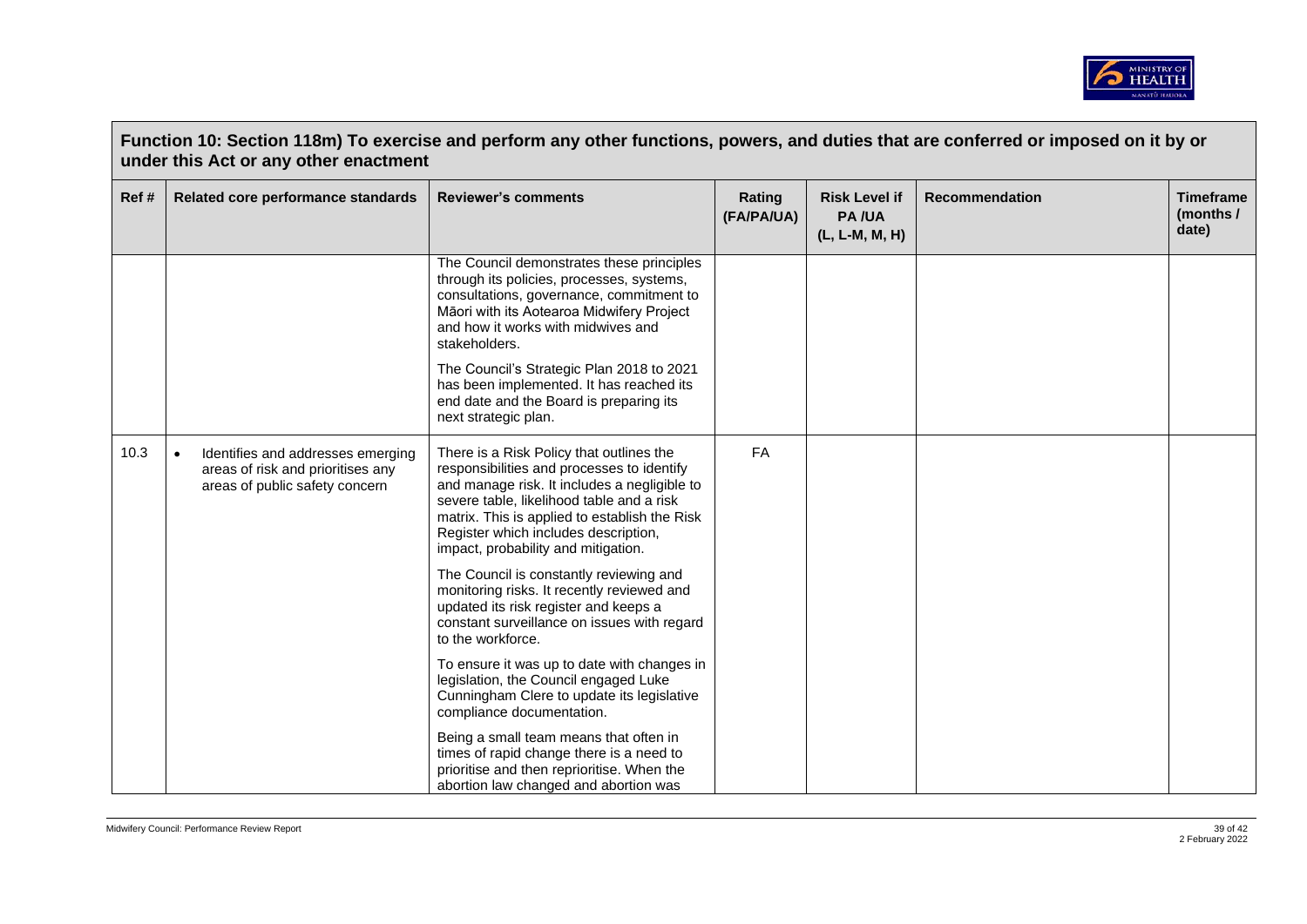

| Function 10: Section 118m) To exercise and perform any other functions, powers, and duties that are conferred or imposed on it by or<br>under this Act or any other enactment |                                                                                                                                                                                           |                                                                                                                                                                                                                                                                                                                                                                                                                                                                                                                                                                                                                                                                                                                                                                                                                             |                      |                                                        |                       |                                        |  |
|-------------------------------------------------------------------------------------------------------------------------------------------------------------------------------|-------------------------------------------------------------------------------------------------------------------------------------------------------------------------------------------|-----------------------------------------------------------------------------------------------------------------------------------------------------------------------------------------------------------------------------------------------------------------------------------------------------------------------------------------------------------------------------------------------------------------------------------------------------------------------------------------------------------------------------------------------------------------------------------------------------------------------------------------------------------------------------------------------------------------------------------------------------------------------------------------------------------------------------|----------------------|--------------------------------------------------------|-----------------------|----------------------------------------|--|
| Ref #                                                                                                                                                                         | Related core performance standards                                                                                                                                                        | <b>Reviewer's comments</b>                                                                                                                                                                                                                                                                                                                                                                                                                                                                                                                                                                                                                                                                                                                                                                                                  | Rating<br>(FA/PA/UA) | <b>Risk Level if</b><br><b>PA/UA</b><br>(L, L-M, M, H) | <b>Recommendation</b> | <b>Timeframe</b><br>(months /<br>date) |  |
|                                                                                                                                                                               |                                                                                                                                                                                           | taken out of the Crimes Act, there was a<br>need for action. The Council was given<br>approximately one month in which to<br>consider this matter and to have a<br>statement prepared as the law change was<br>immediate. In 2021 it has sought advice on<br>the best way to regulate midwives wishing<br>to participate in Midwife-Led Abortion Care.<br>It is currently consulting on developing a<br>second scope of practice.                                                                                                                                                                                                                                                                                                                                                                                           |                      |                                                        |                       |                                        |  |
| 10.4                                                                                                                                                                          | Consults and works effectively with<br>$\bullet$<br>all relevant stakeholders across all<br>its functions to identify and<br>manage risk to the public in<br>respect of its practitioners | From time to time, the Council consults on<br>issues relating to midwifery regulation and<br>its website has a consultation page. This<br>shows open and closed consultations.<br>A recent closed consultation was for the<br>Midwifery-Led Abortion Care proposal to<br>regulate Midwifery-Led Abortion Care as<br>an additional scope of practice for<br>midwives.<br>The Council also engages with other<br>stakeholders who are consulting about an<br>issue. Recently there has been a large<br>amount of engagement with the MOH<br>around the COVID-19 vaccination order<br>and the implications for the workforce. The<br>Council was part of the consultation<br>process around this Order and also<br>responded to the Order, by providing the<br>workforce with Q&A. It also ran a webinar<br>about this matter. | <b>FA</b>            |                                                        |                       |                                        |  |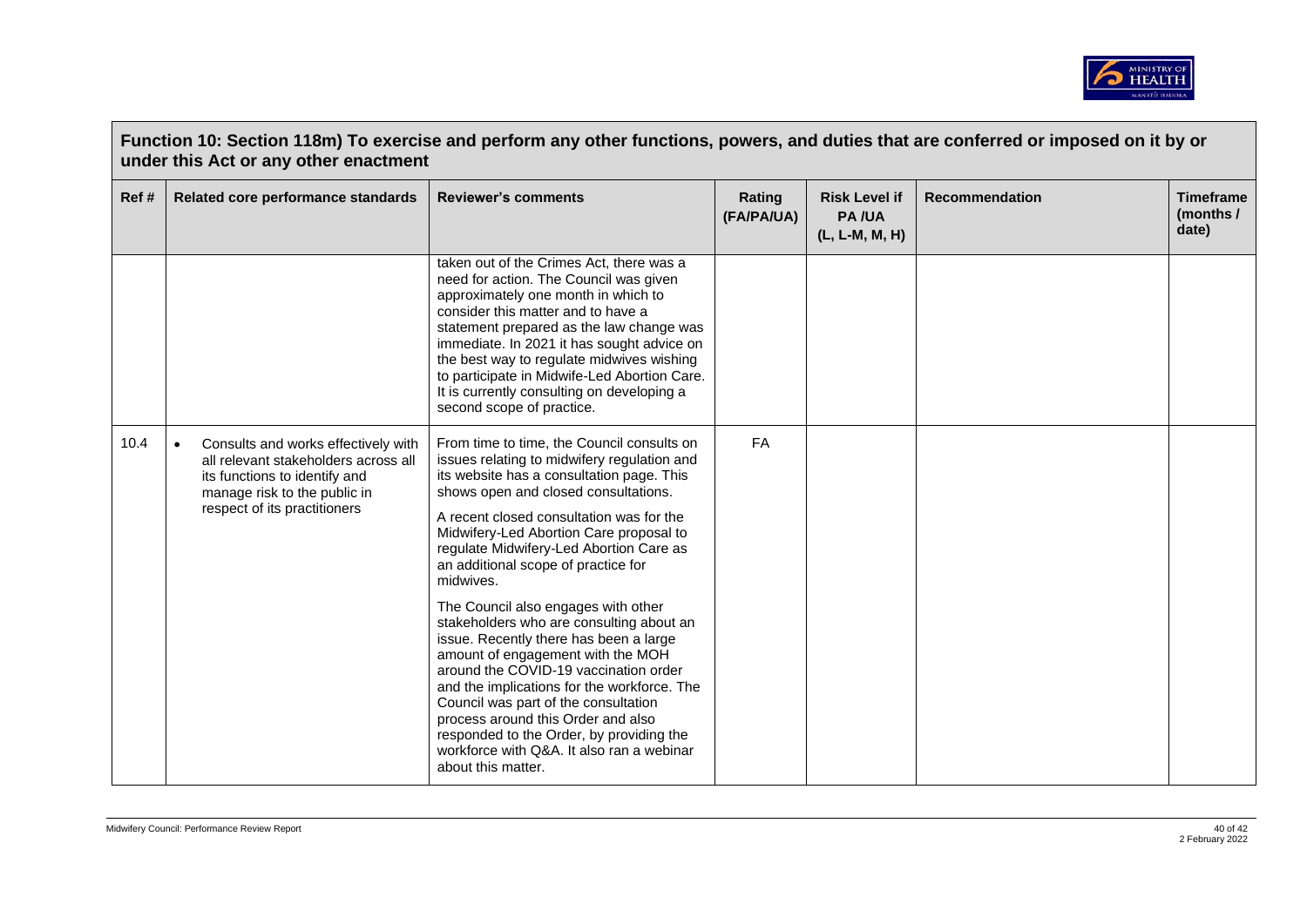

| Function 10: Section 118m) To exercise and perform any other functions, powers, and duties that are conferred or imposed on it by or<br>under this Act or any other enactment |                                                                                                                           |                                                                                                                                                                                                                                                                                                                                                                                                                                                                                                                                                                                                                                                                                                    |                      |                                                        |                       |                                        |  |
|-------------------------------------------------------------------------------------------------------------------------------------------------------------------------------|---------------------------------------------------------------------------------------------------------------------------|----------------------------------------------------------------------------------------------------------------------------------------------------------------------------------------------------------------------------------------------------------------------------------------------------------------------------------------------------------------------------------------------------------------------------------------------------------------------------------------------------------------------------------------------------------------------------------------------------------------------------------------------------------------------------------------------------|----------------------|--------------------------------------------------------|-----------------------|----------------------------------------|--|
| Ref#                                                                                                                                                                          | Related core performance standards                                                                                        | <b>Reviewer's comments</b>                                                                                                                                                                                                                                                                                                                                                                                                                                                                                                                                                                                                                                                                         | Rating<br>(FA/PA/UA) | <b>Risk Level if</b><br><b>PA/UA</b><br>(L, L-M, M, H) | <b>Recommendation</b> | <b>Timeframe</b><br>(months /<br>date) |  |
|                                                                                                                                                                               |                                                                                                                           | The Council is aware that there are issues<br>with the workforce. Despite having more<br>midwives than ever before there is a<br>perception that large numbers of midwives<br>are leaving the profession. Every year a<br>number do leave however the vaccine<br>mandate may see a number leave<br>prematurely. The Council has worked<br>alongside Health Workforce New Zealand<br>and has provided data for a number of<br>years, to support workforce modelling. It<br>continues to provide workforce data to<br>support this.<br>The Council has been involved in Ministry-<br>led initiatives around safe prescribing by<br>health professionals and is part of ongoing<br>work in this area. |                      |                                                        |                       |                                        |  |
| 10.5                                                                                                                                                                          | $\bullet$<br>Consistently fulfils all other duties<br>that are imposed on it under the<br>HPCA Act or any other enactment | The Board meets seven times per year and<br>the first and last meetings of the year are<br>for two days. The end of year meeting<br>includes planning for the next year. The<br>website currently shows the 2022 planned<br>meeting dates with eight for the Council,<br>eight for Fitness To Practice which occur<br>prior to each Council meeting, and four for<br>the Finance, Audit, and Risk Management<br>Committee<br>There is an induction for new governance<br>Council members.                                                                                                                                                                                                          | <b>FA</b>            |                                                        |                       |                                        |  |

 $\mathsf{L}$